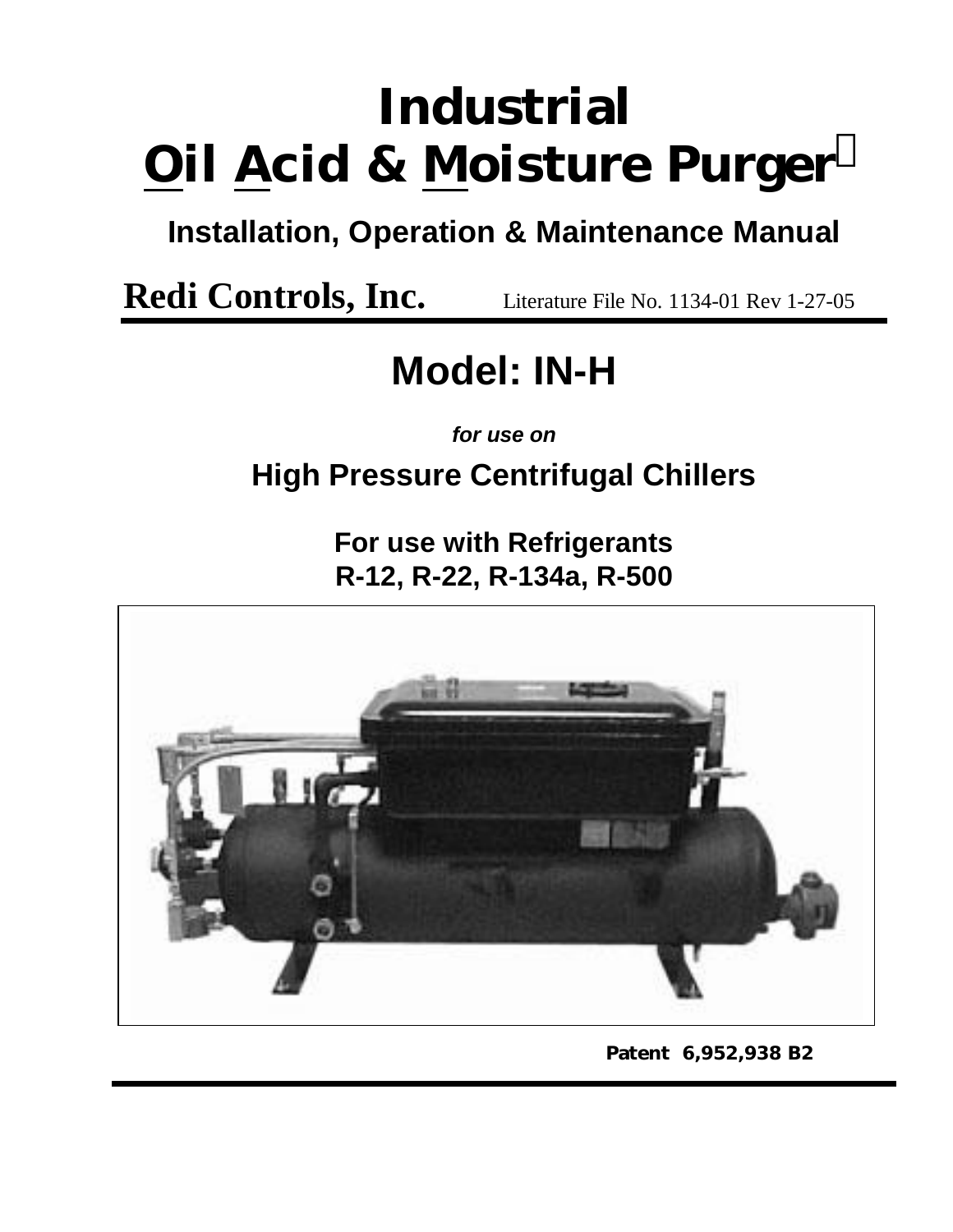**Revised Technically as of October 22, 2003 This Copy was Printed on November 8, 2005 © 2003 REDI CONTROLS, INC., GREENWOOD, INDIANA**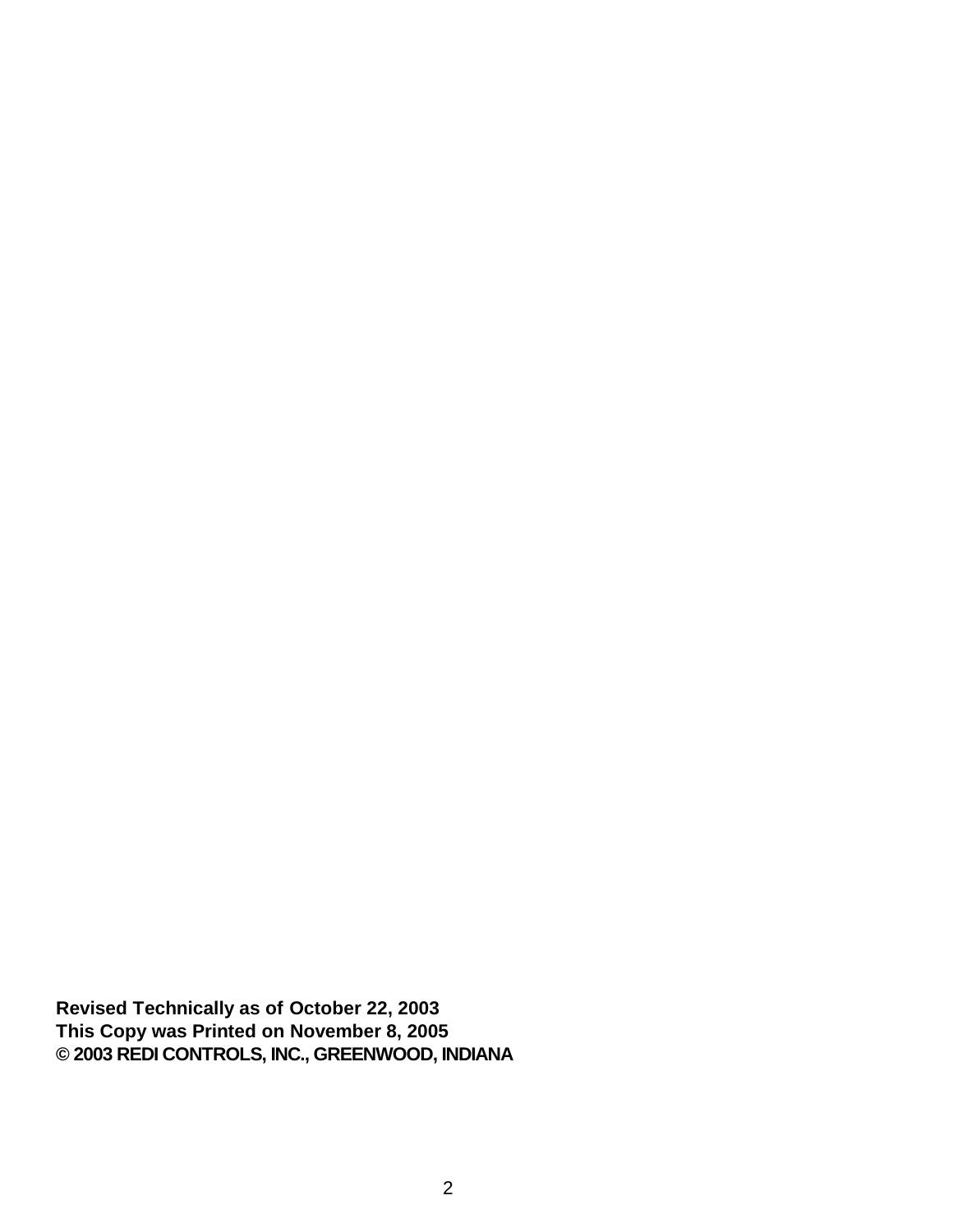## **GENERAL INFORMATION**

#### **YOU ARE URGED TO READ THIS MANUAL COMPLETELY** *BEFORE* **INSTALLING AND/OR OPERATING THIS UNIT**

#### **Upon Receiving Your Unit**

Inspect the unit for possible damage caused during shipping. **Contact equipment servicing before attempting to use a damaged unit.**

#### **WARNINGS and Cautions**

*NOTE:**WARNINGS* **and** *Cautions* **appear in highlighted boxes as illustrated below at appropriate points throughout this manual. Give special attention to these items.**

**WARNINGS: Provided to alert you to special situations that could result in serious personal injury, damage to your equipment, or cause your equipment not to work properly. Warnings may appear in this manual or on the equipment. Heed all Warnings.**

**Cautions: Designed to alert you to situations that may result in damage to your equipment.**

Personal safety and the proper operation of your equipment require strict observance of these precautions.

#### **EQUIPMENT SHOULD BE INSTALLED AND OPERATED ONLY BY QUALIFIED PERSONNEL**

**WARNING: Certain servicing procedures may expose you to harmful materials and dangerous conditions. To minimize the possibility of injury, follow safety procedures and instructions described in this manual, on product labels and provided in material safety data sheets.**

**NOTE:** *The manufacturer has a continuous equipment improvement policy and reserves the right to change specifications and design of its products without notice* **.**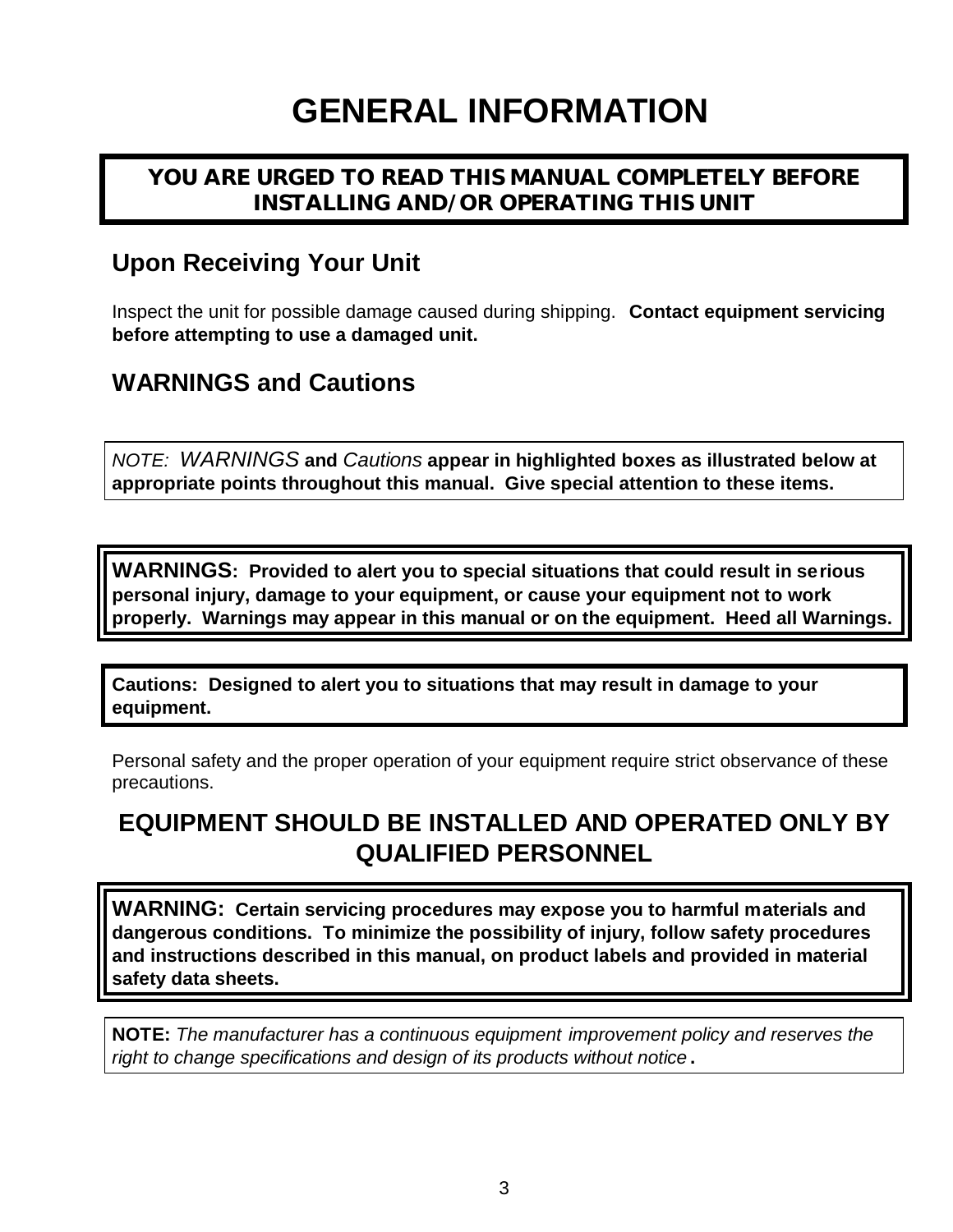# Table of Contents

| Plumbing the gravity fed liquid refrigerant "FILL" Line Refer to Figures 2, 3 & 4 pages 43, 44, 45  16           |  |
|------------------------------------------------------------------------------------------------------------------|--|
|                                                                                                                  |  |
|                                                                                                                  |  |
|                                                                                                                  |  |
| Estimating potential amount of excess oil that will be recovered during the initial oil-stripping phase  17      |  |
|                                                                                                                  |  |
|                                                                                                                  |  |
|                                                                                                                  |  |
| Re-plumbing the "Oil Return" line for Normal Operation following the Initial Oil-stripping Phase Refer to Figure |  |
|                                                                                                                  |  |
|                                                                                                                  |  |
|                                                                                                                  |  |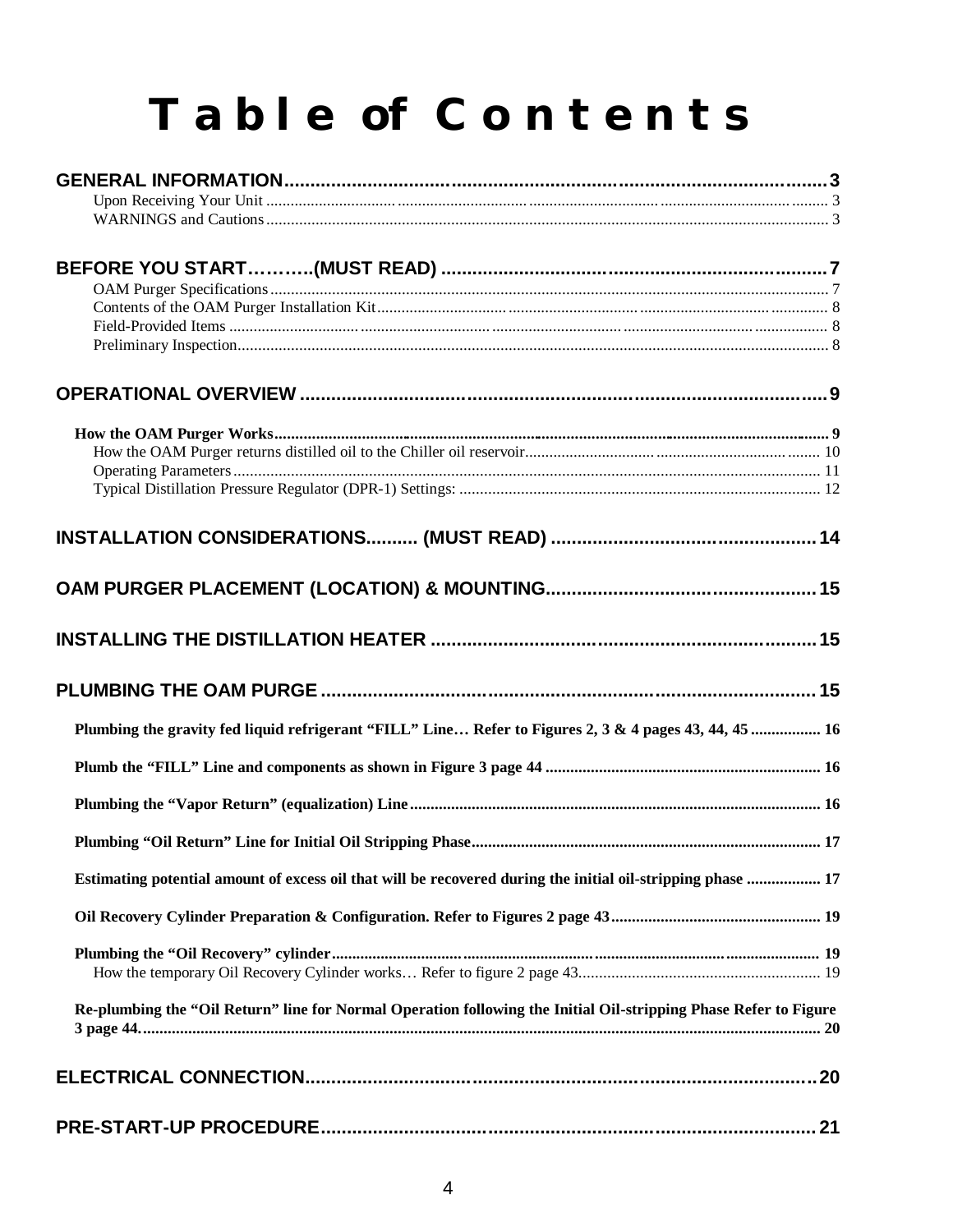| Leak Testing the OAM Purge System, temporary oil recovery cylinder and interconnecting pipingRefer to                 |  |
|-----------------------------------------------------------------------------------------------------------------------|--|
|                                                                                                                       |  |
|                                                                                                                       |  |
|                                                                                                                       |  |
|                                                                                                                       |  |
|                                                                                                                       |  |
|                                                                                                                       |  |
|                                                                                                                       |  |
|                                                                                                                       |  |
|                                                                                                                       |  |
|                                                                                                                       |  |
|                                                                                                                       |  |
|                                                                                                                       |  |
|                                                                                                                       |  |
|                                                                                                                       |  |
|                                                                                                                       |  |
|                                                                                                                       |  |
|                                                                                                                       |  |
|                                                                                                                       |  |
|                                                                                                                       |  |
|                                                                                                                       |  |
|                                                                                                                       |  |
|                                                                                                                       |  |
|                                                                                                                       |  |
|                                                                                                                       |  |
|                                                                                                                       |  |
|                                                                                                                       |  |
|                                                                                                                       |  |
|                                                                                                                       |  |
|                                                                                                                       |  |
|                                                                                                                       |  |
|                                                                                                                       |  |
| Protecting against overheating of oil due to defective Thermostat (TS-1) or welded Heater Contactor (HC-1) contacts30 |  |
|                                                                                                                       |  |
|                                                                                                                       |  |
|                                                                                                                       |  |
|                                                                                                                       |  |
|                                                                                                                       |  |
|                                                                                                                       |  |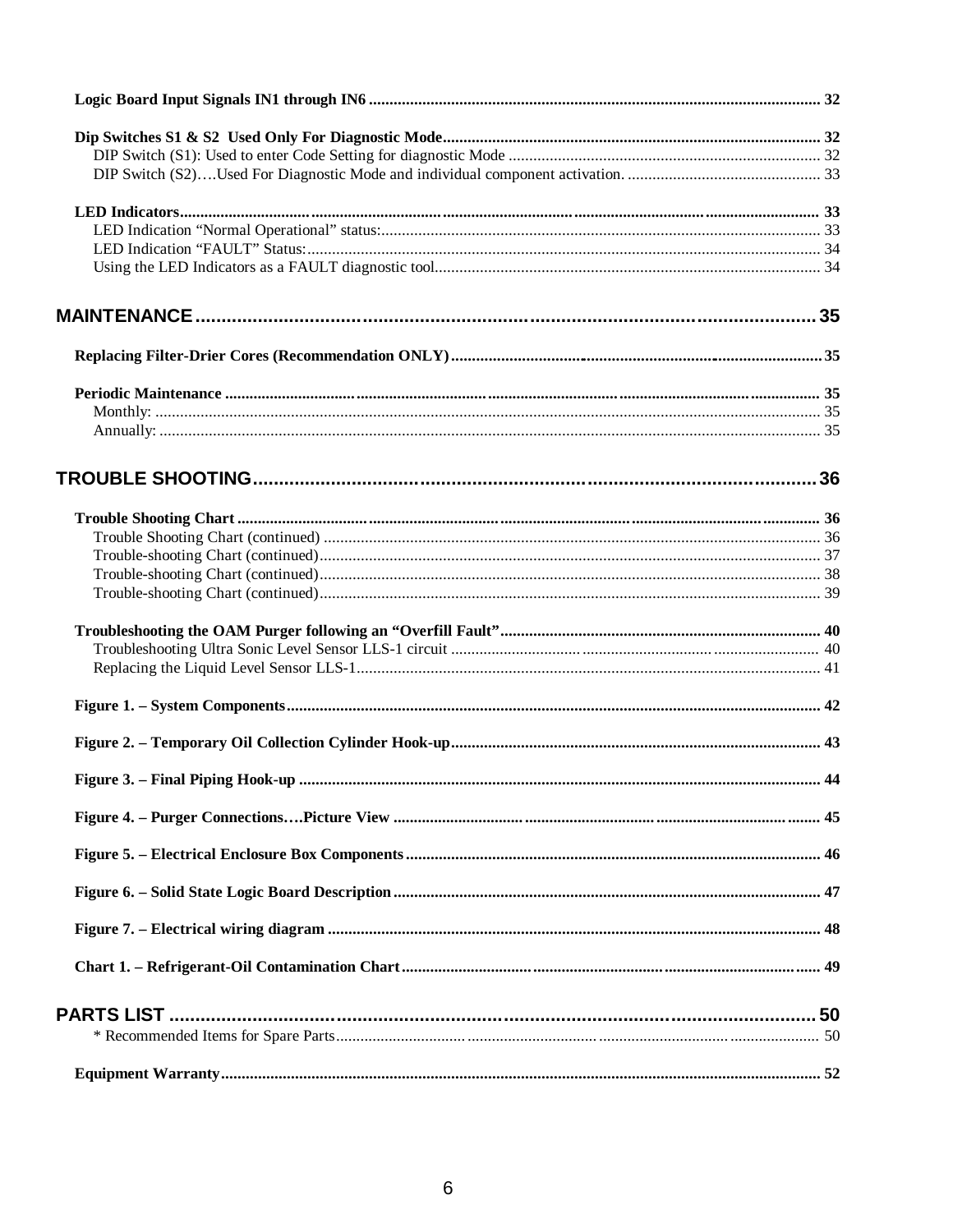# **Before You Start………..(MUST READ)**

The OAM Purger is designed to remove *Qil, Acid and Moisture from the refrigerant charge of* Centrifugal Chillers and automatically return the oil to the Chiller's oil sump.

This section discusses the proper procedures for installing the OAM Purger.

### **Warning: You MUST read the INSTALLATION CONSIDERATIONS beginning on page 14 for an understanding of what must be done for the OAM Purger to work.**

**WARNING: Installing or servicing refrigerant support equipment can be hazardous due to system pressures and dangerous voltages. Only qualified service personnel should work on such equipment.**

#### **OAM Purger Specifications**

| Electrical Power Requirements:220 / 240 VAC, 60 Hz., 1-Phase, 20 Amp Fused Circuit   | Actual current draw Approximately 15 Amps |
|--------------------------------------------------------------------------------------|-------------------------------------------|
|                                                                                      |                                           |
|                                                                                      |                                           |
|                                                                                      |                                           |
|                                                                                      |                                           |
|                                                                                      |                                           |
| Average Refrigerant/oil mixture in Purge Tank per distillation cycle: 200 lbs.       |                                           |
| Average Rate of refrigerant / oil mixture processed per week:  10,000 to 12,000 lbs. |                                           |
|                                                                                      |                                           |
| Immersion Heater3.5 Kw with watt density of 5.5 watts per Square Inch                |                                           |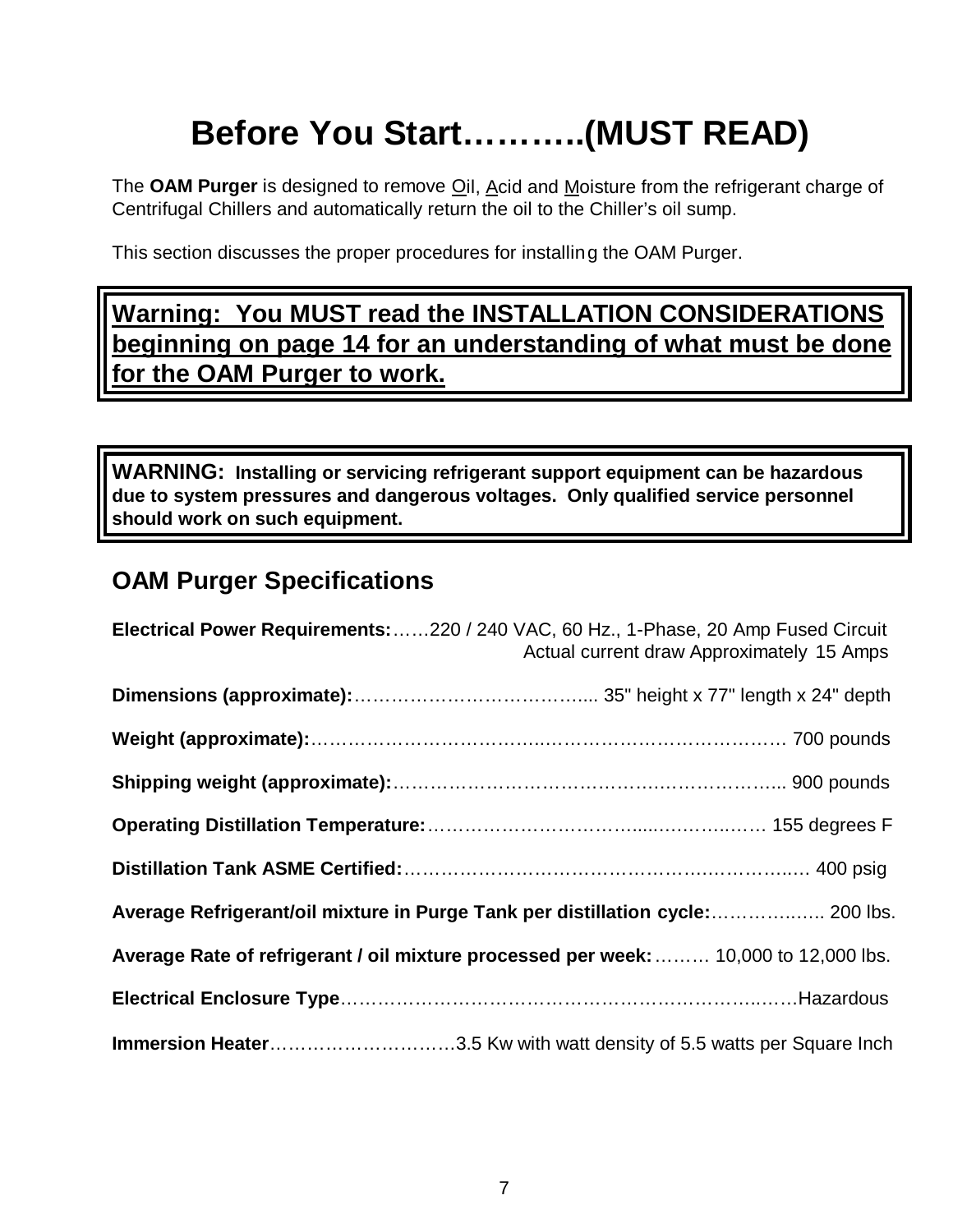#### **Contents of the OAM Purger Installation Kit**

**Each "kit" includes**: One Installation, Operation and Maintenance Manual. One (4) core filter-drier shell and cores. One 3/8" O.D. Inline Oil Filter. One 1/2" O.D. Refrigerant Strainer One 3/8" O.D. isolation ball valve One ½" O.D. isolation ball valve One ½" O.D. Sight Glass / Moisture Indicator One Tube of Loctite 567 thread sealant compound One RED Cylinder Valve with 12 inch dip-tube *with* Two 3/8" brass cylinder valve adapter fittings with gasket Two 5/8' to ½" copper reducers for Refrigeration Filter Drier Shell One 350 psig Atmospheric Relief Valve (may already be installed)

#### **Field-Provided Items**

| To be furnished   | OAM Purger mounting hardware.                                |  |  |  |  |
|-------------------|--------------------------------------------------------------|--|--|--|--|
| by the installer: | Hazardous type electrical fittings and conduit materials.    |  |  |  |  |
|                   | All field piping, connectors and insulation material.        |  |  |  |  |
|                   | Refrigerant Recovery Cylinder (for collection of excess oil) |  |  |  |  |
|                   | 7 Gallons of same type oil used in the Chiller               |  |  |  |  |
|                   | Cylinder of Nitrogen (for leak testing)                      |  |  |  |  |

#### **Preliminary Inspection**

Before installing the OAM Purger, check the data on the Purger nameplate and verify that it is the appropriate model for the application. Make sure the voltage is correct for the application. Visually inspect all components for damage in shipment before installing.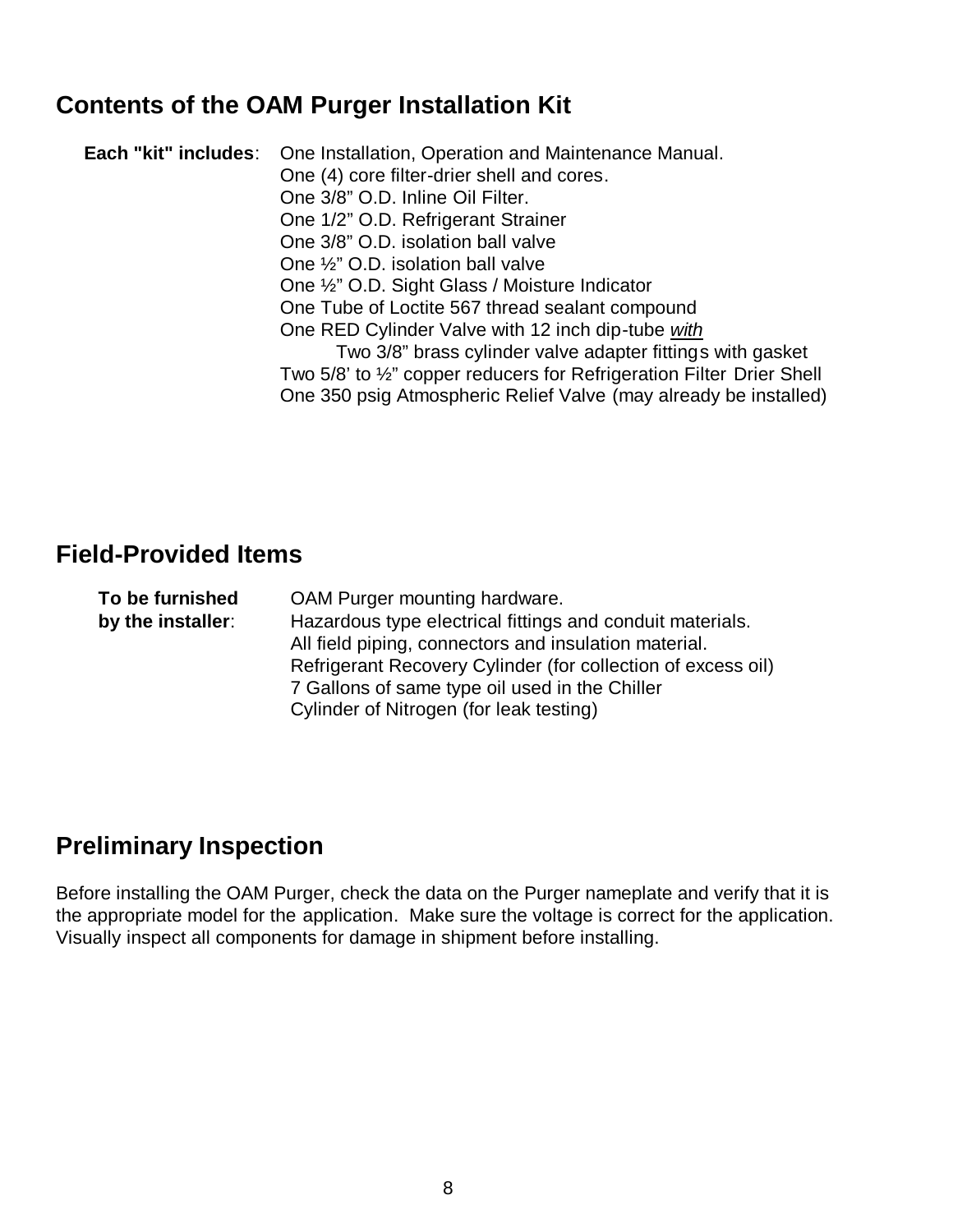# **OPERATIONAL OVERVIEW**

The *OAM Purger* is designed to continually remove *oil, acid* and *moisture* from a chiller's refrigerant charge and return the oil to the chiller's compressor lubricatio n circuit, *oil reservoir*, where it belongs. This is accomplished in two phases. The **FIRST Phase** is a *temporary oil-stripping phase only,* during which time all excess oil removed from the refrigerant charge is manually disposed of. Depending upon how severe ly the refrigerant charge is contaminated, the initial oil stripping phase can yield many gallons of excess oil, sometimes ranging into *hundreds of gallons.*

Once the initial *temporary* oil-stripping phase is complete the **SECOND Phase**, or *normalized operation,* begins. Meaning that from this point on the OAM Purger will automatically maintain the chiller in a state of *lubrication balance*. Being in lubrication balance is when virtually **100% percent** of the chiller compressor's lubricating oil is maintained within the primary lubrication circuit.

OAM Purger operation is accomplished via a unique *"Patented"* process utilizing the properties of *gravity, heat* and *pressure* exclusively to function. **The OAM Purger does not utilize mechanical pumps of any type.**

The Industrial OAM Purger works by repeatedly extracting from the chiller evaporator (cooler) batches of oil-contaminated refrigerant, *approximately 200 pounds*, per each cycle. The oilcontaminated refrigerant is then heated via a *3.5 Kw electric immersion distillation heater*, which causes the liquid refrigerant to vaporize (boil-off) thereby distilling out contaminating oil. When the temperature of the accumulated distilled oil reaches *155 degrees F* it is essentially pure oil, wherein it is automatically returned to the chiller's oil reservoir (sump).

The OAM Purger operates around the clock non-stop as long as power is applied, whether or not the chiller is operating, and process between *10,000* and *12,000 pounds of contaminated refrigerant weekly.*

## **How the OAM Purger Works**

OAM Purger operation is *cyclic* and *non-stop* so long as power is applied. Each complete purge cycle, comprises *(3) three operational phases*, and takes approximately *3 to 3 ½ hours to complete.* 

**The Three Operational Phases:**

**Phase 1** or **"Fill Phase":** *Oil contaminated refrigerant* flows by *gravity* from the chiller evaporator (cooler) into the OAM Purger *distillation vessel*. This phase is initiated automatically on initial power-up or any time power is interrupted and reapplied. During normal operation, the Fill Phase always follows the Oil Return Phase.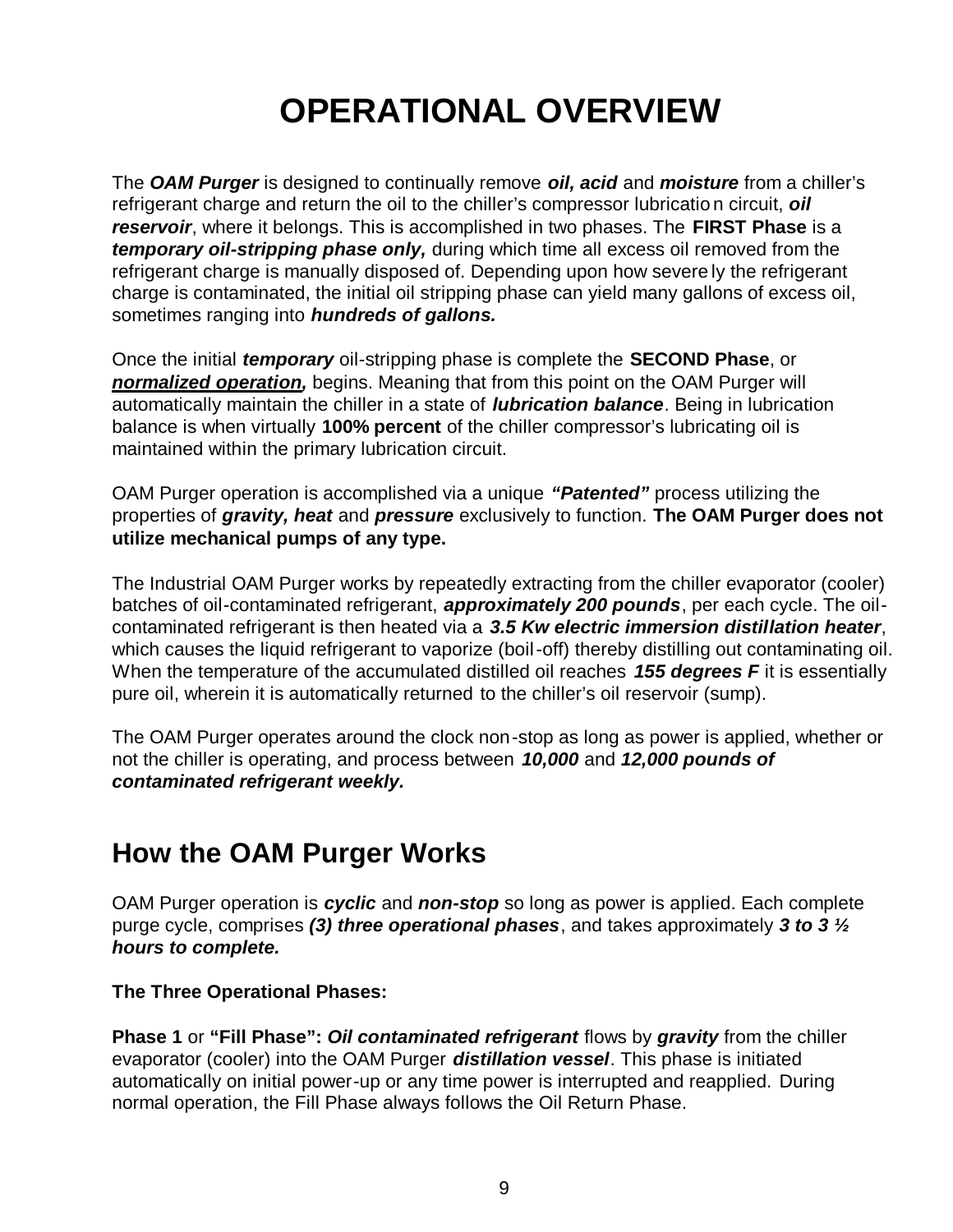**Phase 2** or **"Distillation Phase":** The Distillation Phase always follows the Fill Phase. During the Distillation Phase the *3.5 Kw immersion distillation heater* is energized heating the oil contaminated refrigerant causing the liquid refrigerant to vaporize (boil-off) pressurizing the purge vessel. When vessel pressure exceeds the pressure setting of the *Distillation Pressure Regulator (DPR-1)* the regulator begins cracking open allowing over pressure to flow from the vessel to the lower pressure chiller evaporator (cooler).

In the process, any entrained oil in the liquid refrigerant is distilled out and accumulated in the purge vessel. When the temperature of the accumulated distilled oil reaches *155 degrees F* the distillation phase terminates and the *"Oil Return Phase"* is initiated. Duration of a typical Distillation Phase is approximately **1½** to **2½ hours***.*

**Phase 3** or **"Oil Return Phase":** During the Oil Return Phase distilled oil accumulated during the Distillation Phase is automatically transferred (pushed by vapor pressure maintained within the Distillation Vessel by the *Distillation Pressure Regulator DPR-1*) from the purge vessel to the chiller's compressor lubricating circuit (oil reservoir). The Oil Return Phase is a 27 *minute* timed phase. 27 minutes allows more than ample time for all accumulated oil to be returned to the chiller reservoir. If all of the oil accumulated during the Distillation Phase is returned to the chiller before expiration of the 27 minute timed period, purge vessel pressure simply equalizes through the oil return circuit to chiller oil reservoir pressure then wait s until the cycle times out. At the conclusion of the Oil Return Phase *oil level in the purge vessel will be at about mid-level in the lower sight glass.*

#### **How the OAM Purger returns distilled oil to the Chiller oil reservoir**

During the Distillation Phase pressure in the Purge Vessel is maintained by the *Distillation Pressure Regulator (DPR-1)* at a pressure approximately **20** to *25 psig* higher than the static *(off-line) pressure corresponding to 90 degrees F temperature for the refrigerant in the chiller*.

*Example:* Pressure of *R-134a at 90 degrees F is 104 psig.* Thus: 104 psig + 20 = *124 psig*. Therefore, on an R-134a chiller application the *Distillation Pressure Regulator (DPR-1)* would be set to maintain *124 psig* in the purge vessel during the Distillation Phase. Thus, the pressure maintained in the Distillation Vessel will always be greater than that in the chiller under any circumstance and thereby assuring sufficient pressure to push accumulated oil back to the chiller's oil reservoir.

**CAUTION: If Distillation Pressure Regulator DPR-1 is set too low the OAM will not transfer oil back to the chiller's oil sump during the Oil Return Phase and the oil level in the sump will begin to drop because the oil is being trapped in the OAM Vessel. Therefore, if the sump begins to loose oil this is an indication that the OAM Purger may not be functioning. DO NOT ADD OIL until you verify the OAM Purger is functioning properly and that the** *Distillation Pressure Regulator DPR-1* **is set at the proper pressure.**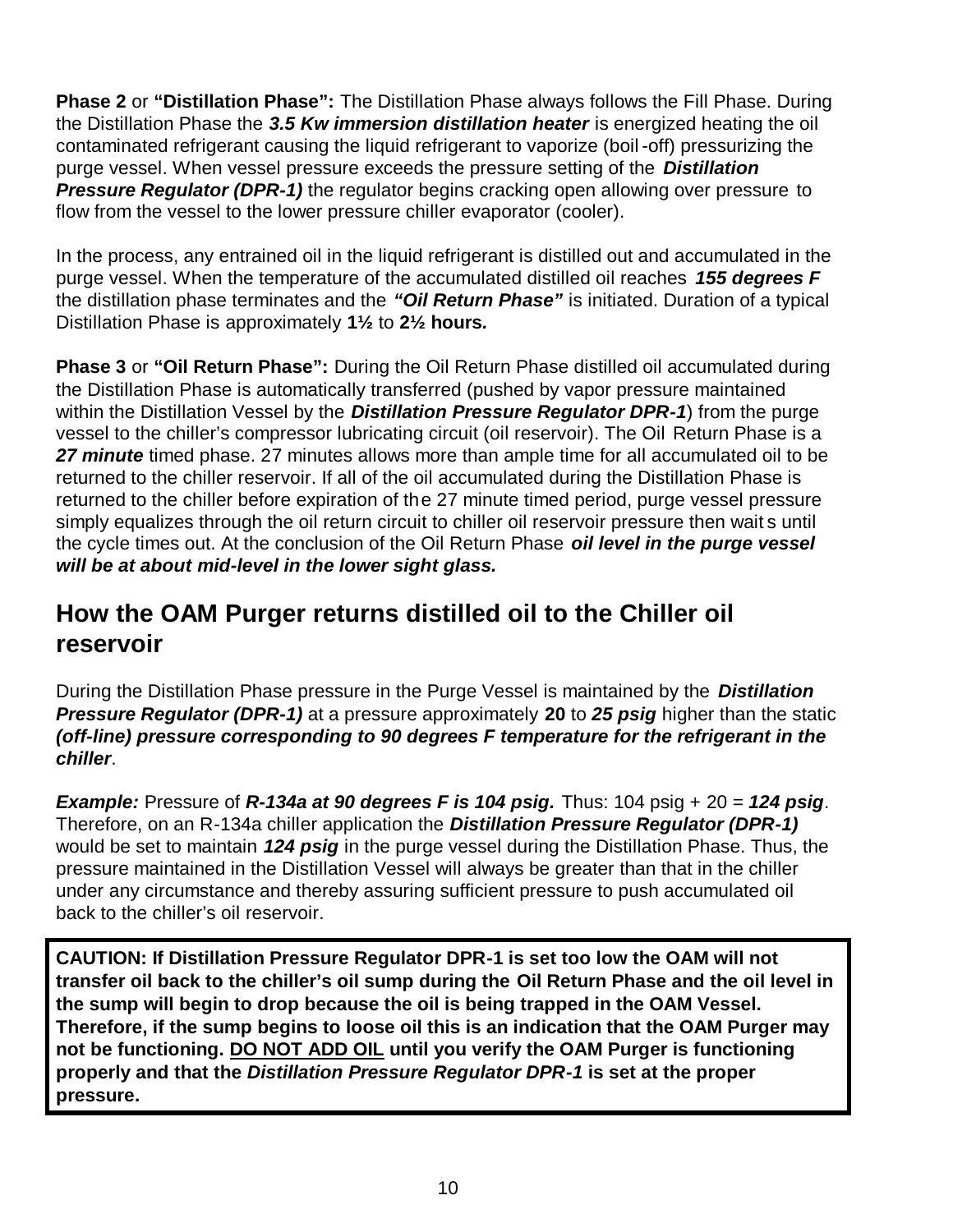One way to visually determine if the OAM Purger is returning oil to the chiller is to monitor the two vessel sight glasses during an *Oil Return Phase.* The oil level must drop to the *mid-level of the lower sight glass* during the Oil Return Phase. Therefore, if the oil level fails to return to the mid-level of the lower sight glass by the end of the Oil Return Phase then there is a problem. You will have to diagnose the problem but the most likely problem is that Distillation Pressure Regulator (DPR-1) is set to too low of a pressure setting. *Refer to "Initial Start-Up Procedure" page 24 for calibration of Distillation Pressure Regulator DPR-1.*

**WARNING: Having to add oil to the chiller's oil sump is an indication that the OAM Purger is probably malfunctioning, and continually adding oil will ultimately result in the OAM Purger becoming completely oil logged (filled to the 70% percent level with oil.) Should this occur you will have to Isolate the OAM Purger from the chiller and manually drain the excess oil from the OAM Vessel down to the mid-level of the lower sight glass.**  *NEVER DRAIN BELOW THE MID-LEVEL OF THE LOWER SIGHT GLASS. DOING SO MAY DAMAGE THE DISTILLATION HEATER.* 

### **Operating Parameters**

**FILL PHASE:** The Fill Phase is initiated on initial power-up or any time power is removed and reapplied, and also at the conclusion of each Oil Return Phase. The *Fill Phase* is automatically terminated by *Ultra Sonic Liquid Level Sensor (LLS-1)* upon liquid level in the distillation vessel rising to the *70% percent full level.* Upon activation of LLS-1 the Fill Phase terminates and the Distillation Phase begins.

**DISTILLATION PHASE:** During the Distillation Phase the *3.5 Kw electric immersion*  **Distillation Heater** is energized heating the contaminated refrigerant. In the process the liquid refrigerant vaporizes (boils-off) leaving behind distilled oil.

As the liquid refrigerant boils-off pressure in the purge vessel rises. When vessel pressure exceeds the setting of *Distillation Pressure Regulator (DPR-1)* the DPR begins cracking open relieving over pressure to the lower pressure chiller evaporator. Once all refrigerant has completely vaporized off the temperature of the distilled oil begins rising. Upon reaching *155 degrees F*, as sensed by heater thermostat **(***TS-1)* and Temperature Sensor **(***TS-2)*, the Distillation Phase is terminated and the Oil Return Phase initiated.

**NOTE: Both (TS-1) Heater Thermostat and Temperature Sensor (TS-2) MUST signal the Purgers Solid State Logic Board that the proper oil temperature has been reached before the Oil Return Phase will initiate.**

Actual distillation time typically ranges between approximately **1.5** and *2.5 hours* depending upon the *severity of oil contamination, temperature of the liquid refrigerant entering the distillation vessel during the fill phase* and *ambient temperature*.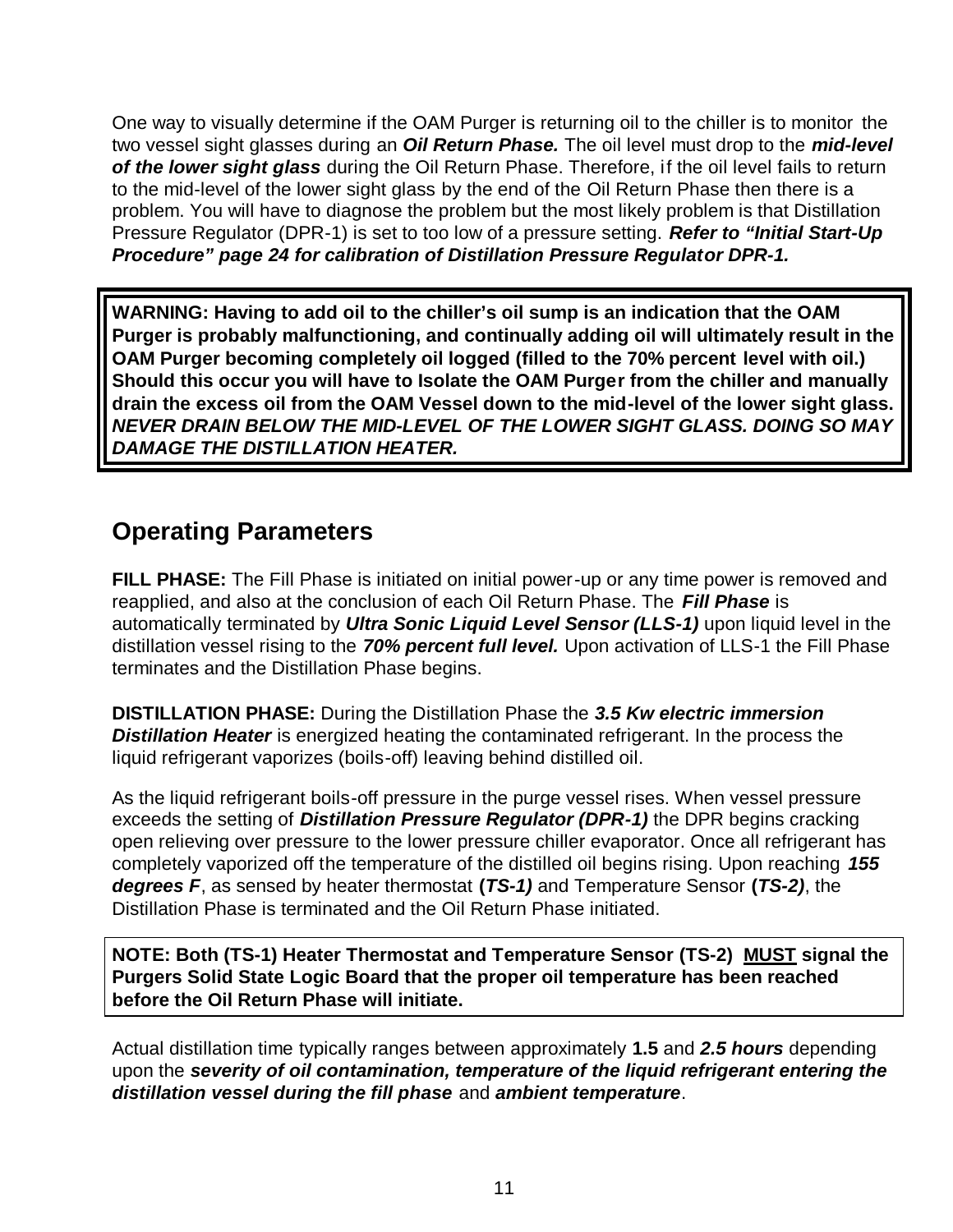**OIL RETURN PHASE:** Upon initiation of the Oil Return Phase *Oil Return Ball Valve (BV-3)*  energizes (opens) allowing pressure in the purge vessel to push any oil accumulated during the Distillation Phase back to the chiller's oil reservoir (sump). The Oil Return Phase is a *27 minute timed phase.*

**OIL DISTILLATION TEMPERATURE:** Oil Distillation Temperature is controlled via an integral *Distillation Heater Thermostat (TS-1)* which limits distillation temperature to a maximum temperature of *155 degrees F*.

**DISTILLATION PRESSURE:** Distillation pressure is regulated by *Distillation Pressure Regulator (DPR-1).* The regulator *must* be set at a pressure between *20 to 25 psig* higher than the chiller's static *(OFF-Line) pressure corresponding to 90 degrees F temperature.* Refer to the following settings for various refrigerants.

### **Typical Distillation Pressure Regulator (DPR-1) Settings:**

| R-12  120 psig       |  |
|----------------------|--|
| <b>R-22</b> 188 psig |  |
| R-134a  124 psig     |  |
| R-500  140 psig      |  |

**REFRIGERANT PROCESSING CAPACITY:** The OAM Purger processes approximately *10,000 to 12,000 pounds* of refrigerant per week. This means that each week this amount of the chiller's refrigerant charge is made progressively cleaner until virtually pristine. *To completely clean a chiller's refrigerant charge requires the total charge be processed four to five times.*

Acids and *moisture* are also removed in the process of removing oil from the refrigerant. Even after all excess oil has been removed the OAM Purger continues processing the refrigerant. Thus, acids and moisture are continually being removed from the refrigerant even when there may not be any appreciable amount of oil present.

**REFRIGERANT-OIL SEPARATION EFFICIENCY:** During the *initial oil-stripping phase* a certain amount of the chiller's refrigerant charge is unavoidably sacrifice d along with the discarded excess oil. Depending upon the refrigerant type the amount of refrigerant that will be sacrificed along with the discarded excess oil will average about *2% percent by weight*. Thus, approximately **2** *ounces* **of refrigerant** will typically be **sacrificed with each gallon of oil removed** from the chiller's refrigerant charge.

**Example –** A chiller with an *8,000 pound* refrigerant charge containing *12.5% percent oil by weight* will yield approximately *1000 pounds of excess oil (about 143 gallons).* Thus, 1,000 pounds (143 gallons) of oil containing 2% percent refrigerant by weight equates to *20 pounds of refrigerant lost during the initial oil-stripping phase.*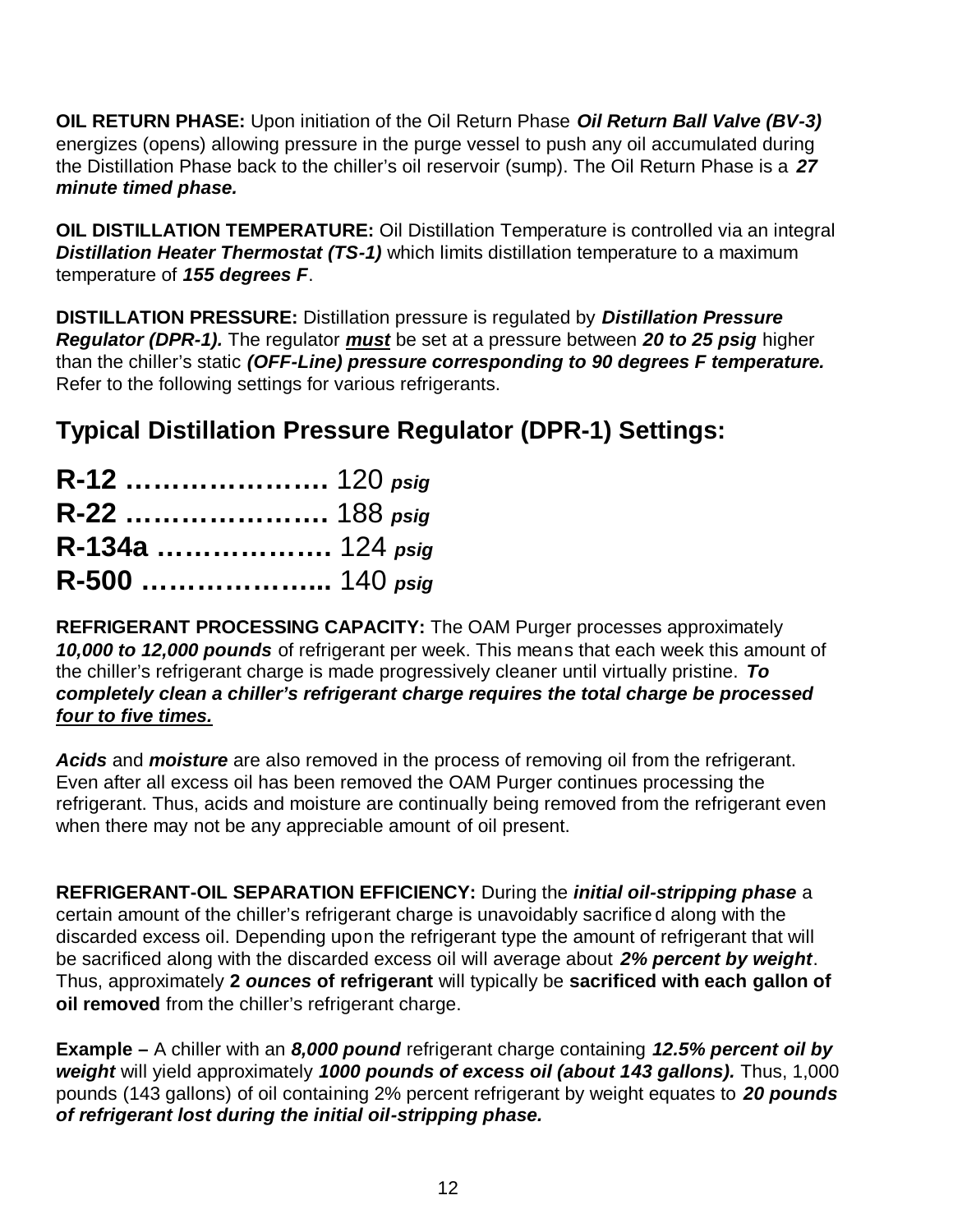After the initial oil-stripping phase is complete *only trace amounts* of refrigerant will be contained in the distilled oil returned to the chiller's oil reservoir. During the normal-operation phase, since the oil is being returned to the oil sump, there will be no loss of refrigerant.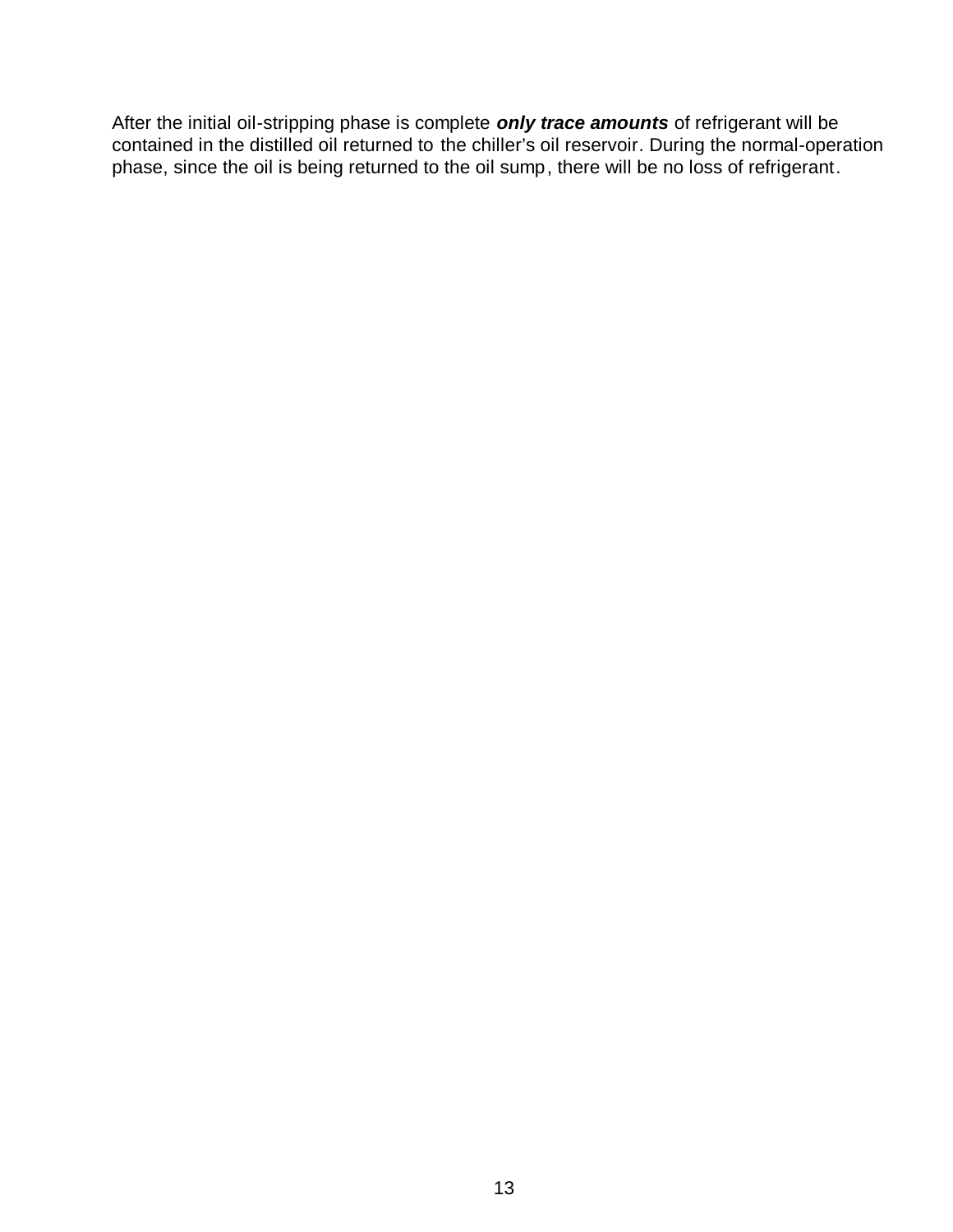## **INSTALLATION CONSIDERATIONS.......... (MUST READ)**

There are too many different types of chillers and specialized one-of-a-kind engineered industrial chillers to possibly formulate a single all encompassing installation manual. However, certain aspects of all chillers are universal, such as they all have an evaporator, condenser, compressor, lubrication system, piping and valves etc.

It is assumed the installer is knowledgeable about the workings of the chiller on which the OAM Purger is to be installed. Therefore, when in this manual the installer is instructed to perform a certain task or to connect to a particular point on the chiller it will be *entirely up to the installer to evaluate and determine the appropriate action to take or place on the chiller to connect.*

**WARNING: It is absolutely imperative that installation of the OAM Purger be done** *ONLY* **by** *personnel qualified* **to work on the particular chiller system on which the OAM Purger is to be installed. The installer is** *admonished to thoroughly read and understand the entire OAM Purger Manual prior to starting actual installation.* **The installer is encouraged to call Redi Controls for technical assistance if there are any doubts or questions regarding installation of the OAM Purger. 1 317-865-4130**

#### **NOTICE: The following is a list of criteria that MUST be followed during installation…**

- 1. The OAM Purger Vessel *must be mounted horizontal.*
- 2. The vessel's **INSULATION** *must* remain intact at ALL times.
- 3. The entire **Fill line and all its components including the Fill Port** on the OAM Purge vessel **MUST** all be a minimum of **2 inches below the lowest anticipated liquid refrigerant level in the evaporator** *(cooler).*
- 4. The entire "FILL" Line and all line components and connections between the OAM Purger and the chiller evaporator *must* be thoroughly **insulated** to prevent vapor locking.
- 5. The vapor return (equalization) line *must* connect to the chiller evaporator at a point *above the liquid level.*
- 6. Distillation Pressure Regulator (DPR-1) *must* be set to the *appropriate pressure for the refrigerant type in the chiller.*
- 7. Distillation Heater Thermostat (TS-1) *must* be set at *155 degrees F* at *all times.*
- 8. Before the OAM Purger is put into operation for the first time, the purge vessel *must* be pre-charged with the *same oil as is used in the chiller*. Charge oil to the mid-level of the lower sight glass, approximately *(7) seven gallons.*
- 9. There *must not* be any *sagging or traps* in the Vapor Return (Equalization) line.
- 10. You may need to add make-up refrigerant to the chiller to compensate for the **volumetric** *lost via excess oil removed during the initial oil-stripping phase.*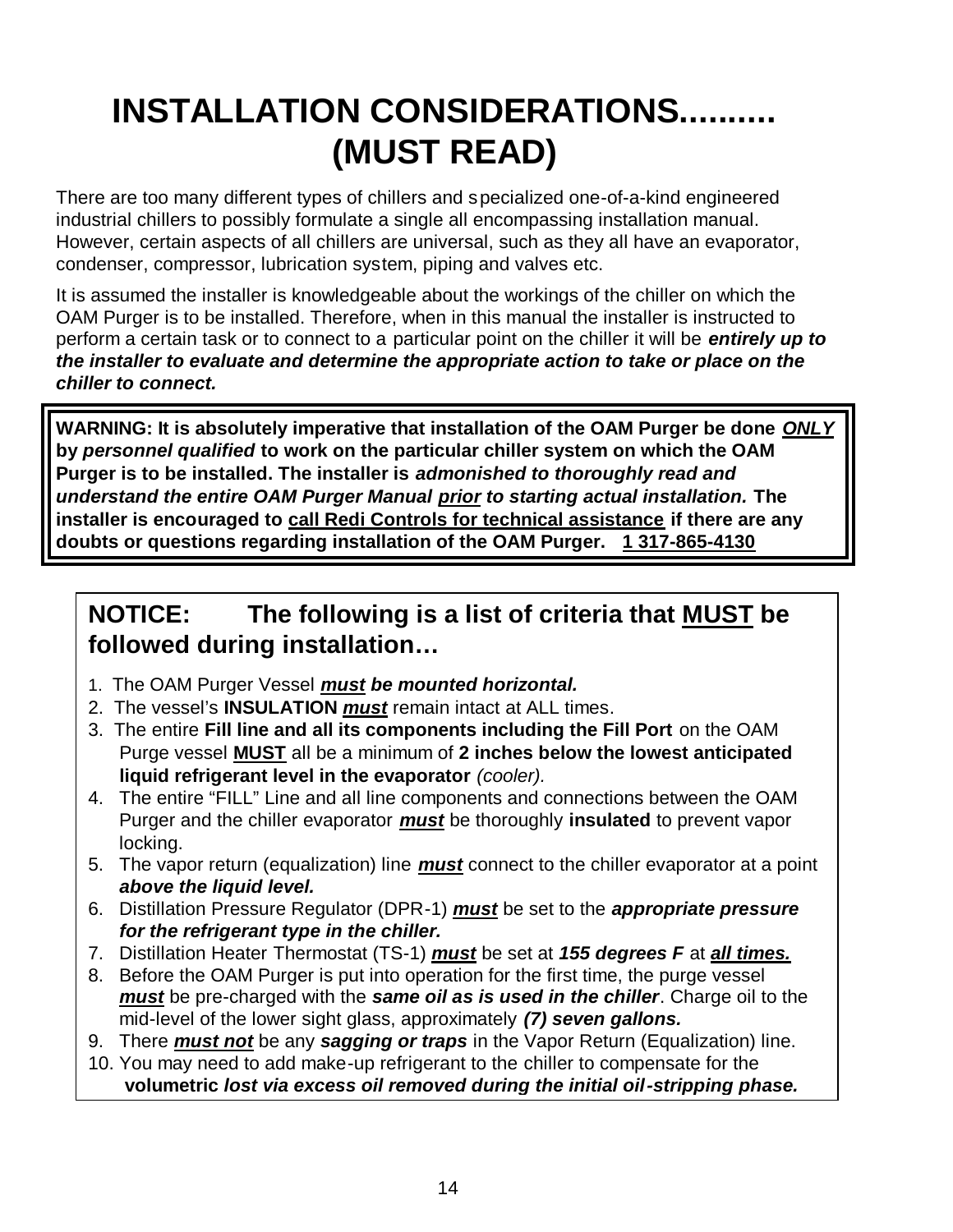# **OAM Purger Placement (Location) & Mounting**

Place the OAM Purge vessel horizontally *direct on the floor* as close to the chiller evaporator (cooler) as possible. Because **the OAM Purger Model IN-H is top heavy**, it MUST be anchored to the concrete floor using four  $(4)$  % inch concrete anchor bolts. It must also be mounted in such a way as to allow the enclosure lid to be opened wide enough for safe servicing, but in such a way as to prevent the lid from opening all the way thereby causing the unit to become excessively top heavy. Ideally, the purger should be mounted adjacent to the chiller in such a manor as to allow the enclosure lid to rest against the chiller at about a 20 degree angle when opened.

The OAM Purger *must be as low as possible* relative to the liquid refrigerant level in the evaporator, the greater the level differential the better.

In **ALL** instances the liquid refrigerant level in the chiller evaporator **MUST** be a *minimum of 2 inches above the highest anticipated part of the gravity fed liquid refrigerant "FILL" line and its components.*

## **Installing the Distillation Heater**

The Distillation Heater is shipped uninstalled and separate from the OAM Purge vessel. This is necessary in order to prevent damage to the heater elements during shipment.

- 1. Uncrate Distillation Heater.
- 2. From the Installation Kit select the tube of Loctite 567 thread sealant compound and thoroughly **apply to ALL of the heater threads**.
- 3. Remove 2 ½" shipping plug from distillation vessel
- 4. Install heater into distillation vessel.
- 5. **Tighten heater fitting as tight as possible. This and the liberal use of Loctite is necessary to prevent leaks.**
- 6. Before proceeding to Step 7, and before installing electrical conduit, you MUST first pressurize the purge vessel and leak test the heater threads.
- 7. Refer to the "*Electrical Connection" section on page 21* for instructions regarding the *hazardous rated* electrical conduit and fittings to be used in the installation of the heater. Then install the appropriate conduit and fittings between the heater and purger enclosures. Pull the six (6) power wires and one (1) ground wire from inside the electrical enclosure. Connect the ground wire to the grounding lug in each enclosure. Wire -nut the six (6) power wires to the six (6) number coded pigtail wires provided in each enclosure.

## **Plumbing the OAM Purge**

**WARNING: DO NOT OPEN any chiller valves during installation of the OAM Purger system until instructed to do so.**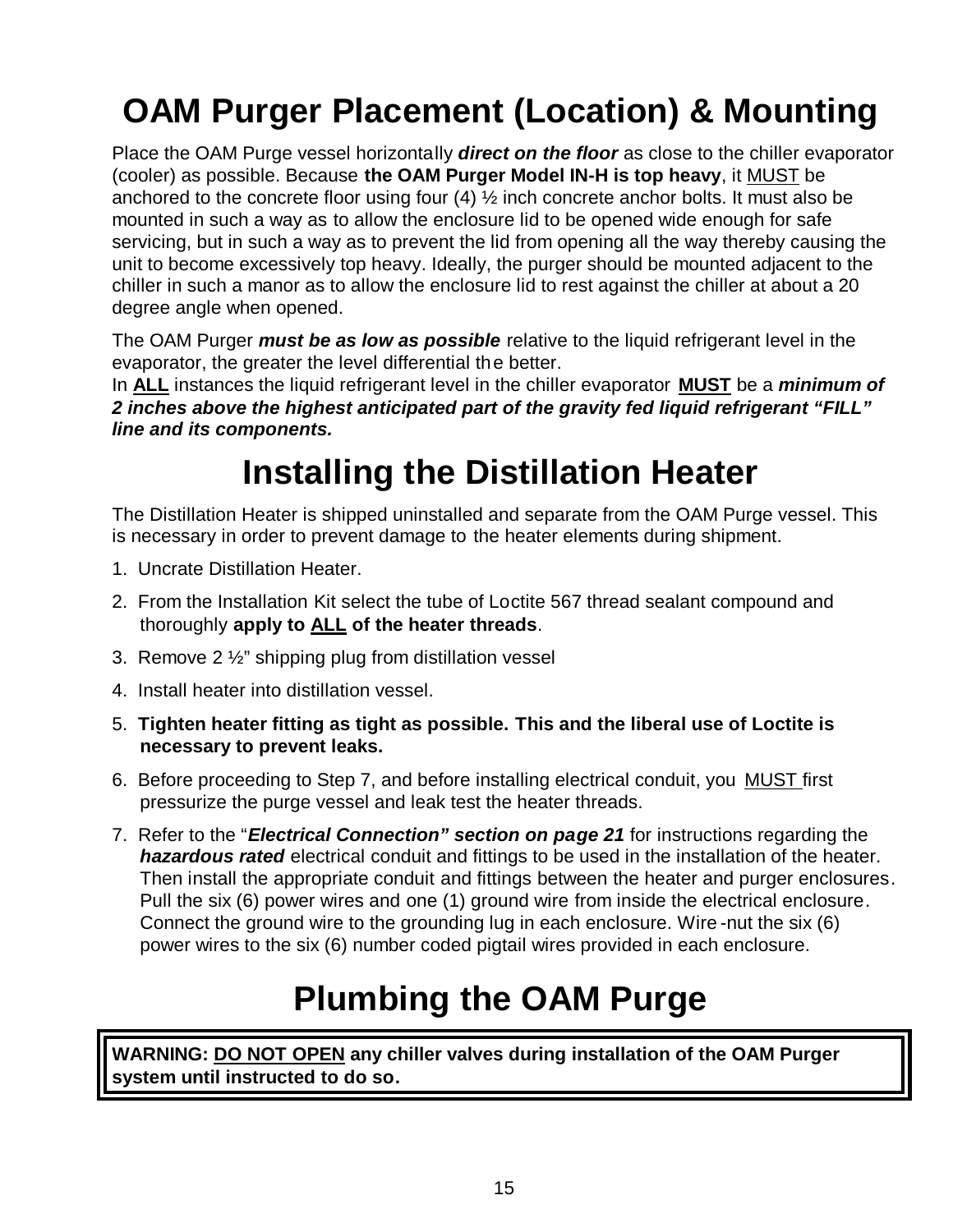## **Plumbing the gravity fed liquid refrigerant "FILL" Line… Refer to Figures 2, 3 & 4 pages 43, 44, 45**

Before plumbing the gravity fed liquid refrigerant "FILL" line you must first determine where on the chiller evaporator you will make the connection. Where you connect the "FILL" line will determine how effective the OAM Purger will be. Connecting to the wrong place may render the OAM Purger altogether ineffective.

Most large industrial chillers either have or have had some sort of quasi oil recovery system. Although most of these systems are not very efficient they do usually have a piping connection at the appropriate place on the evaporator shell to a ccess the *most oil laden refrigerant.*

#### *Whenever possible the OAM "FILL" line must be connected to the same point on the evaporator as was the now defunct oil recovery system.*

**NOTE: If the installer has any questions regarding where to connect the "FILL" line call Redi Controls for technical assistance.** 1 317-865-4130.

**NOTE: Before you begin plumbing the "FILL" line remember, the entire Fill line and all its components including the Fill Port on the OAM Purge vessel MUST all be a minimum of 2 inches below the lowest anticipated liquid refrigerant level in the evaporator.**

Begin by selecting the following components from the Installation Kit:

- 1. (4) core filter-drier shell
- 2. ½" O.D. isolation ball valve
- 3. ½" O.D. Strainer
- 4. ½" O.D. Sight Glass / Moisture Indicator
- 5. Tube of Loctite 567 thread sealant compound

## **Plumb the "FILL" Line and components as shown in Figure 3 page 44**

- 1. Using *½" minimum" O.D. copper tubing* plumb the "FILL" line between the OAM Purger and the chiller evaporator per above guidelines and as illustrated in *Figures 3 page 44.*
- 2. *Insulate entire "FILL" line* **including the filter-drier shell and all components, fittings and valves in the line**.
- 3. Install filter cores at this time.
- 4. **DO NOT** open any valves at this time.

## **Plumbing the "Vapor Return" (equalization) Line**

The Vapor Return (equalization) Line can be connected to any point on the chiller evaporator (cooler) *above the liquid refrigerant level. See steps below and Figure 2 page 43.*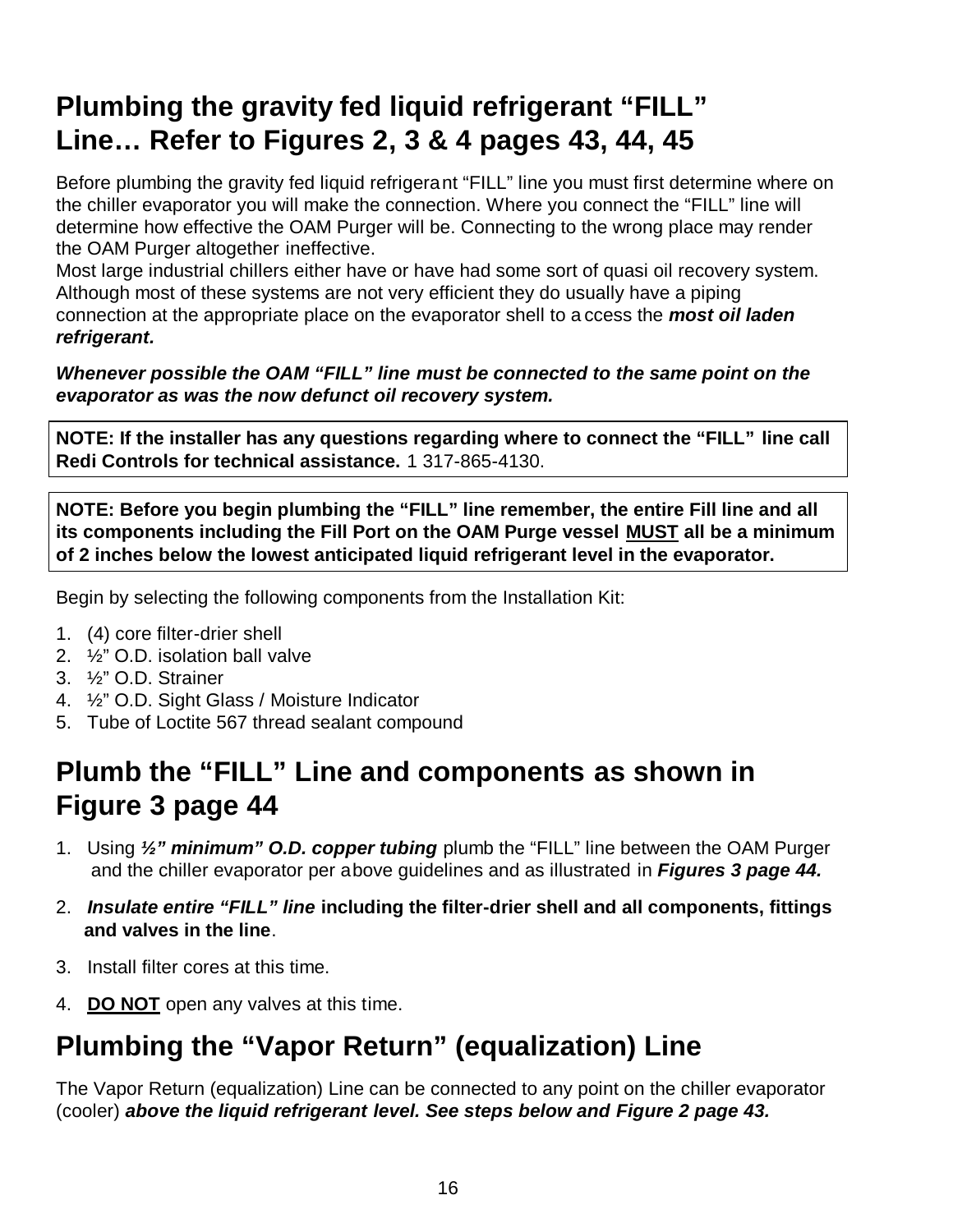1. Using *½" O.D. minimum* copper tubing, plumb the *outlet* of the **Distillation Pressure Regulator (DPR-1)** to an appropriate ½" stop valve on the chiller evaporator.

**WARNING: If you are going to install a** *temporary oil collection cylinder* **you must include an inverted trap in the "Vapor Return" Line where it connects to the chiller,** *see figure 2 page 43.*

2. On *outdoor applications* or anytime the Vapor Return Line exceeds *10 feet* in length *insulate the entire line.*

**WARNING: Avoid** *sagging and/or traps in the Vapor Return Line* **where refrigerant vapor can condense and accumulate** *creating a blockage.* **A blockage will prevent the purge vessel from equalizing to evaporator pressure during the "Fill" Phase, thus preventing gravity flow of refrigerant from the evaporator into the purge vessel.** 

## **Plumbing "Oil Return" Line for Initial Oil Stripping Phase**

(Normally a *temporary* connection to a large capacity oil recovery vessel, *typically a refrigerant recovery cylinder*, will be made)

**WARNING: Read and understand the following information about removing excess oil BEFORE plumbing the Oil Return Line.**

Because of the extraordinary size of refrigerant inventories generally associated with most large tonnage industrial chillers the potential volume of excess oil that may be recovered during the initial oil-stripping phase can be significant, often measured in hundreds of gallons.

Therefore, you **MUST** plan ahead and make provisions for how you intend to deal with the potentially large volume of excess waste oil involved.

The best and least troublesome way to deal with the problem is to *temporarily* connect a large capacity recovery vessel (typically a refrigerant recovery cylinder) to the Oil Return port on the OAM Purger to collect the excess distilled oil. Then, once *all* excess oil has been stripped from the refrigerant charge to then remove the temporary cylinder and permanently plumb the OAM Purger to the chiller. The least troublesome way to deal with the problem is to select a recovery cylinder of sufficient capacity to contain **all** of the anticipated excess oil.

## **Estimating potential amount of excess oil that will be recovered during the initial oil-stripping phase**

It is possible to make a rough estimate of how much excess oil will be recovered during the initial oil-stripping phase. To do this you need to know the approximate percentage by weight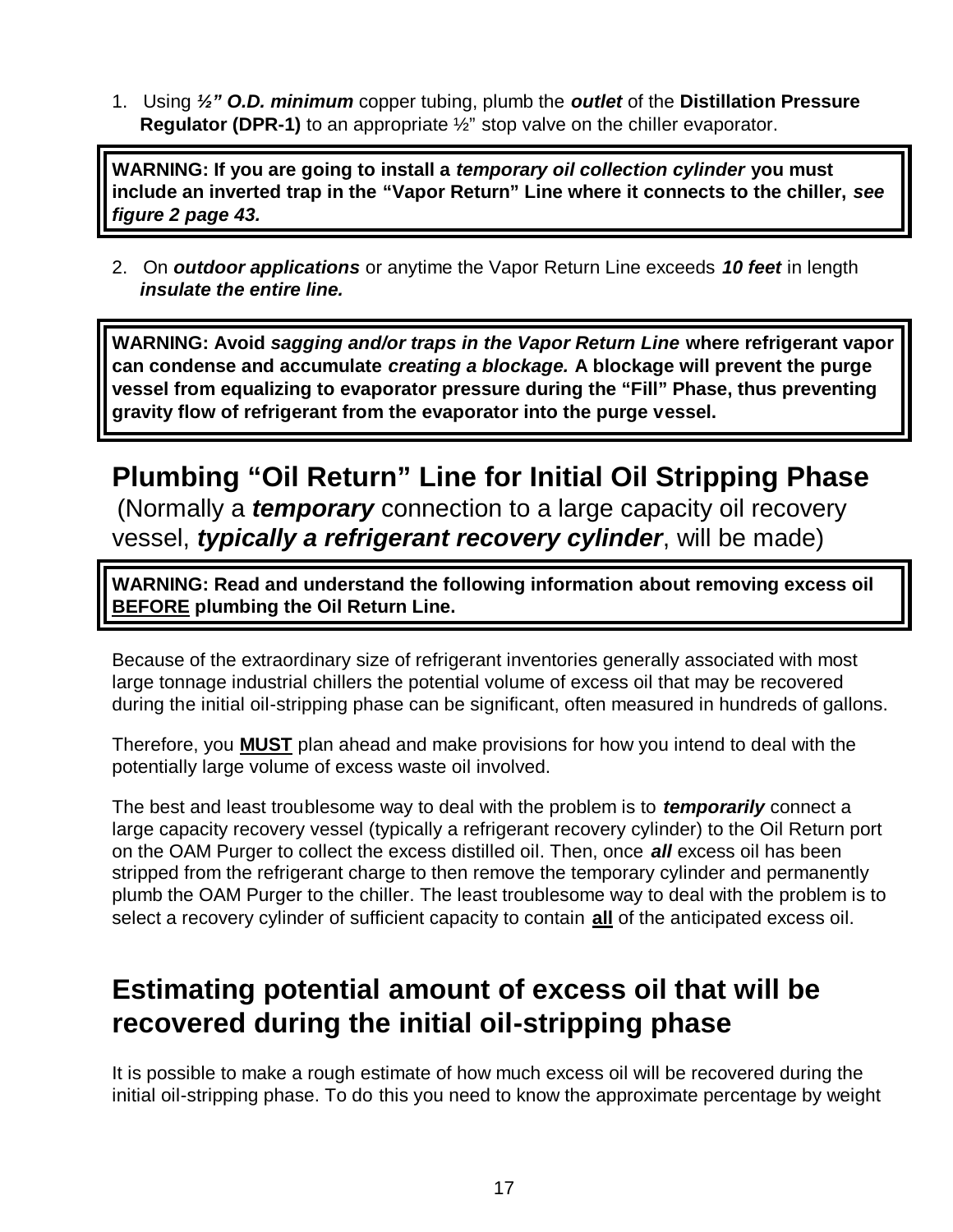of oil in the refrigerant. Refer to the latest refrigerant analysis for the chiller involved to find this information. **Then refer to "Refrigerant-Oil Contamination Chart 1" (See Page 49)**.

On "**Chart 1"** plot a line, *representing the oil percentage indicated in the oil analysis,* horizontally intersecting the column that approximates the pounds of refrigerant in the chiller. The number given is the approximate pounds of excess oil that will be recover ed during the initial oil-stripping phase. *To convert pounds of oil into gallons of oil divide by (7) seven.* 

The **following example** is given to illustrate how significant the volume of excess oil can be:

A *15,000 pound* refrigerant charge contaminated with *20% percent oil by weight* will yield about *3,000 pounds* or *428 gallons* of excess oil. Once you know approximately how much excess oil to expect you can better select an appropriate capacity recovery cylinder.

When choosing a recovery cylinder you have *two choices.* You can either select a single cylinder of sufficient capacity to contain **ALL** anticipated waste oil, or a smaller cylinder, emptying it several times. *A choice you DO NOT have is using multiple recovery cylinders.*

#### **WARNING: UNDER NO CIRCUMSTANCE SHOULD YOU CONNECT MULTIPLE CYLINDERS IN EITHER SERIES OR IN PARALLEL TO GAIN CAPACITY!**

When selecting the appropriate recovery cylinder it is important to understand that a refrigerant recovery cylinder *will not* hold the same weight in oil as its stated capacity for refrigerant. Oil weighs less than refrigerant, therefore it is necessary to compensate accordingly. To calculate a refrigerant recovery cylinders oil capacity *multiply its stated capacity in pounds of refrigerant times 0.46 to find its capacity in pounds of oil.*

**For instance…** in the example given above, a 1,000 pound refrigerant recovery cylinder will hold 460 pounds or 65 gallons of oil. Therefore a 1,000 pound capacity refrigerant recovery cylinder will have to be emptied (7) seven or more times.

**IMPORTANT NOTE:** *It is also important to understand* **that since typical refrigeration oil weighs about one half that of liquid refrigerant means that removing** *3,000 pounds of excess oil* **from a chiller will reduce the total volume of liquid content in the evaporator equivalent to about** *6,000 pounds of refrigerant,* **so it will likely be necessary to add refrigerant.** 

**However, this does not necessarily mean that you will have to add 6,000 pounds of refrigerant. The evaporator will likely already be overfilled because of the excess oil. Removing the excess oil will likely bring the liquid level in the evaporator to a more normal level. Nevertheless,** *be prepared to add a significant amount of refrigerant both during and at the conclusion of the initial oil-stripping process.*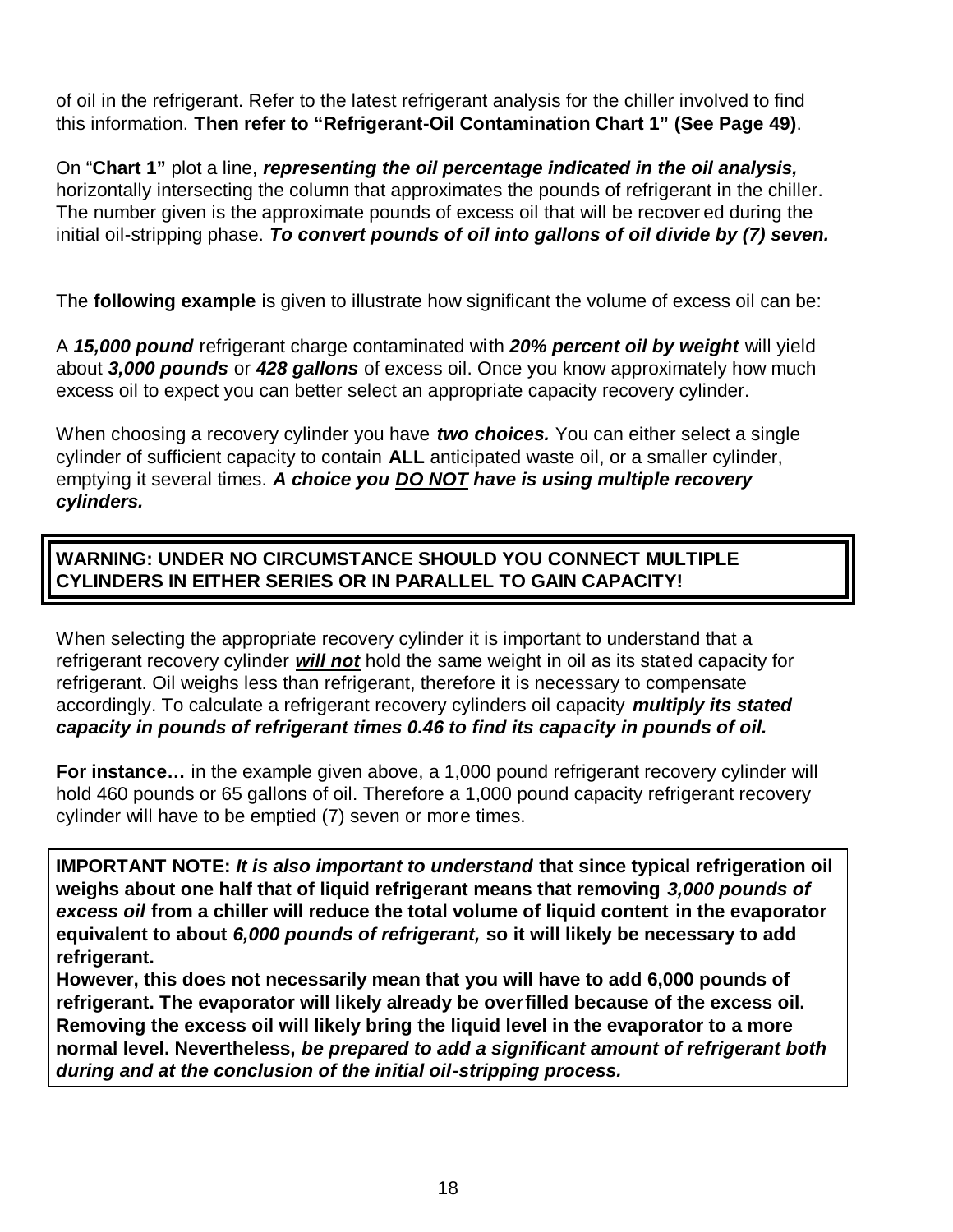## **Oil Recovery Cylinder Preparation & Configuration. Refer to Figures 2 page 43**

Excess Oil Recovery Cylinder Preparation: (In preparation for Temporary hook-up for initial oil stripping.)

- 1. Calculate required capacity and then select the appropriate recovery cylinder. (See topic immediately before this one for procedure on estimating excess oil in chiller.)
- 2. From the Installation Kit select the *RED Cylinder Valve with 12 inch dip tube.*
- 3. Remove the existing *red* cylinder valve from the recovery cylinder and in its place, using the Loctite 567 thread sealant compound provided, *install the Red cylinder valve from the Installation Kit.*
- 4. Now, from the Installation Kit select the two 3/8" brass cylinder valve adapter fittings with gasket and install one on each of the two cylinder valves.

## **Plumbing the "Oil Recovery" cylinder**

- 1. Place the recovery cylinder near the OAM Purger, preferably on the right-hand side.
- 2. Using 3/8" O.D. copper tubing connect the *Oil Return* fitting on the OAM Purger to the **BLUE** cylinder valve on the recovery cylinder.
- 3. Using 3/8" O.D. copper tubing run a line from the *RED* cylinder valve on the recovery cylinder to any point on the chiller evaporator *above the liquid refrigerant level*, and construct an inverted trap in the "Vapor Return" Line and tee in as illustrated in *figure 2*. **page 43.**

#### **DO NOT OPEN any valves at this time.**

#### **How the temporary Oil Recovery Cylinder works… Refer to figure 2 page 43.**

The dip-tube of the **"RED"** valve limits oil filling of the cylinder to about *80% percent full.* This dip-tube and the initial plumbing of the oil return line to the chiller evaporator is a *safety feature to prevent overfilling of the recovery cylinder.* As oil accumulates in the oil recovery cylinder it rises to the level of the bottom end of the 12" dip-tube that is protruding into the cylinder. Once oil rises above the end of the dip-tube, vessel vapor pressure pushes any overage from the cylinder over to the chiller evaporator. No harm done since this is where the oil came from in the first place.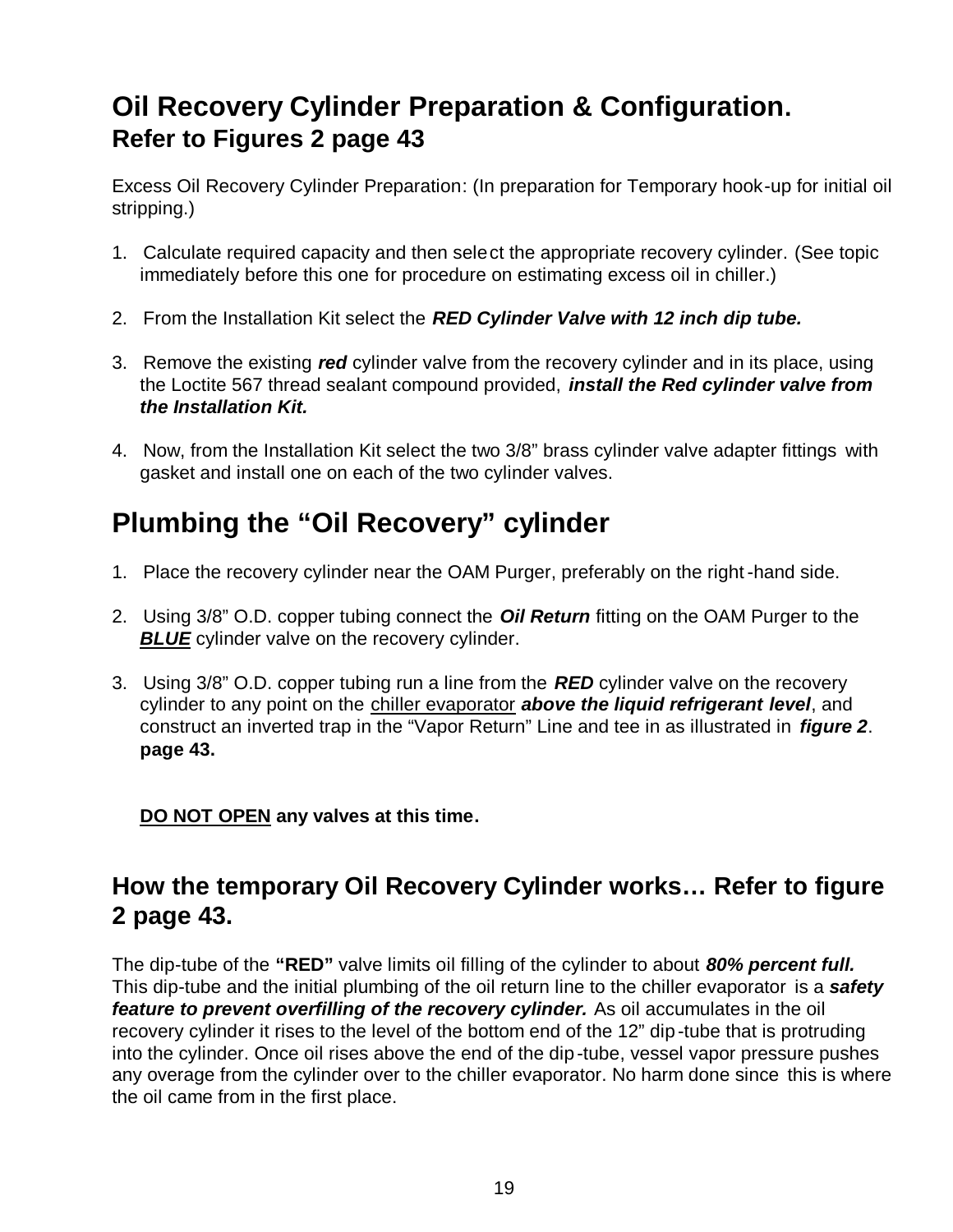**NOTE: the above safety feature of plumbing the oil return line to the chiller evaporator during the initial oil stripping process was designed into the system because of the possibility of the oil collection cylinder not being emptied before it overfilled.**

Once the oil level reaches the dip-tube in the recovery cylinder the *OAM Purger will simply return any further recovered oil from the refrigerant charge to the chiller evaporator until the recovery cylinder is emptied.*

## **Re-plumbing the "Oil Return" line for Normal Operation following the Initial Oil-stripping Phase Refer to Figure 3 page 44.**

Once the initial oil-stripping phase has been completed you **MUST** remove the temporary oil recovery cylinder and *permanently plumb the OAM Purger to the chiller as follows:*

- 1. Terminate electrical power to the OAM Purge system.
- 2. Close both valves on the recovery cylinder.
- 3. Isolate the recovery cylinder by closing appropriate chiller valve.
- 4. Disconnect and remove recovery cylinder. Dispose of waste excess oil in an appropriate manor.
- 5. Remove all *temporary piping. (The inverted trap is no longer necessary, it can be eliminated.)*
- 6. Using 3/8" O.D. copper tubing re-plumb a new *permanent oil return line* **from the OAM Purger to the chiller's oil reservoir (sump)**. The oil return line may be connected to any point (stop valve) open to the chiller's oil reservoir (sump).

## **Electrical Connection**

**WARNING: Be sure to open and lockout all electrical disconnects during installation to prevent injury or death caused by electrical shock.**

**WARNING: Use Class 1, 10 AGW copper wire and conduit in compliance with the NEMA Rating of the OAM Purger being installed. Further, all field-installed wiring, conduit and electrical fixtures must comply with** *all applicable NEC and local electrical codes***.**

**See below and refer to** electrical wiring diagram, **Figure 7 page 48,** for wiring connections to OAM Purger.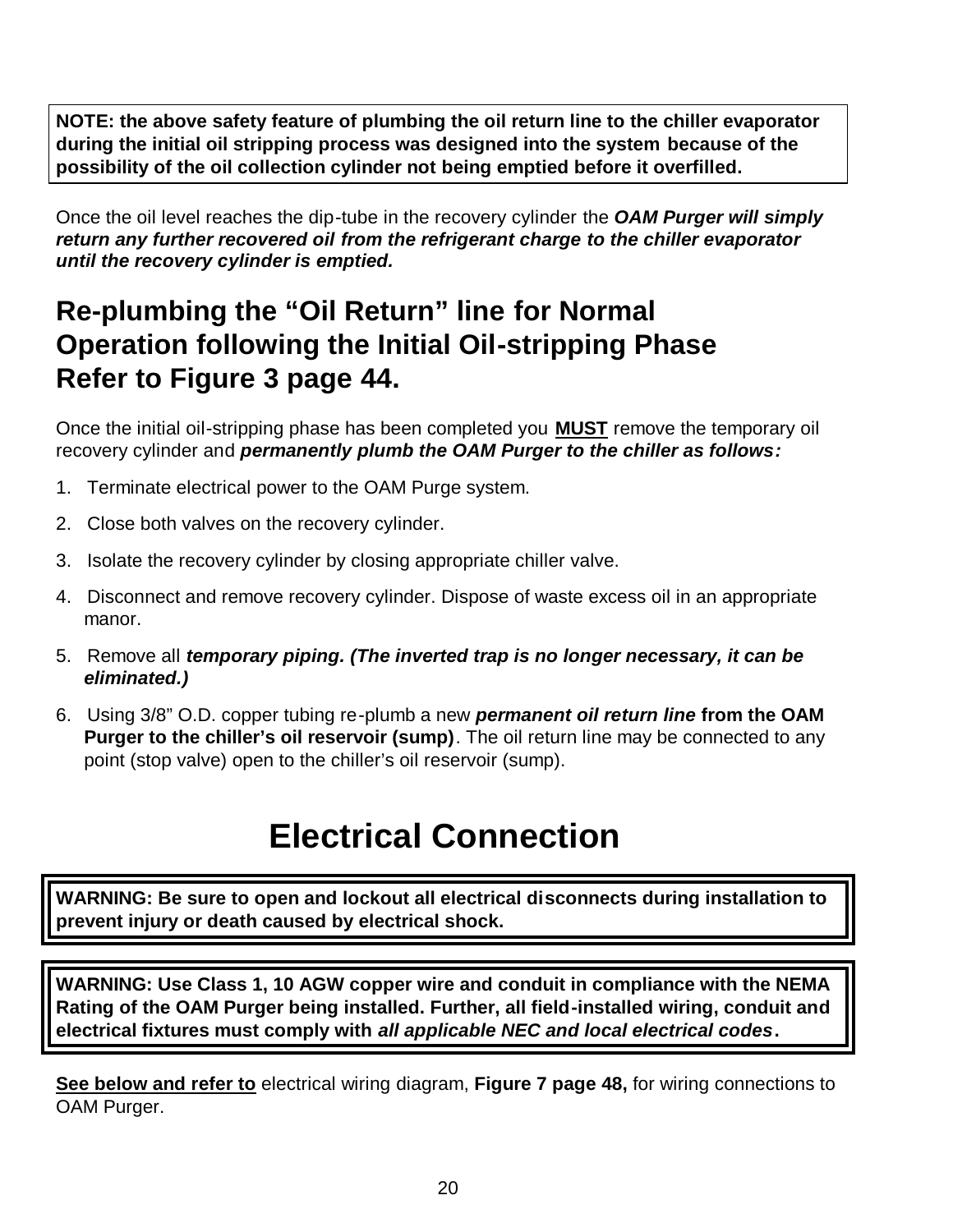Power Requirement: 220 / 240 VAC, 60 Hz., 1-Phase, 20 ampere fused circuit

- 1. For entry of electrical power into Hazardous Electrical Enclosure see Figure 4 page 45.
- 2. Use appropriate hazardous rated electrical fittings and conduit when connecting the heater and electrical wiring to the Hazardous Enclosure. Install and electrically connect the heater as explained in step 7 of the "Installing the Distillation Heater" section on page 15. (**See warning below**.)

**WARNING: When installing the heater you should utilize an appropriate hazardous rated union joint in the electrical conduit in case the heater should ever have to be replaced.**

## **PRE-START-UP PROCEDURE**

## **Preliminary Electrical System Check.**

**For purposes of testing and system evacuation you will be instructed (via certain DIP Switch settings) to manually open and close the OAM Purge electric motor actuated ball valves during the pre-start-up procedure. Therefore, before getting started it will be necessary to verify that the OAM Purger be properly wired and that the control system is functioning properly.** 

**WARNING: During this procedure the installer will be required to perform certain manual operations within the electrically alive controls enclosure. Therefore, these procedures MUST only be performed by personnel qualified to work on live electrical systems and equipment.**

**IMPORTANT NOTE: Before you begin you MUST thoroughly understand the operational mode of the three electric motor actuated ball valves located in the OAM Purger control enclosure.**

Electric motor actuated Ball Valves **BV-1** and **BV-3** drive **OPEN when energized** and **springreturn CLOSED when de-energized.** Electric motor actuated Ball Valve **BV-2 drives CLOSED when energized** and **spring-returns OPEN when de-energized.** *Any time power is removed from the OAM Purger, such as during a power outage, all three ball valves spring-return to their normal de-energized position.*

- 1. With the OAM Purger enclosure cover open, apply main power to unit.
- 2. Observe the **LED indicator lights** on the Logic Controller Board, **GREEN LED D1** should be **"ON" and blinking**.
- 3. Because the OAM always starts in the **"FILL" Phase** on power-up you should be able to hear and observe **"FILL" Ball Valve (BV-1)** driving to the **OPEN** position**.**
- 4. The **Vapor Return** (equalization) Ball Valve **(BV-2)** should be **de-energized** and therefore remain in its normal **spring-returned OPEN** position.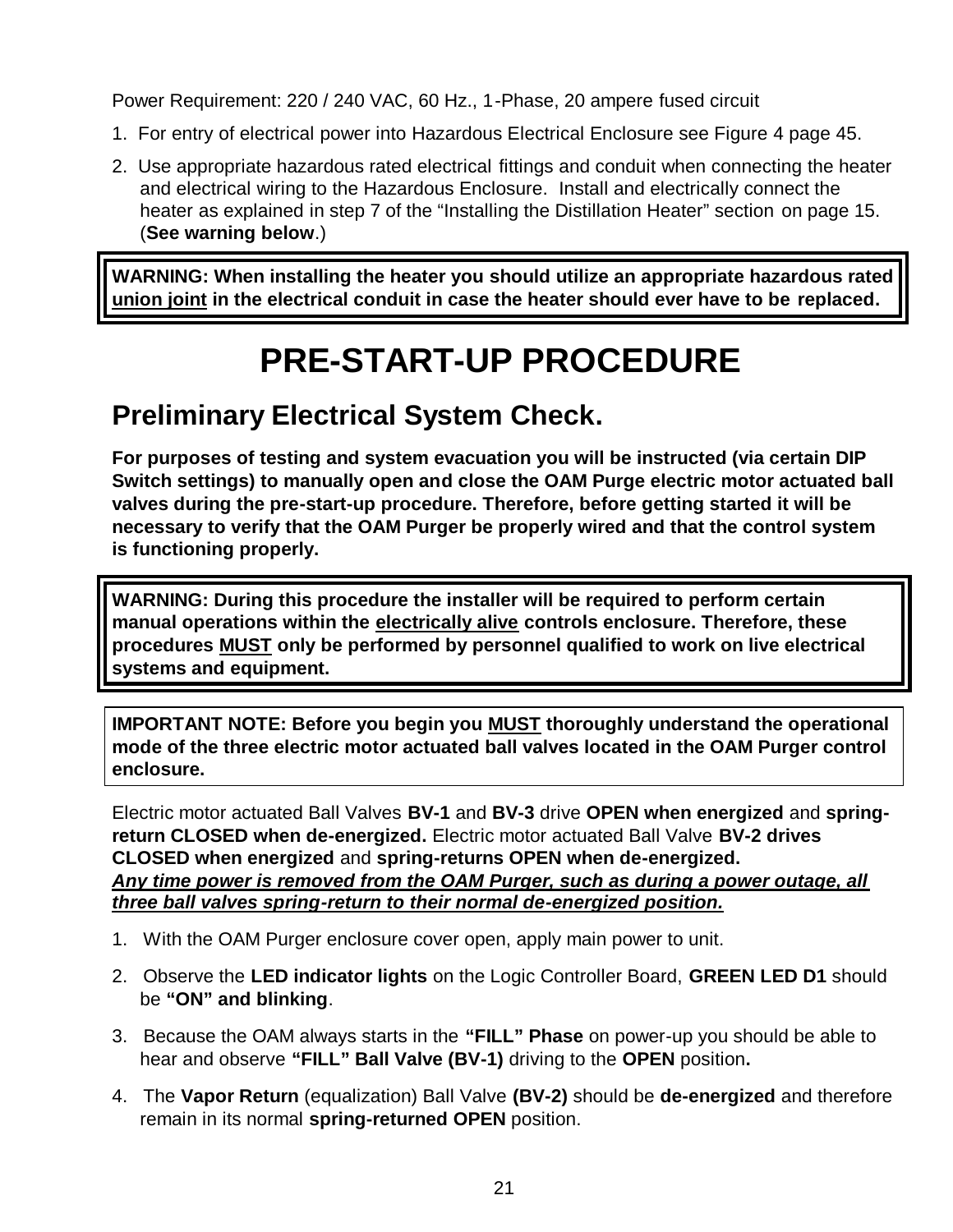- 5. The **Oil Return** Ball Valve **BV-3** should also be **de-energized** and remain in its normal **spring-returned CLOSED** position.
- 6. Distillation Heater contactor **"HC-1"** should remain de-energized and the *distillation heater* should be **"OFF"**.
- 7. If all of the above are functioning properly *Turn OFF Power* to unit.

**WARNING: ALL chiller stop valves to the OAM Purger MUST remain CLOSED during the following Pre-start-up Procedure except when otherwise instructed to open a particular valve.**

## **Pre-charging OAM Purger with oil… Refer to Figure 1.**

In this procedure you will be pre-charging the OAM Purge vessel with approximately *(7) seven gallons* of oil, the *same type oil as used in the chiller*. This is absolutely necessary in order to fully submerse the distillation heater in oil. *Failure to properly pre-charge the purge vessel with oil can result in damage to the heater.*

- 1. Remove the 1" NPT shipping plug from the threaded port identified in **Figure 1** on page 42 as the *Atmospheric Relief Valve Port.* Using a funnel, pour approximately *7 to 7.5 gallons* of oil into vessel, stopping when the oil level rises to *mid level of the lower sight glass.*
- 2. Select the Atmospheric Relief Valve and the tube of Loctite 567 thread sealant compound from the Installation Kit.
- 3. Apply ample thread sealant to all of the relief valve's threads and install valve into vessels 1.0" NPT relief valve port.
- 4. Using the appropriate wrench, tighten relief valve.

## **Leak Testing the OAM Purge System, temporary oil recovery cylinder and interconnecting piping…Refer to Figure 2 page 43.**

To perform this procedure you will need the following materials and equipment.

- 1. Refrigeration gauge manifold set
- 2. Tank of dry nitrogen with regulator
- 3. Refrigerant leak detector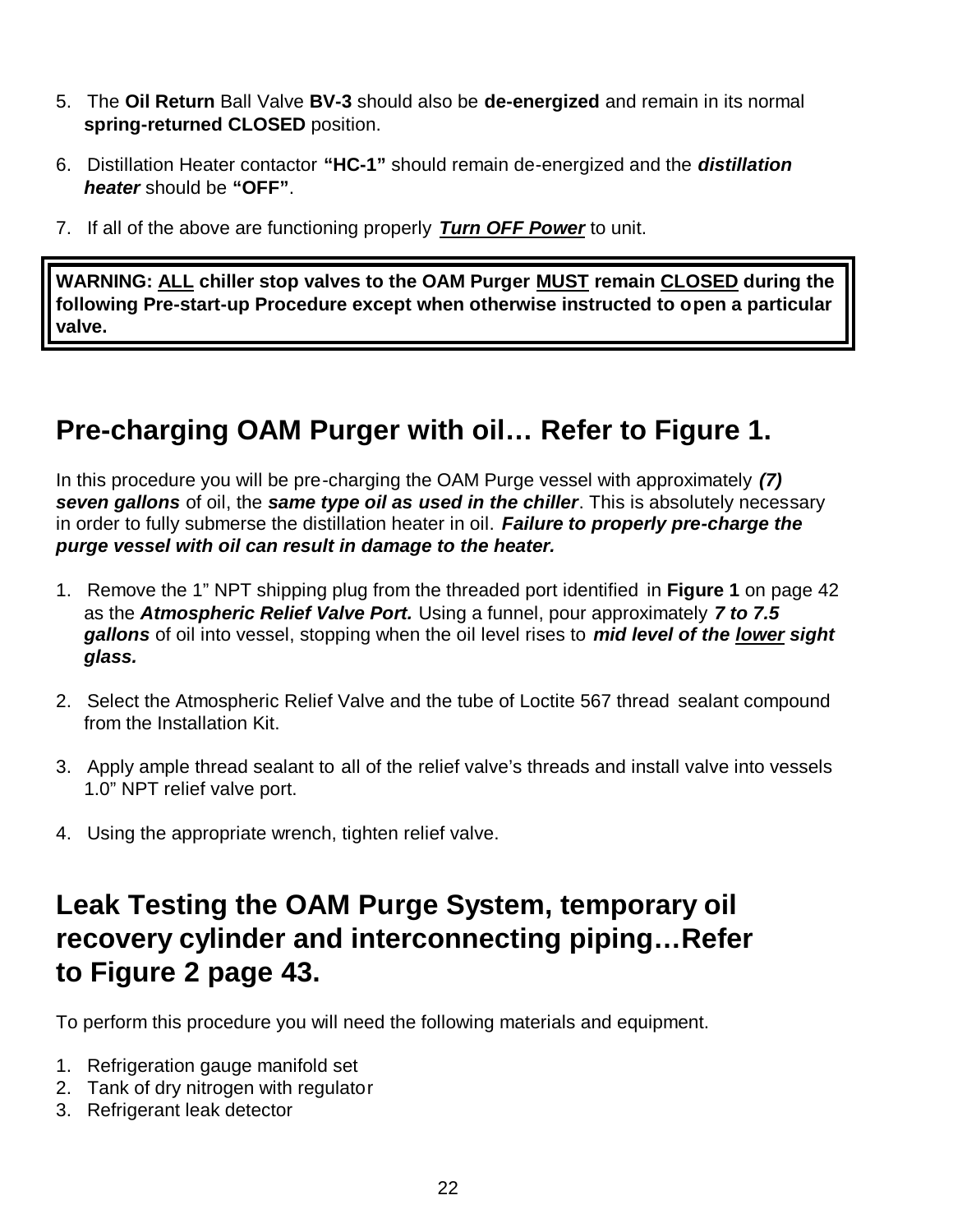#### **Begin Leak Test…**

- 1. Connect a refrigeration compound gauge to the 1/4" angle valve on top of the OAM Purge vessel.
- 2. **Leaving the "FILL" LINE STOP VALVE ON THE CHILLER CLOSED**, **OPEN** the manual "Fill" line ball valve between the filter-drier and the OAM Purge vessel.
- 3. **LEAVE THE STOP VALVE CLOSED WHERE THE 3/8" O.D. LINE FROM THE RED VALVE ON THE OIL RECOVERY CYLINDER CONNECTS TO THE CHILLER** and **OPEN both recovery cylinder valves.**
- 4. On the Logic Control Board locate **DIP Switches (S1) and (S2).** (**See Fig 6 on page 47) First**, **on Switch (S1)** *flip dip switches 1, 3,* and **6** to the **"ON"** position. **Then on Switch (S2)** *flip dip switches 4, 6* and *8* to the **"ON"** position. This will energize and **OPEN** the **Fill Ball Valve BV-1 and Oil Return Ball Valve BV-3.** This will allow the Fill line and the oil recovery cylinder and lines to become pressurized along with the purge vessel when power is re-applied. (Double check before applying power that you have the flipped the correct dip switches on the appropriate Switch.)
- 5. Re-apply main power to OAM Purger.
- 6. Using a refrigeration manifold gauge set connect a cylinder of refrigerant to the ¼" angle valve on top of OAM Vessel. You will use the refrigerant to provide the *trace refrigerant* needed to perform the leak test. Pressurize the OAM Vessel to approximately 1 to 2 psig .
- 7. Next, remove the refrigerant cylinder and connect a cylinder of dry nitrogen to the gauge set. Adjust the nitrogen cylinder pressure regulator to *75 psig.*
- 8. Open manifold gauge valve and the ¼" angle valve and pressurize the OAM Vessel to approximately *50 psig*
- 9. Close gauge manifold valve, ¼" angle valve and nitrogen cylinder valve.
- 10. Using a dependable refrigerant leak detector, *leak test the entire OAM Purge system, including the temporary oil recovery cylinder and all piping & fittings, etc.*
- 11. Repair any leaks found in system and retest.
- 12. Remove nitrogen cylinder.
- 13. Bleed-off pressure from purge vessel.
- 14. Leave main power **"ON"** for Evacuation Procedure.
- 15. Install Filter-Drier cores in filter shell.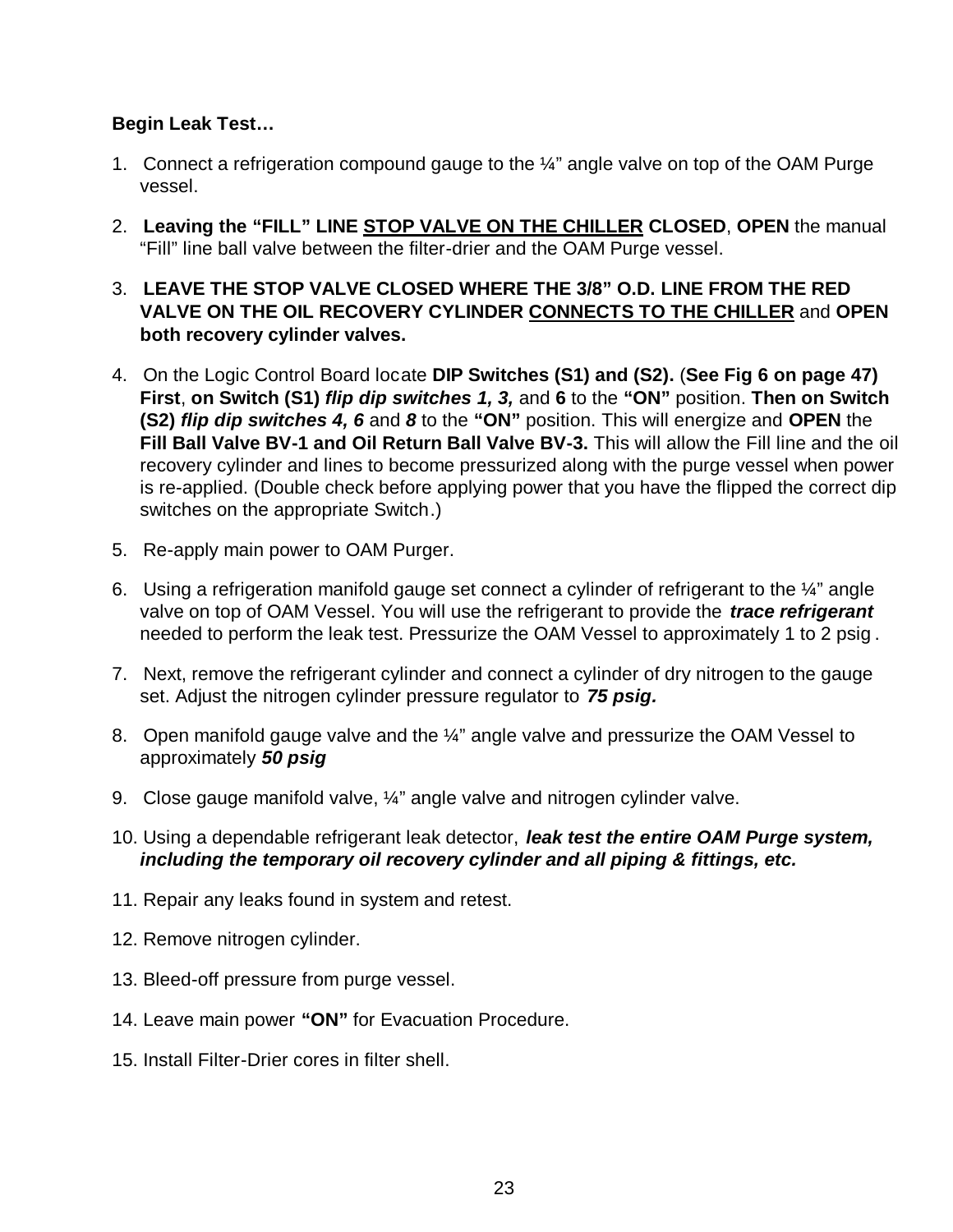## **Evacuating OAM Purger, Oil Recovery Cylinder and piping.**

- 1. With gauge manifold set still connected to the ¼" purge vessel angle, connect service vacuum pump to gauge manifold.
- 2. Open ¼" angle valve.
- 3. Verify that main power is **"ON"** to OAM Purger.
- 4. Turn **"ON"** vacuum pump and OPEN gauge manifold valve.
- 5. Evacuate OAM Purge system until appropriate vacuum level has been reached.
- 6. Close ¼" angle valve on purge vessel, turn off and remove vacuum pump.
- 7. Turn **"OFF"** main power to OAM Purger.
- 8. On **DIP Switches (S1) and (S2)** turn all dip switches **(S1) 1**, **3**, **6** and **(S2) 4, 6** and **8** back to the **"OFF"** position.

**NOTE: Installation of the OAM Purger is now complete. However remember, once the initial oil-stripping phase or process is complete the temporary oil recovery cylinder MUST be removed and the Oil Return permanently plumbed to the chiller oil reservoir (sump).**

## **INITIAL START-UP PROCEDURE**

**CAUTION: Once the Initial Start-up Procedure is begun you MUST NOT leave the Purger unattended until ALL STEPS of the procedure have been completed.**

- 1. **OPEN** the **"FILL"** line stop valve on chiller.
- 2. **OPEN** the **"Vapor Return"** line stop valve on chiller.
- 3. **OPEN** the **"Oil Return"** stop valve on chiller where the temporary cylinder is connected, or if direct to the oil reservoir, that stop valve.
- 4. Connect compound gauge of refrigeration gauge manifold set to the ¼" angle valve on the distillation vessel, **OPEN** angle valve.
- 5. Remove cap from top of the **Distillation Pressure Regulator (DPR-1).** Have a *5/16" hex wrench* ready to adjust the DPR valve in *step 12*.
- 6. Refer to **a refrigerant** *pressure – temperature (PT) Chart* and determine the pressure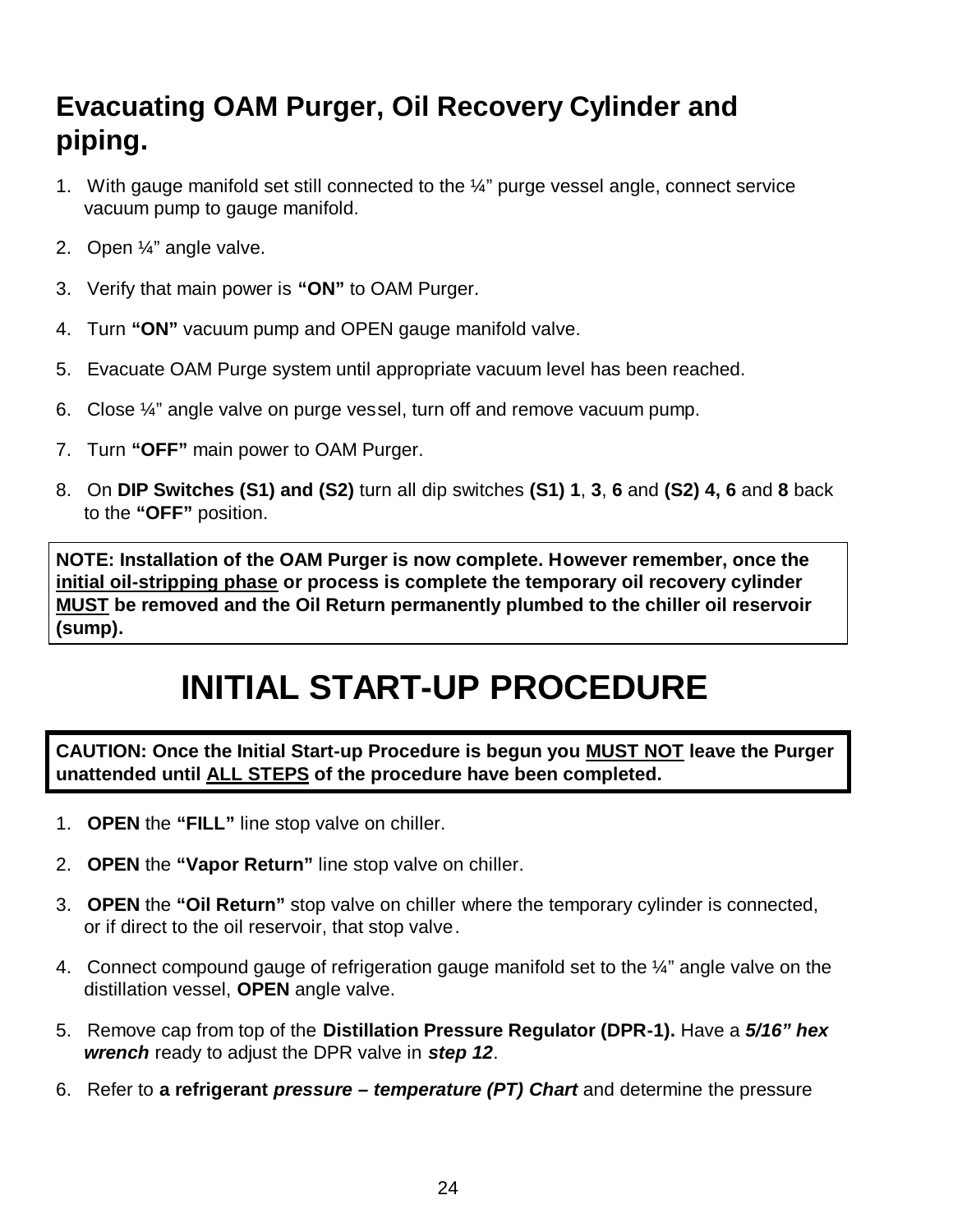corresponding to *90 degrees F* for the type refrigerant in the chiller. Record this pressure. You will need this data in *step 11*.

- 7. Turn **"ON"** main power to OAM Purger.
- 8. The Purger is now in the **"FILL" Phase** and **"FILL"** ball valve **BV-1** should be energized and driving to the **OPEN** position.
- 9. The OAM vessel should now be filling with refrigerant from the chiller. You can observe refrigerant flowing into the vessel by looking into the upper sight glass. It typically takes approximately **25 to 35** *minutes* for the purge vessel to fill to the *70% percent full level.*
- 10. Once the vessel is filled to the *70% percent level,* as sensed by *Ultra Sonic liquid level sensor (LLS-1),* the OAM Purger enters the **Distillation Phase**. Fill Valve **BV-1** *deenergizes* and *spring-returns* **CLOSED.** Vapor Return ball valve **BV-2** *energizes* and drives **CLOSED**. Distillation Heater **(HTR-1)** energizes and distillation begins.

**NOTE: Ultra Sonic liquid level sensors LLS-1 and LLS-2 are active ONLY** *during the "FILL" Phase.* **The instant liquid level sensor** *LLS-1* **triggers the Distillation Phase the Logic Board Controller de-energizes both LLS-1 and LLS-2.**

- 11. Now, add *20 psig* to the pressure recorded in Step 6. In the next step you will adjust **Distillation Pressure Regulator (DPR-1)** to maintain this pressure in the purge vessel during the Distillation Phase. Turning the hex wrench in *clockwise rotation increases* purge vessel pressure, *counter- clockwise rotation decrease* purge vessel pressure.
- 12. Monitor vessel pressure. The pressure will begin rising slowly. *Adjust the DPR valve as necessary to maintain the pressure calculated in Step 11*, when done, replace cap on DPR.
- 13. Continue monitoring the OAM Purge operation until the *Oil Return Phase* is initiated. This will take approximately *2 to 2.5 hours.* Should a problem arise or should the OAM Purger shut-down on a Purge Fault condition during the initial purge cycle refer to the *Trouble-Shooting Section of manual for diagnostic assistance.*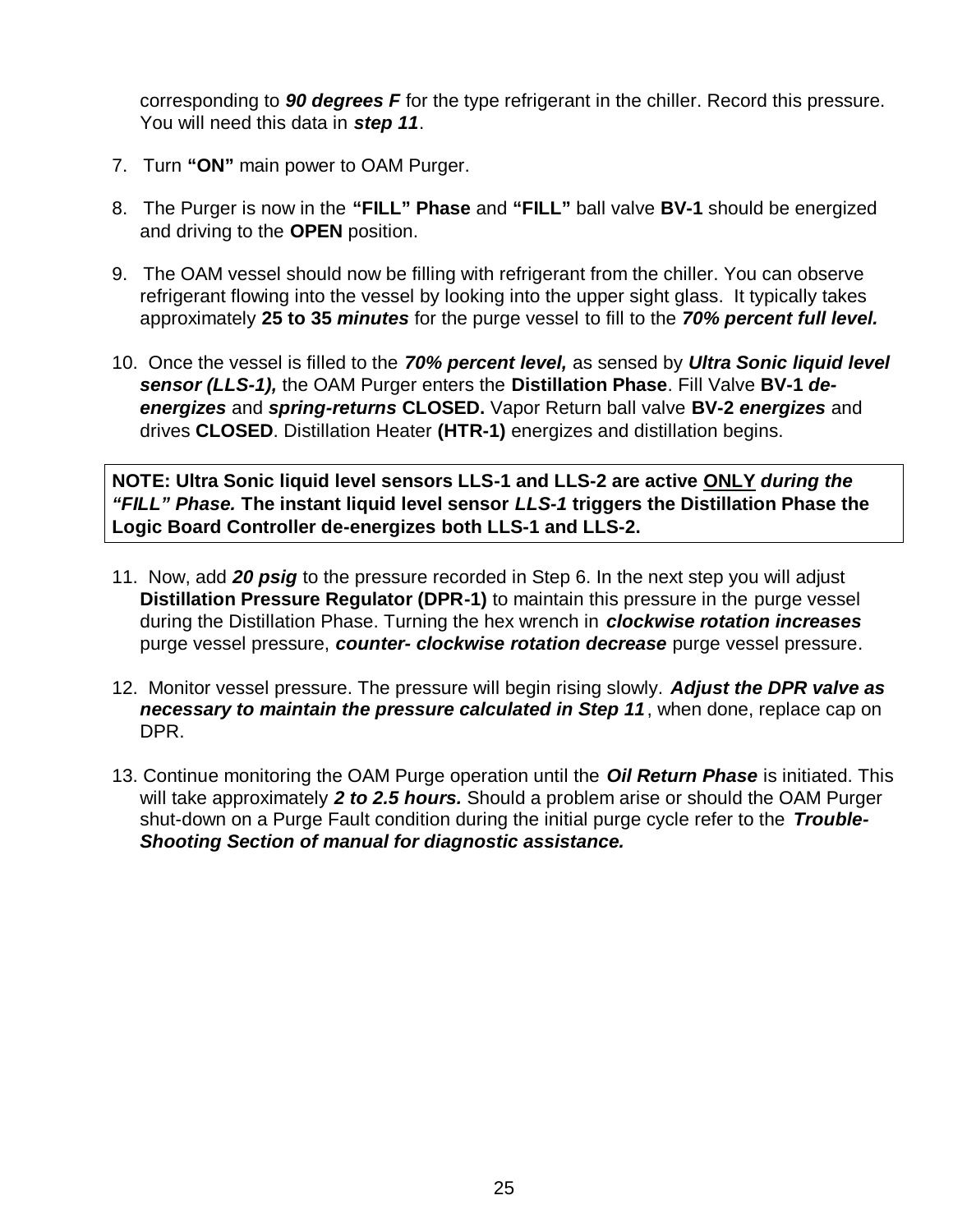# **POST START-UP PROCEDURE**

Regularly monitor the temporary excess oil collection cylinder, emptying as necessary. Continue the monitoring and emptying process until it is certain that **ALL** excess oil has been stripped from the refrigerant charge. This process can be several weeks. The time required will depend on factors such as the size of the refrigerant charge, the oil contamination level and the size of the oil recovery collection canister. *Remember, the entire charge must be distilled four to five times to remove all the excess oil and the OAM Purger only distills 10,000 to 12000 lbs per week. Other factors will include how diligently the oil collection canister is emptied because there may be several hundreds of gallons of oil to be removed.*

Once *all* excess oil has been stripped from the refrigerant charge the *temporary collection cylinder MUST be removed from the system and a permanent Oil Return line installed between the OAM Purger and the chiller's oil reservoir.*

## **PLUMBING PERMANENT OIL RETURN LINE**

- 1. Turn OFF power to OAM Purger. Wait for all motorized ball valves to spring-return to their normal de-energized positions.
- 2. Close stop-valve on chiller evaporator where temporary cylinder is connected.
- 3. Close both valves on temporary recovery cylinder.
- 4. Remove the temporary cylinder from service.
- 5. Disconnect and remove temporary Oil Return line.

**NOTE: For step 6 below, a 3/8" manual ball valve has been included in the Installation Kit, in the event one is needed.**

- 6. **(See NOTE above)** *Using 3/8" O.D. Copper tubing,* re-plumb a *permanent* Oil Return line from the OAM Purger to the chiller's oil reservoir (sump). The line can connect to any convenient location on the oil reservoir. If there is not already a stop valve available on the reservoir to which the Oil Return line can be connected a ball valve mus t be installed in the oil return line between the OAM Purger and the chiller oil reservoir.
- 7. From the Installation Kit select the 3/8" O.D. in-line oil filter/drier and install in Oil Return Line.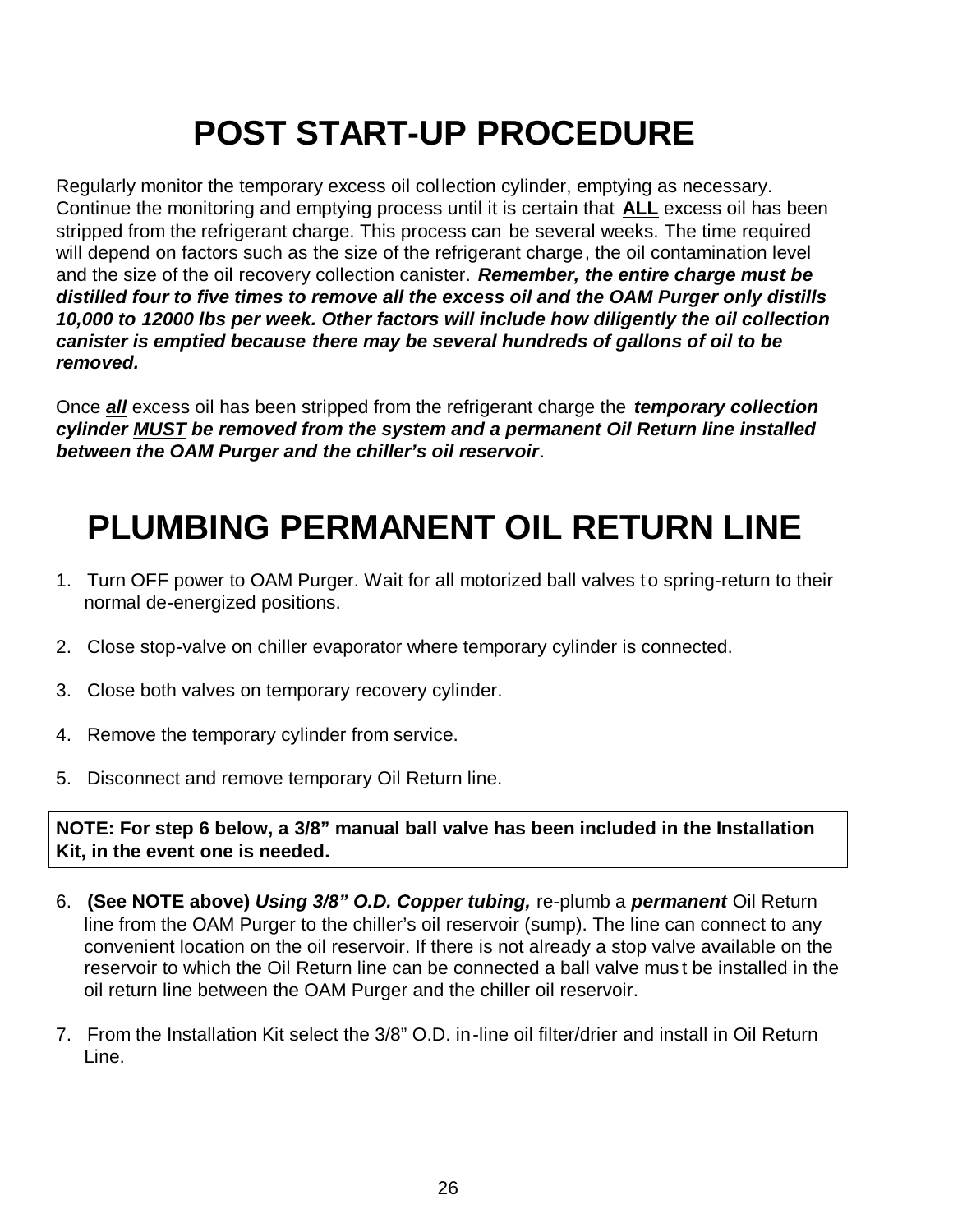# **OAM PURGER COMPONENT DESCRIPTION**

#### **Distillation Vessel**

The main OAM Purge Vessel where liquid refrigerant is vaporized (boiled -off) during the Distillation Phase distilling out lubricating oil.

#### **Distillation Pressure Regulator (DPR-1)**

Regulates vessel pressure during the distillation phase.

#### **Distillation Heater (HTR-1)**

Distillation Heater HTR-1 is a 3.5 Kw Incoloy blade type low watt density electric immersion heater used to distill liquid refrigerant during the Distillation Phase.

### **Distillation Heater Contactor (HC-1)**

Controls line voltage to Distillation Heater and is controlled via Relay RLY-4 on the Logic Board controller and Distillation Thermostat (TS-1).

#### **Distillation Heater Thermostat (TS-1)**

TS-1 is an integral part of the distillation heater and controls operation of Distillation Heater via Distillation Heater Contactor (HC-1). TS-1 is set to limit distilled oil temperature to *155 degrees F*.

**WARNING: Distillation Heater Thermostat (TS-1) MUST** *remain set at 155 degrees F.* **Setting TS-1 to a higher temperature can result in oil carbonization and setting to a lower temperature will allow excessive liquid refrigerant to be returned to the chiller's oil reservoir along with distilled oil during the Oil Return Phase.**

## **Enclosure Heater (HTR-2) (outdoor application only)**

HTR-2 Heater provides sufficient heating to maintain temperature in controls enclosure above freezing on outdoor applications. The Heater activates at 40 degrees and de-activates at 55 degrees.

### **FAULT Light Indicator**

The FAULT Light indicates that the purge unit is locked-out in a Purge Fault condition.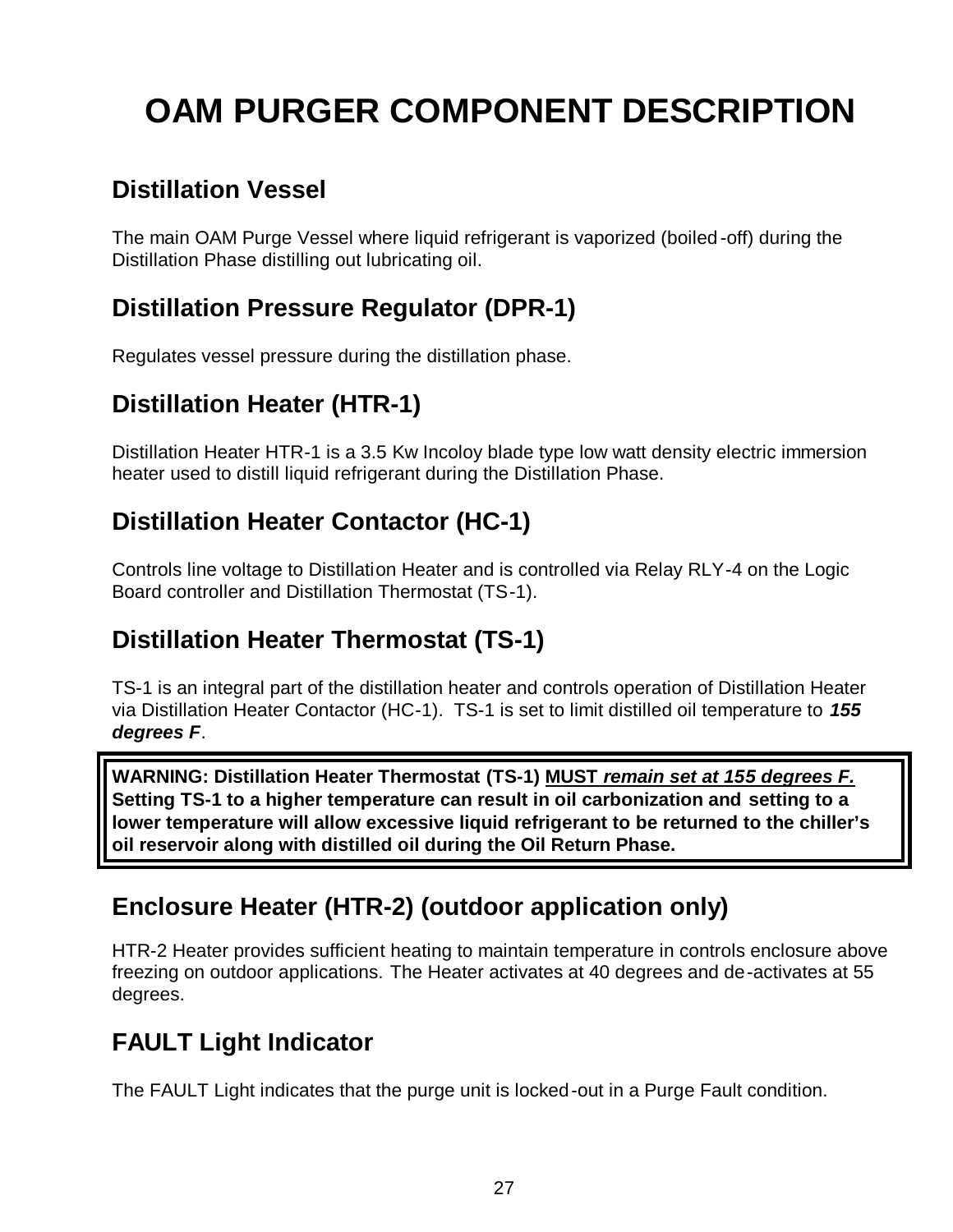## **"FILL" Ball Valve (BV-1)**

BV-1 is an electric motor actuated *normally closed* spring-returned ball valve. BV-1 is *ENERGIZED opened* during the "FILL" Phase via Logic Board relay "RLY-1". On removal of power the valve spring returns to the *CLOSED position.*

#### **High Pressure Cut-Out Switch (HPC-1)**

Limits purge vessel pressure to a maximum 250 psig. When actuated HPC-1 de-energizes the Distillation Heater until the pressure drops below the cut-in setting. HPC-1 is automatic reset.

## **High Temperature Limit Switch (TS-3)**

TS-3 is an integral part of the Distillation Heater and limits distilled oil temperature to a maximum of *170 degrees F.* TS-3 is manual reset.

## **Liquid Level Sensor (LLS-1)**

LLS-1 is an Ultra Sonic liquid level sensor that signals the Logic Board when the liquid level in the distillation vessel has reached the 70% full level during the "FILL" Phase.

## **Liquid Level Sensor (LLS-2)**

LLS-2 is an Ultra Sonic liquid level sensor that signals the Logic Board when liquid level in the distillation vessel has overfilled beyond the 70% level to the 80% level during the "Fill" Phase. This indicates that level sensor LLS-1 has failed.

## **Oil Flow Switch (FS-1)**

FS-1 monitors the outlet of the Oil Return Ball Valve (BV-3) for the purpose of verifying proper valve re-closure at the conclusion of the Oil Return Phase. If improper oil flow is detected FS - 1 signals the Logic Board and purge operation is locked-out on purge FAULT.

### **"Oil Return" Ball Valve (BV-3)**

BV-3 is an electric motor actuated *normally closed* spring return ball valve. BV-3 is *ENERGIZED opened* during the Oil Return Phase via Logic Board relay RLY-3. On removal of power BV-3 spring returns to the *CLOSED position.*

### **"Oil Return" Ball Valve BV-3 Auxiliary Switch**

BV-3 valve Auxiliary Switch contacts *close* when BV-3 ball valve is in the-*closed* position, thus at the end of an Oil Return Phase the Auxiliary Switch proves that the valve has fully closed.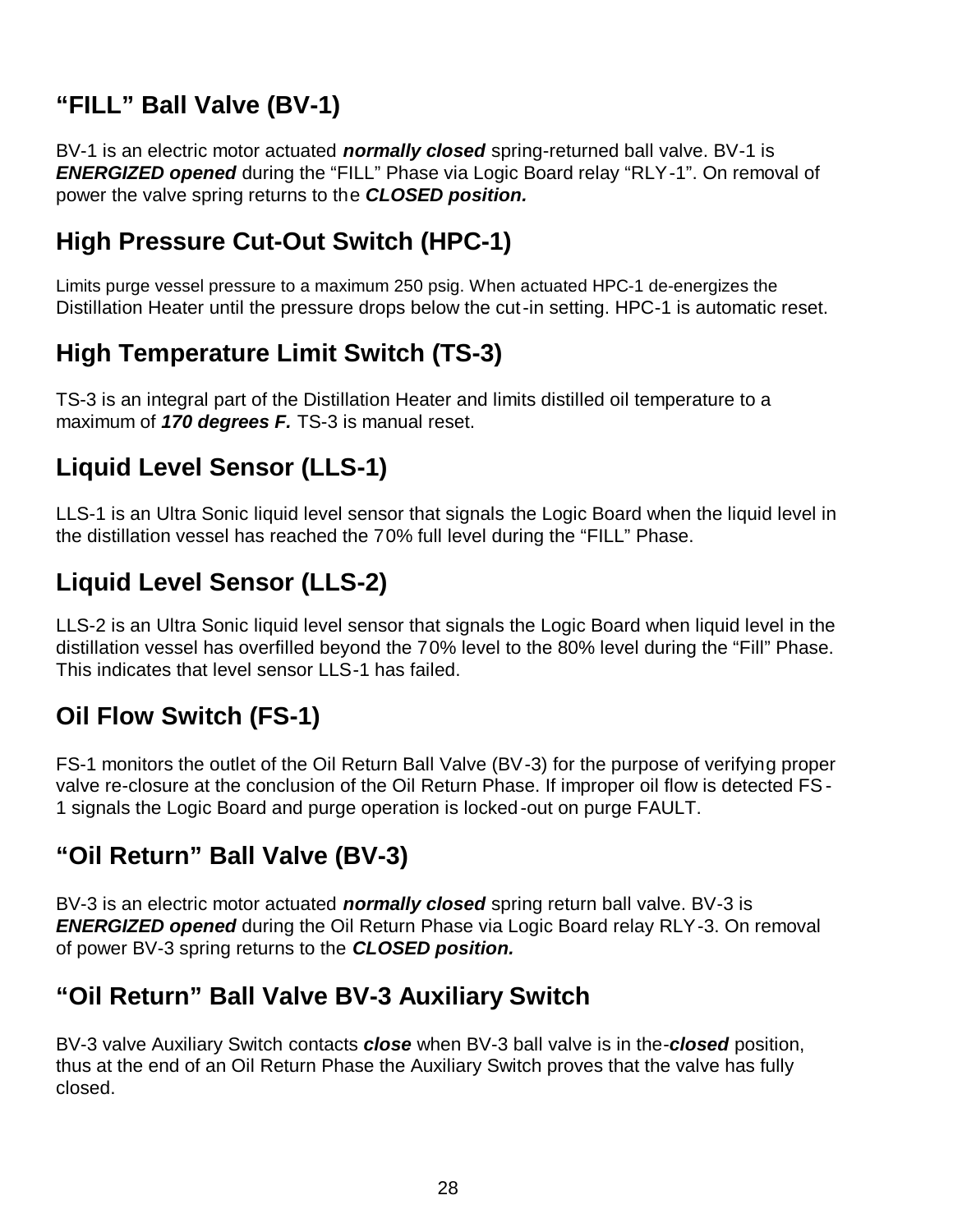### **Oil Temperature Verification Temperature Sensor (TS-2)**

TS-2 Thermostat verifies that a minimum allowable oil temperature of *125 degrees F* has been reached during the Distillation Phase. TS-2 must actuate before the Oil Return Phase can be initiated.

#### **Reset Switch**

The Reset Switch is used to reset purge operation following lock -out on Purge Fault. The purge can also be reset by removing and reapplying main power to the purge unit.

### **Sight Glass (Lower)**

The lower sight glass Indicates minimum oil level in purge vessel.

### **Sight Glass (Upper)**

The upper sight glass indicates maximum 70% percent "Fill" level in purge vessel.

### **Solid State Controller Logic Board**

The Solid State Controller Logic Board controls: Timing functions, Input and Output functions, and the LEDs used for display indications in the operational and fault modes. The controller board sequences the operations of the OAM Purger.

## **"Vapor Return" (Equalization) Ball Valve (BV-2)**

BV-2 is an electric motor actuated *normally open* spring-return ball valve. BV-2 is **ENERGIZED closed** during both the distillation and oil return phases via Logic Board relay RLY-2. On removal of power the valve spring returns to the *OPEN position.*

### **350 PSIG Atmospheric Relief Valve**

This is a standard atmospheric pressure relief set to limit Distillation Vessel pressure to a maximum 350 psig.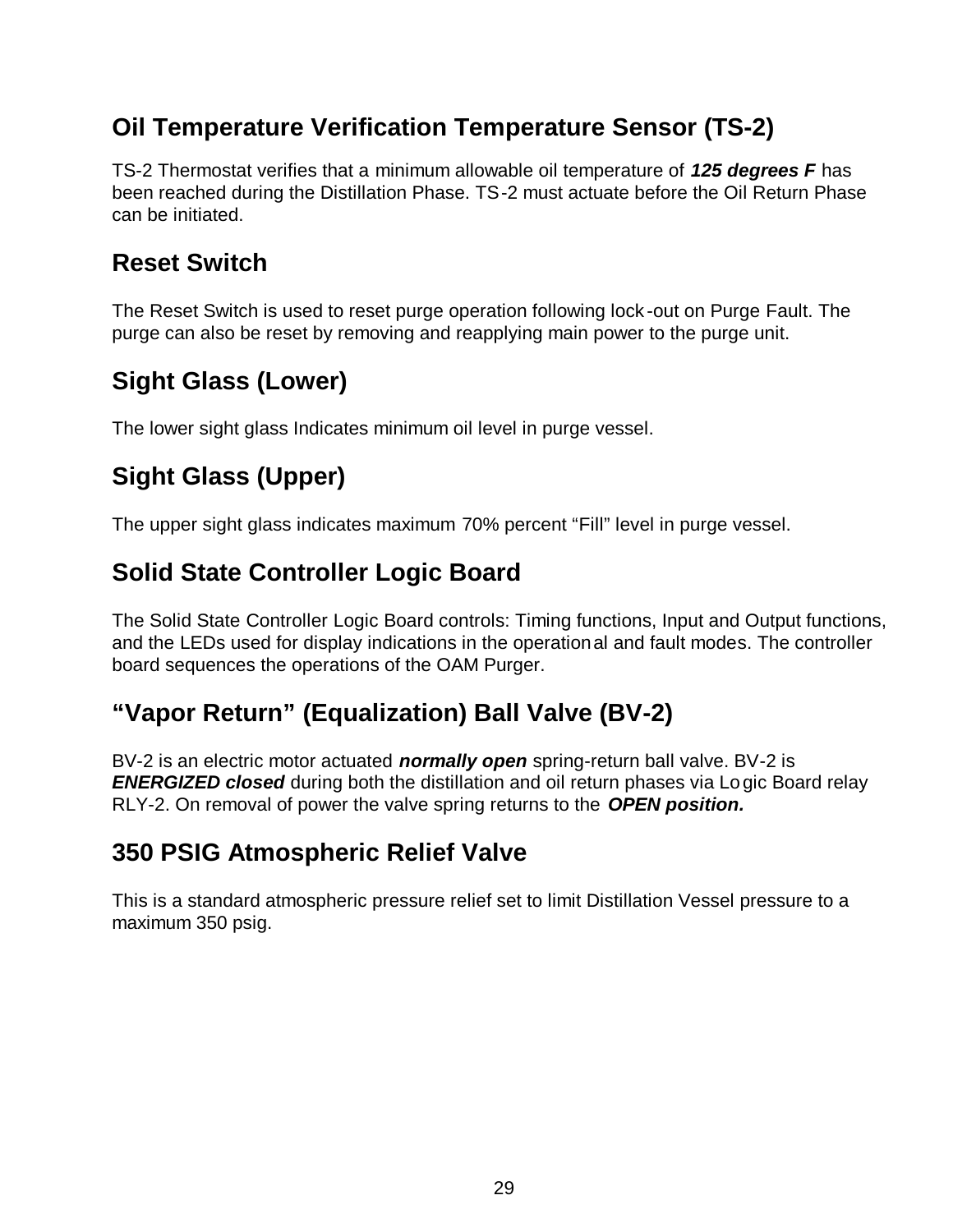# **OAM PURGER SAFETY FEATURES**

#### **Protecting the Purge Vessel from over-pressurization**

The OAM Purge vessel is protected from over-pressurization in the follow ways:

- 1. **Distillation Pressure Regulator (DPR-1)** is a spring loaded pressure relieving device that is not affected by down stream pressure and therefore functions like a pressure relief valve, the difference being that the DPR relieves over pressure back to the low side of the chiller rather than to the atmosphere.
- 2. **High Pressure Cut-Out Switch (HPC-1)** limits purge vessel pressure by de-energizing the Distillation Heater on pressure rise to 250 psig. Since the Distillation Heater is the only element in the purge system that can generate pressure, over-pressurization is thus prevented.
- 3. **Atmospheric Relief Valve** ultimately limits distillation vessel pressure to 350 psig.

#### **Protection against vessel overfilling**

The OAM Purger incorporates two Ultra Sonic liquid level sensors LLS-1 and LLS-2. Level sensor LLS-1 limits the liquid level in the distillation vessel to *70 percent full*. If LLS-1 should fail level sensor LLS-2 will lock-out purge operation on *"Overfill Fault"* at the *80 percent full* level*.* When this happens all three motorized ball valves are *de-energized* and *automatically return to their respective spring-return positions.* Thus, the "FILL" valve automatically *spring-returns* to the *CLOSED* position preventing further filling of vessel.

#### **Protecting against inadvertent closing of one or more chiller valves to purger**

Should any of the chiller valves to the OAM Purger be inadvertently closed while the purger is in operation the purger Logic Board will detect this condition and automatically lock -out the unit on *"Purge Fault"* until the problem has been corrected.

#### **Protecting against overheating of oil due to defective Thermostat (TS-1) or welded Heater Contactor (HC-1) contacts**

Distillation Heater (HTR-1) is protected against oil overheating via High Temperature Limit Switch (TS-3). TS-3 is integral to the Distillation Heater and limits oil temperature to a maximum temperature of 170 degrees F. The TS-3 Limit Switch is manual reset. Should this condition occur the OAM Purger will shut-down on *"Purge Fault".*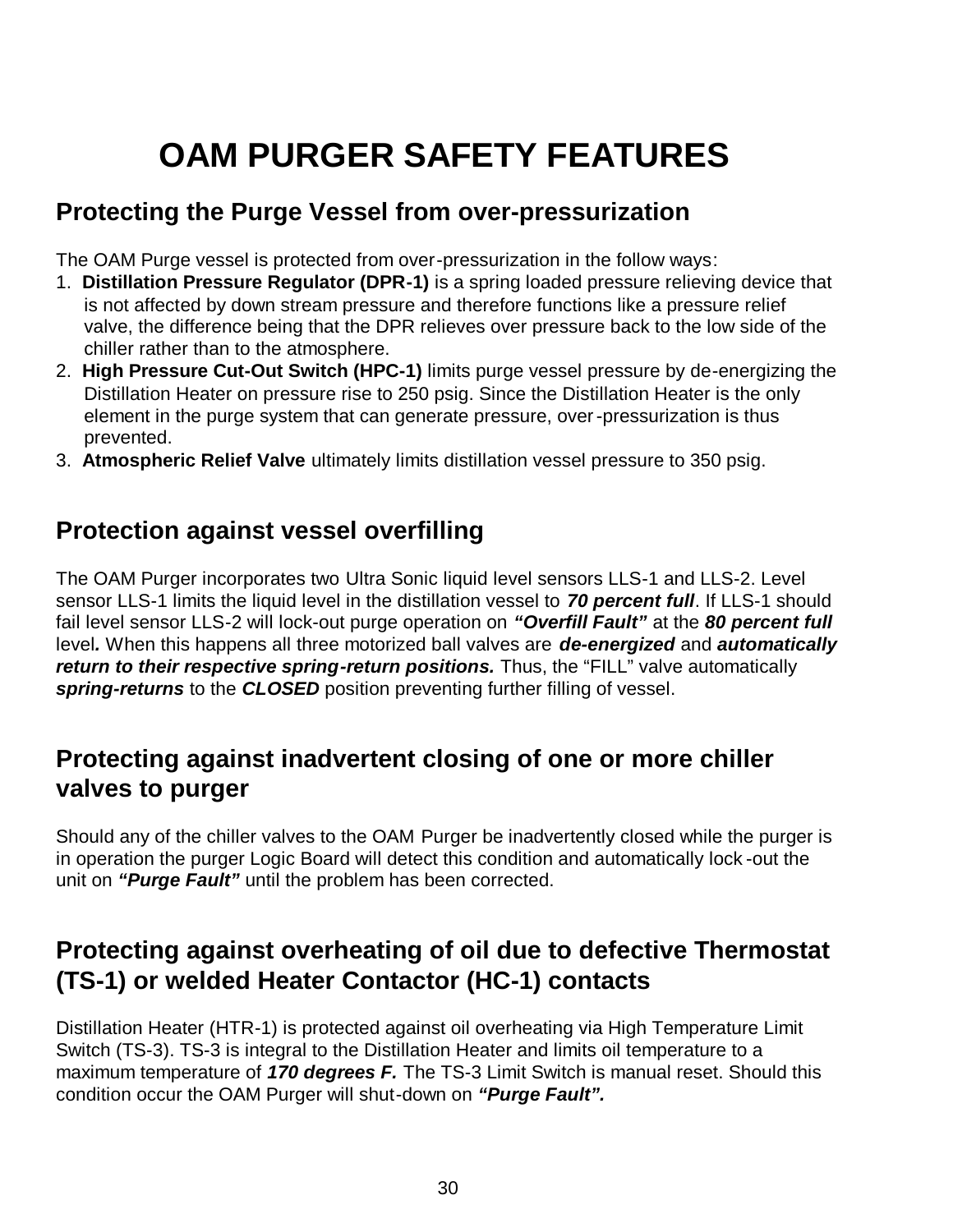#### **Protection against Thermostat Sensor (TS-1) and/or Temperature Sensor (TS-2) failure**

The OAM Purger Logic Board is programmed to detect this condition and when detected will lock-out purge operation on *"Purge Fault".*

#### **Protection against Motorized Ball Valve failure**

The OAM Purger Logic Board is programmed to detect this condition and when detected will lock-out purge operation on *"Purge Fault.*

#### **Protection against inadvertent transfer of** *non-distilled refrigerant*  **to the chiller oil reservoir**

An Oil Return Phase cannot be in initiated until both thermostats TS-1 and TS-2 sense proper oil temperature. When proper oil temperature is reached there cannot be any raw liquid refrigerant present in the oil.

Should Oil Return Ball Valve BV-3 fail to re-close following oil return cycle, an auxiliary switch contact, integral to Ball Valve BV-3, will remain open preventing further purge operation until either the valve re-closes or the problem is rectified.

Should Oil Flow Switch FS-1 sense any oil flow during the fill or distillation phase (indicating a transfer of un-distilled refrigerant oil mixture) the OAM Purger will shut down in a fault until the problem is rectified.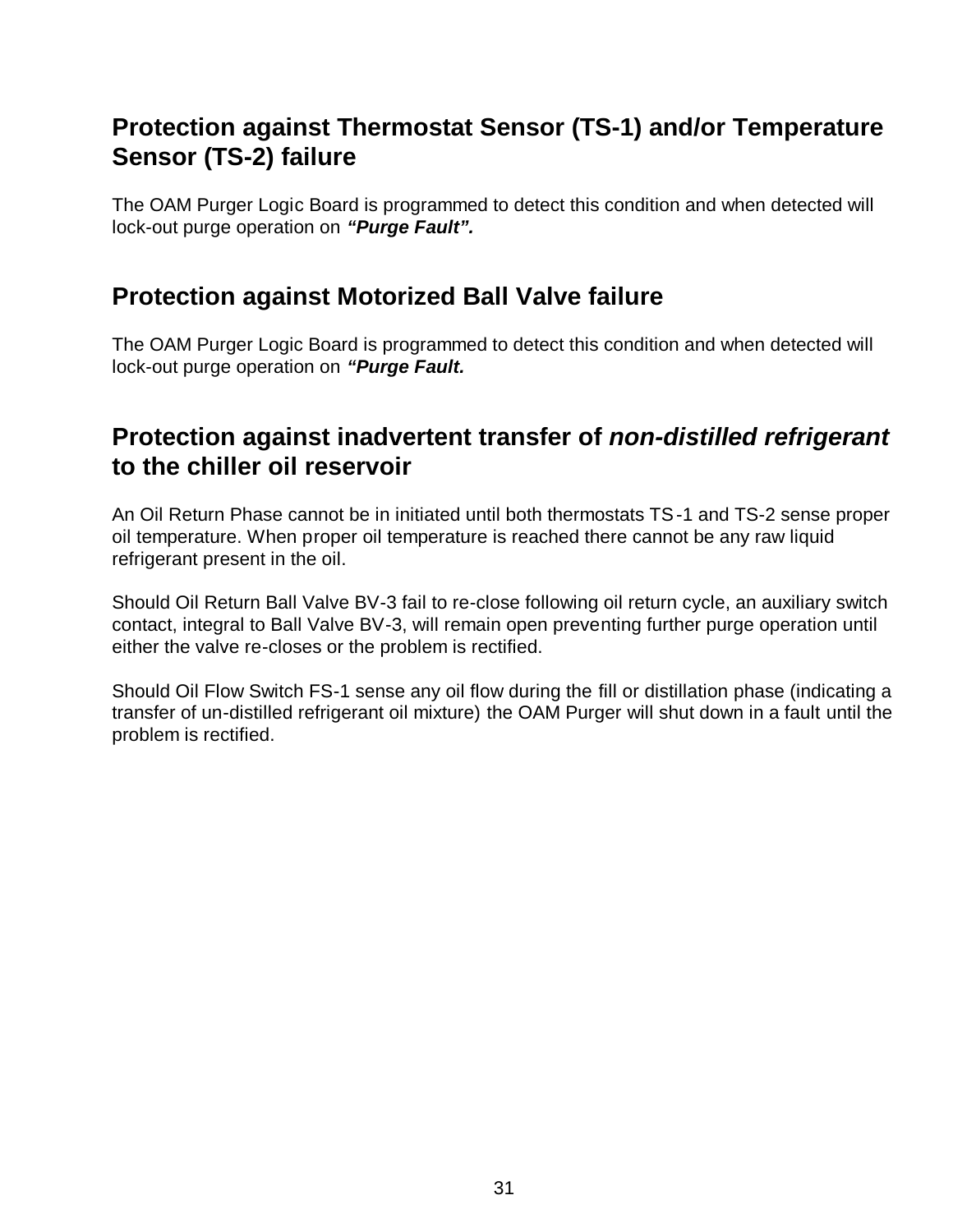# **LOGIC BOARD COMPONENT DESCRIPTION**

Refer to Figure 6 page 47 for picture of Logic Board

## **Output Control Relays:**

**Relay (RLY-1)** Controls motorized "FILL" Ball Valve BV-1

**Relay (RLY-2)** Controls motorized "Vapor Return" (Equalization) Ball Valve BV-2

**Relay (RLY-3)** Controls motorized "Oil Return" Ball Valve BV-3

**Relay (RLY-4)** Controls Distillation Heater Contactor HC-1

**Relay (RLY-5)** Controls Level Sensor LLS-1 and LLS-2 Power

**Relay (RLY-6)** Controls the "FAULT" indicator light

## **Logic Board Input Signals IN1 through IN6**

The six voltage signal inputs on the Logic Board are interfaced with the various system controls for the purpose of tracking operational status. These terminals are factory wired and **MUST NOT** be changed.

**IN1……..** Input from Thermostat TS-1

**IN2……..** Input from Thermostat TS-2

**IN3……..** Input from 70 Percent Level Sensor LLS-1

**IN4……..** Input from Oil Flow Switch FS-1

**IN5……..** Input from "Oil Return" Ball Valve BV-3 Auxiliary Switch

**IN6……..** Input from the 80 Percent Level Sensor LLS-2

#### **Dip Switches S1 & S2 Used Only For Diagnostic Mode** *All* **DIP SWITCHES ARE TO BE IN** *OFF* **POSITION DURING NORMAL OPERATION**

**WARNING: You will be given instructions on the individual dip switches on Switches (S1) and (S2) to be used in the Diagnostic Mode. Regardless of whether you are in the** 

## **normal, or diagnostic mode NEVER UNDER ANY CIRCUMSTANCES**

**TURN ON (S1) SWITCH 8, or (S2) SWITCHES 1, 2, or 3.**

**These switches are used at the factory for overriding or shortening the times of certain functions for testing. If used in the field damage may occur to your chiller.**

### **DIP Switch (S1): Used to enter Code Setting for diagnostic Mode**

**DIP Switch (S1)** is **used to enter a code setting** *(S1) dip switches 1,3,6 ON* this **allows activation of the diagnostic Mode.** (Then the Diagnostic Mode utilizes (S2) dip switches for activation of specific components.**)**

**When not in the Diagnostic Mode, all (S1) dip switches MUST be in the OFF position**. (**See Warning above and** *ABSOLUTELY NEVER TURN ON* **(S1) Dip Switch 8)**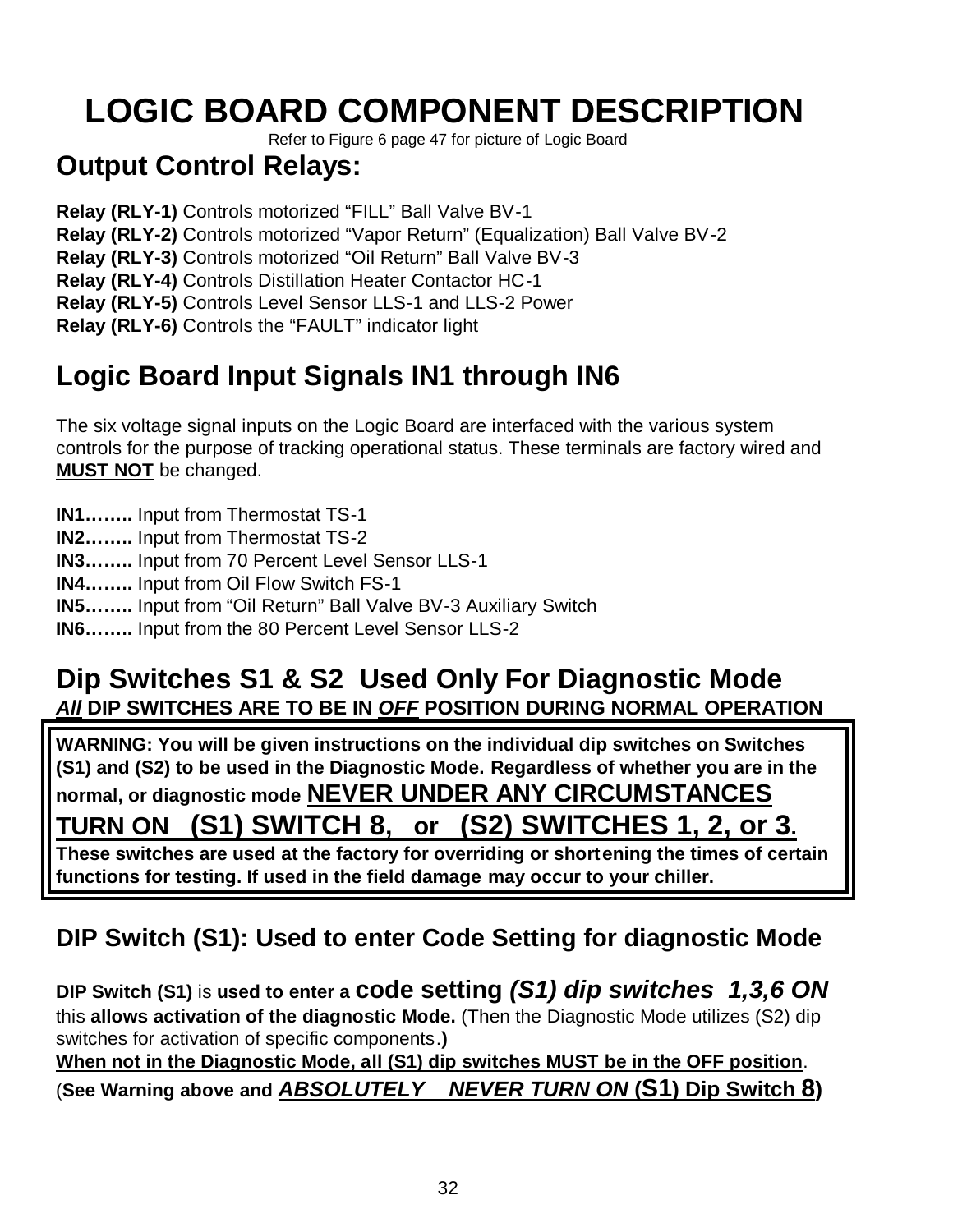#### **DIP Switch (S2)….Used For Diagnostic Mode and individual component activation.**

Switch **(S2) dip <sup>s</sup>***witch 8 ON in conjunction with (S1) switches 1,3,6 ON places the Purger in the DIAGNOSTIC MODE)* then **(S2) switches 4, 5, 6, 7** may be used to manually activate various system components during system start-up procedure. (**See Warning above**.)

**S2 DIP Switch component activation when in the ON position during the Diagnostic Mode: (Again see procedure immediately above for following switches to function in diagnostic mode).**

- **S2-1… Warning Unit Manufacturer's use only absolutely never place in the on position.**
- **S2-2… Warning Unit Manufacturer's use only absolutely never place in the on position.**
- **S2-3… Warning Unit Manufacturer's use only absolutely never place in the on position.**
- **S2-4…** Manually actuates *Oil Transfer* Ball Valve BV-3
- **S2-5…** Manually actuates *Vapor Return* Ball Valve BV-2
- **S2-6…** Manually actuates *Fill* Ball Valve BV-1
- **S2-7…** Manually energizes **Distillation Heater** HTR-1
- *S2-8… Places the Purger in the Diagnostic Mode when (S1) dip switches 1, 3, 6 are ON.*

**WARNING: ALL DIP switches on both (S1) and (S2) MUST be in the OFF position during normal purge operation.** 

### **LED Indicators**

The Logic Board has five green LED's and one red LED and numbered *D1 through D6.* The six LED's provide visual indication of current purge operational status as well as FAULT status. The LED's also are used to assist in system diagnosis.

#### **LED Indication "Normal Operational" status:**

**D1 Green LED "ON" and Blinking…** Indicates purger is in the *"FILL" Phase.*

**D2 Green LED "ON" and Blinking…** Indicates purger is in the *"Distillation" Phase.*

**D3 Green LED "ON" and Blinking…** Indicates purger is in the *"Oil Return" Phase.*

**D4 Green LED…** Not used during normal purge operating mode.

**D5 Green LED "ON" Solid** Indicates *"Distillation Heater"* is energized.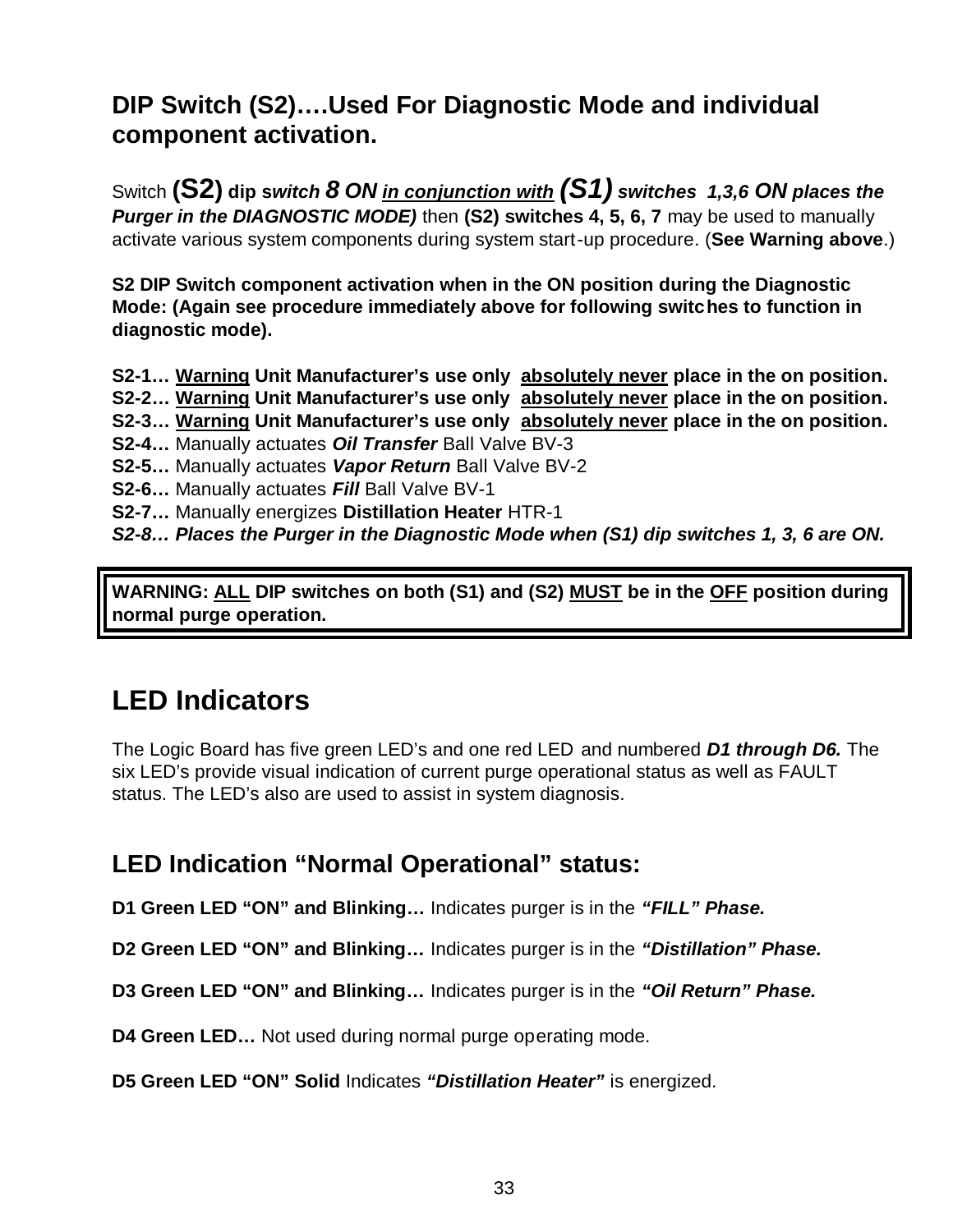#### **LED Indication "FAULT" Status:**

The same LED's that indicate operational status also indicate **"***FAULT"* status during a *Fault lock-out condition.* Refer to the **"Troubleshooting"** Section of manual for details on each of the FAULT conditions below.

When the Purge unit is locked-out in any of the various "**FAULT"** conditions **Red LED D6** will be *"ON" Blinking* along with one of the following **Green LED's** *"ON" Solid*.

**D1 Green LED…** Indicates purge vessel has *overfilled* with liquid refrigerant during the Fill Phase.

**D2 Green LED…** Indicates purge vessel failed to fill within 8 hours of start of the "Fill" Phase.

**D3 Green LED…** Oil temperature failed to reach 155 degrees F within 9 hours after the beginning of a "Distillation" Phase.

**D4 Green LED…** "Oil Return" Ball Valve BV-3 *Auxiliary Switch failed to CLOSE* at end of Oil Return Phase.

**D5 Green LED…** Oil flow detected after start of "Fill" Phase or during distillation phase.

#### **Using the LED Indicators as a FAULT diagnostic tool**

When the OAM Purger shuts-down in one of the above **"FAULT"** conditions the associated LED indicator provides valuable information necessary to quickly troubleshoot the cause.

**NOTE: When the unit is reset or if the power is removed, this valuable information will be lost. Therefore, before resetting or turning off power to purger always FIRST observe and record status of the LED indicators.**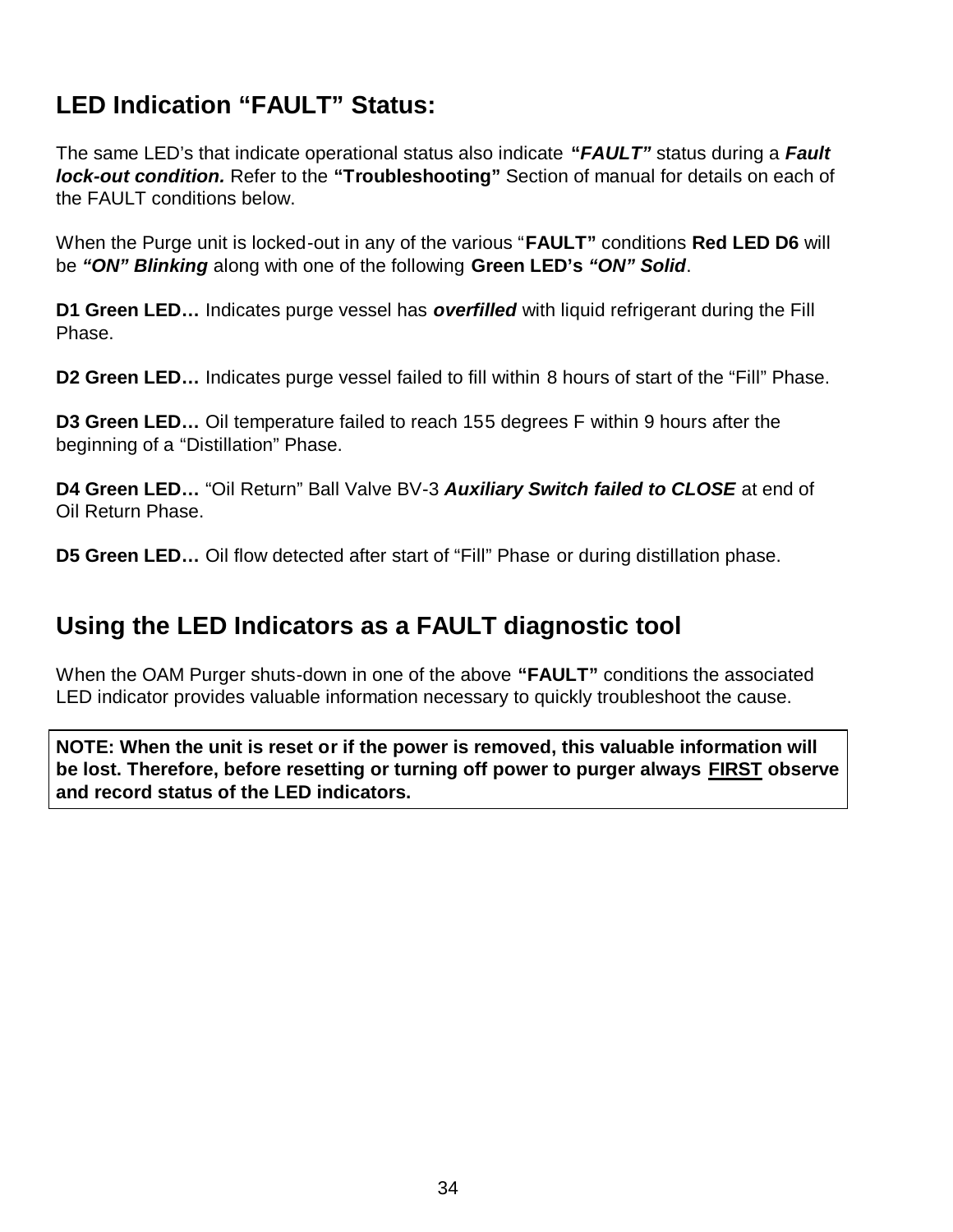# **MAINTENANCE**

This section discusses recommended OAM Purger maintenance and troubleshooting. Although the OAM Purger requires minimal preventive maintenance there are certain aspects of purger operation that require attention in order to maintain its maximum effectiveness.

**WARNING: Certain servicing procedures may expose you to harmful materials and dangerous conditions. To minimize the possibility of injury when performing maintenance on this equipment, follow all safety procedures and instructions given in this manual, on product labels and applicable materials handling safety data sheets.**

## **Replacing Filter-Drier Cores (Recommendation ONLY)**

**For maximum moisture and acid removal** from the chiller's refrigerant charge the filter-drier cores should be replace frequently. How frequently depends upon many factors and varies from chiller to chiller. The in-line *moisture indicator* will give some indication of filter-core condition. However, **it is recommended** that at the very least, the cores should be replaced every *800 hours of OAM Purge operation. (Remember this is a recommendation only.)*

While *800 hours* seem fairly often, considering that the OAM Purger process *10,000 to 12,000 pounds of refrigerant weekly* it really isn't. During an 800 hour period (about a month) the purger will have processed *40,000 to 50,000 pounds of contaminated refrigerant.*

Filter Drier Supplied with the Industrial OAM Purger is a Parker Hannifin 4 Core Shell that receives Core Model # PCX-48.

## **Periodic Maintenance**

### **Monthly:**

- 1. **Recommended:** Replacement of filter-drier cores. **(Filter Drier Supplied with the Industrial OAM Purger is a Parker Hannifin 4 Core Shell that receives Core Model # PCX-48.)**
- 2. Visually inspect entire OAM Purge system, piping and insulation. Correct any problems found during inspection. (pay particular attention to the condition of all insulated areas, **the insulation must remain intact for the Purger to function**.
- 3. Verify Purger for proper operation.

## **Annually:**

- 1. Perform scheduled monthly maintenance.
- 2. Verify *Distillation Pressure Regulator (DPR-1)* is properly calibrated. To re-calibrate the DPR, follow calibration procedures given in *Steps 11 and 12* in the **Initial Start-up Procedure** section.
- 3. Replace Oil Filter. (Type supplied with OAM Purger, (**Sporlan OF-303** 3/8" SAE Flare)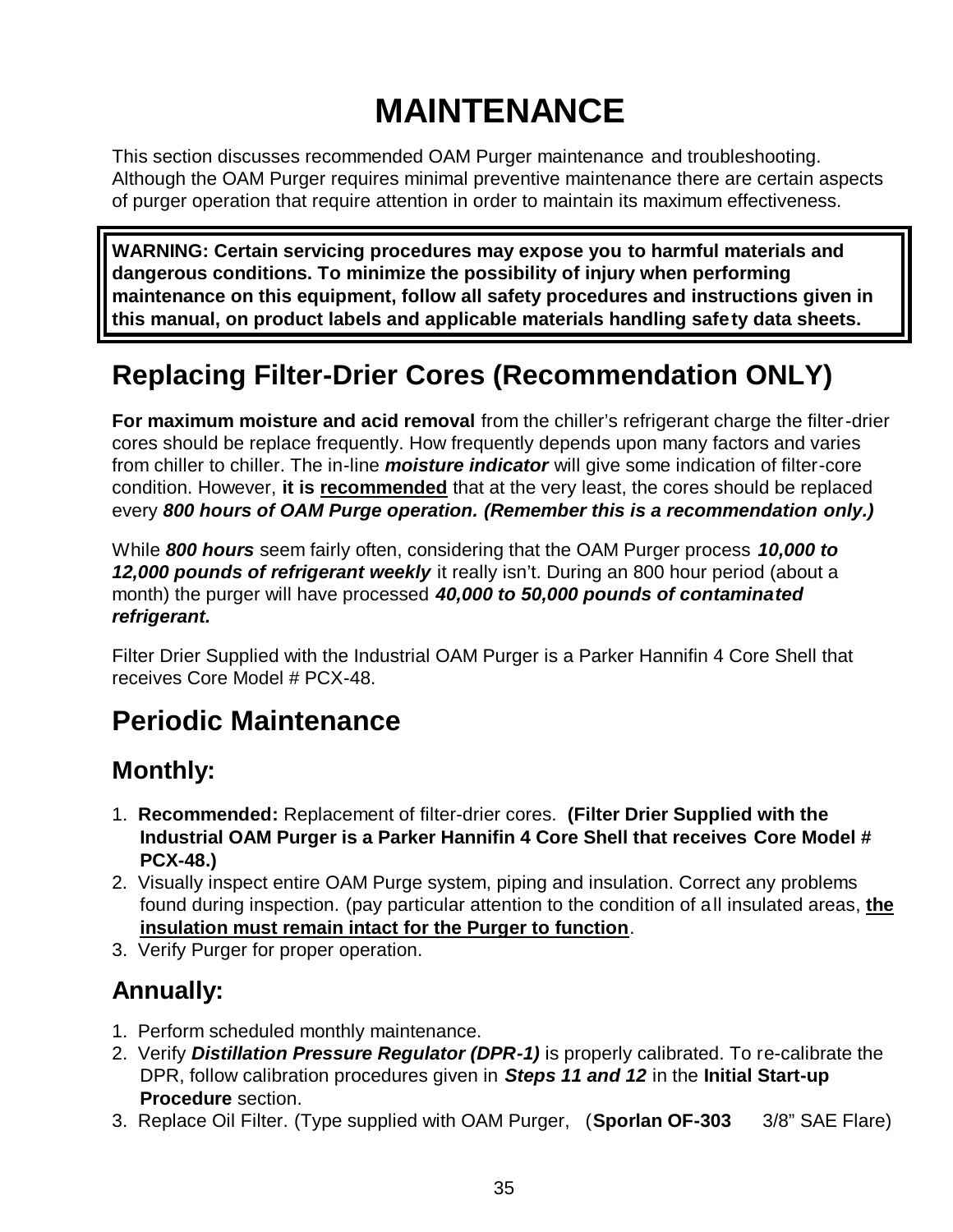## **Trouble Shooting**

## **Trouble Shooting Chart**

Should the OAM Purger malfunction the following Trouble Shooting Chart will help diagnose the cause and determine corrective action to be taken. The Trouble Shooting Chart itemizes *"Symptoms", "Possible Cause"* and *"Solution"* for a wide range of potential problem scenarios.

IMPORTANT: **If the OAM Purger shuts-down on a** PURGE FAULT **condition,** before turning OFF power **to purger note which of the** *Logic Board LED's are lit***. This information is vital in diagnosing purger problems.** *Once power to the purger is turned OFF this information is lost.*

| <b>Symptom</b>                                                                                                                                                                     | <b>Possible Cause</b>                                                                                                                                                                                                                                                                             | <b>Solution</b>                                                                                                                                                                          |  |  |
|------------------------------------------------------------------------------------------------------------------------------------------------------------------------------------|---------------------------------------------------------------------------------------------------------------------------------------------------------------------------------------------------------------------------------------------------------------------------------------------------|------------------------------------------------------------------------------------------------------------------------------------------------------------------------------------------|--|--|
| Power Switch ON but all<br>Logic Board LED's are all<br><b>OFF</b>                                                                                                                 | Main power to unit Off.<br>Blown Logic Board fuse.<br>Switch defective<br>Logic Board defective.<br>Wiring disconnected.<br>If OAM Purger is installed outside and the<br>temperature is extremely cold, the Solid<br>State Logic board May be affected by<br>defective enclosure heater (HTR-2). | Restore main power<br>Replace fuse.<br>Replace Switch.<br>Replace Logic Board.<br>Repair as necessary.<br>Replace Enclosure Heater.                                                      |  |  |
| Red FAULT LED D6 ON<br>blinking <b>WITH</b> Green LED<br><b>D1 ON solid</b><br>Indicates distillation vessel<br>overfilled and Ultra Sonic<br>level sensor LLS-2 has<br>activated. | Ultra Sonic level sensor LLS-1<br>Logic Board defective and failed to<br>respond to LLS-1 signal.                                                                                                                                                                                                 | Replace defective LLS-1 See<br>"Troubleshooting the OAM<br>following an "Overfill Fault"<br>page 40.<br>See "Troubleshooting the<br>OAM Purger following an<br>"Overfill Fault" page 40. |  |  |

### **Trouble Shooting Chart (continued)**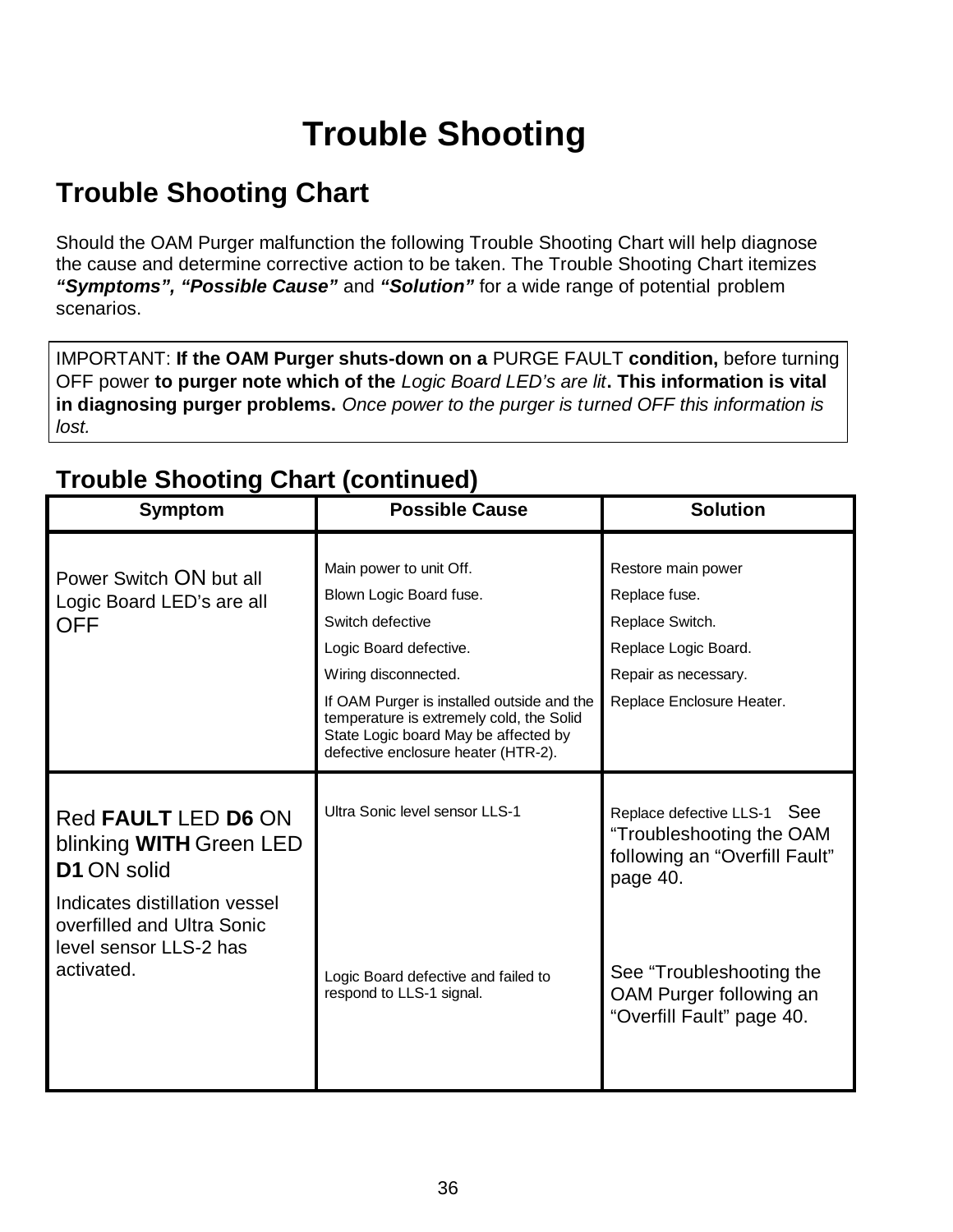## **Trouble-shooting Chart (continued)**

| <b>Symptom</b>                                                | <b>Possible Cause</b>                                                                                                     | <b>Solution</b>                                                  |  |  |
|---------------------------------------------------------------|---------------------------------------------------------------------------------------------------------------------------|------------------------------------------------------------------|--|--|
| Red FAULT LED D6 ON                                           | Chiller "FILL" stop valve to OAM Purger<br>closed.                                                                        | Open stop valve                                                  |  |  |
| blinking WITH Green LED<br><b>D2 ON solid</b>                 | Chiller "Vapor Return" stop valve on<br>chiller closed.                                                                   | Open stop valve                                                  |  |  |
| Indicates (LLS-1), 70% level<br>sensor did not sense a liquid | Defective RLY-1 and/or RLY-2 relay on<br>Logic Board.                                                                     | Replace Logic Board                                              |  |  |
| level within 8 hours from start<br>of fill phase.             | Normally closed motorized "Fill" Ball<br>Valve BV-1 is energized but failed<br>closed.                                    | Repair or replace BV-1 ball valve                                |  |  |
|                                                               | Normally open motorized" Vapor Return"<br>Ball Valve BV-2 is de-energized but<br>failed closed.                           | Repair or replace BV-2 ball valve                                |  |  |
|                                                               | Purger may be mounted in a position that<br>precludes it from filling to the 70% fill<br>level.                           | See OAM Purger Placement Page<br>15                              |  |  |
|                                                               | Fill line and/or components vapor locked.                                                                                 | See instructions discussing<br>insulating purger and lines, etc. |  |  |
|                                                               | Chiller may be low on refrigerant and the<br>level is too low to properly fill the purger.                                | Check refrigerant charge. Add<br>refrigerant if low              |  |  |
|                                                               | Fill line filter/drier clogged, or if outdoor<br>installation, moisture accumulation in filter<br>may be frozen           | Replace drier cores                                              |  |  |
|                                                               | Fill line strainer clogged.                                                                                               | Replace strainer                                                 |  |  |
|                                                               | Logic Board DIP Switches set<br>improperly.                                                                               | See pages 32 and 33 for DIP<br>Switch settings                   |  |  |
|                                                               | Defective Logic Board                                                                                                     | Replace Logic Board                                              |  |  |
| Red FAULT LED D6 ON                                           | Distillation Heater Thermostat TS-1 set<br>too low.                                                                       | Re-set TS-1 to 155 degrees F.                                    |  |  |
| blinking <b>WITH</b> Green LED<br>D3 ON solid                 | <b>Distillation Heater Thermostat TS-1</b><br>defective.                                                                  | <b>Replace Distillation Heater HTR-1</b>                         |  |  |
| Indicates thermostats TS-1<br>and temperature Sensor TS-2     | Oil temperature thermostat TS-2<br>defective.                                                                             | Replace TS-2                                                     |  |  |
| did not sense proper oil                                      | Distillation Heater relay RLY 4 defective                                                                                 | Replace Logic Board                                              |  |  |
| temperature within 9 hours of                                 | Insulation on Distillation Vessel not intact.                                                                             | Repair insulation                                                |  |  |
| start of last Fill Phase.                                     | If the OAM Purger is located outside<br>where the ambient temperature can drop<br>below 40 degree F this Fault may occur. | Turn OFF purger until ambient<br>temperature is warmer.          |  |  |
|                                                               | Defective Logic Board                                                                                                     | Replace Logic Board                                              |  |  |
| Distillation Heater off on TS-3                               | <b>Distillation Heater Contactor HC-1</b><br>defective                                                                    | Replace heater contactor HC-1                                    |  |  |
| high limitTS-3 is a<br>manual reset switch.                   | Defective Heater Thermostat TS-1                                                                                          | <b>Replace Distillation Heater</b>                               |  |  |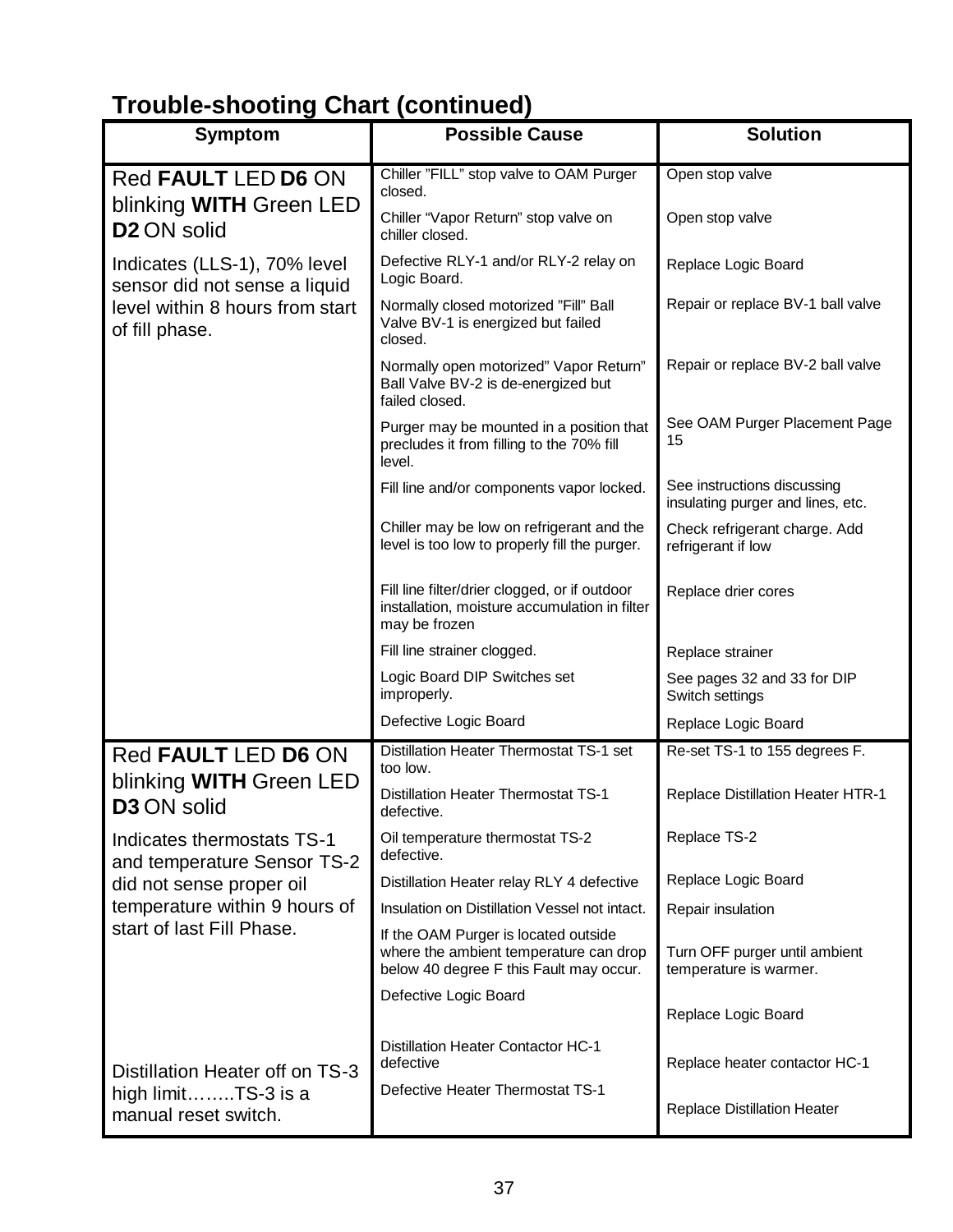## **Trouble-shooting Chart (continued)**

| <b>Symptom</b>                                                                                                                                                                                                     | <b>Possible Cause</b>                                                                                                                                     | <b>Solution</b>                                                                                  |
|--------------------------------------------------------------------------------------------------------------------------------------------------------------------------------------------------------------------|-----------------------------------------------------------------------------------------------------------------------------------------------------------|--------------------------------------------------------------------------------------------------|
| Red FAULT LED D6 ON<br>blinking WITH Green LED<br><b>D4 ON solid</b><br>Indicates Logic Board failed<br>to detect re-closure of Oil<br>Return ball valve BV-3<br>following termination of the<br>Oil Return Phase. | Defective RLY-3 relay of Logic Board.<br>Defective motorized Oil Return ball valve<br>$BV-3.$<br>Defective BV-3 auxiliary switch<br>Defective Logic Board | Replace Logic Board<br>Replace BV-3 ball valve<br>Replace BV-3 ball valve<br>Replace Logic Board |
|                                                                                                                                                                                                                    |                                                                                                                                                           |                                                                                                  |
| Red FAULT LED D6 ON<br>blinking <b>WITH</b> Green LED<br><b>D5 ON solid.</b>                                                                                                                                       | Motorized Oil Return valve BV-3 either<br>leaking or not closed.                                                                                          | Replace BV-3 ball valve<br>Replace FS-1 switch                                                   |
| Indicates oil flow detected                                                                                                                                                                                        | Defective FS-1 Oil Flow switch.                                                                                                                           |                                                                                                  |
| during the Fill Phase.                                                                                                                                                                                             | Defective Logic Board                                                                                                                                     | Replace Logic Board                                                                              |
|                                                                                                                                                                                                                    |                                                                                                                                                           |                                                                                                  |
| Purger will not go into "Oil                                                                                                                                                                                       | Defective heater contactor HC-1                                                                                                                           | Replace contactor HC-1                                                                           |
| Return" Phase                                                                                                                                                                                                      | Defective TS-1 thermostat                                                                                                                                 | <b>Replace Distillation Heater HTR-1</b>                                                         |
|                                                                                                                                                                                                                    | Defective TS-2 Temperature Sensor                                                                                                                         | Replace TS-2 Temperature Sensor                                                                  |
|                                                                                                                                                                                                                    | Defective Logic Board                                                                                                                                     | Replace Logic Board                                                                              |
|                                                                                                                                                                                                                    | <b>Defective Distillation Heater HTR-1</b>                                                                                                                | Replace HTR-1                                                                                    |
|                                                                                                                                                                                                                    |                                                                                                                                                           |                                                                                                  |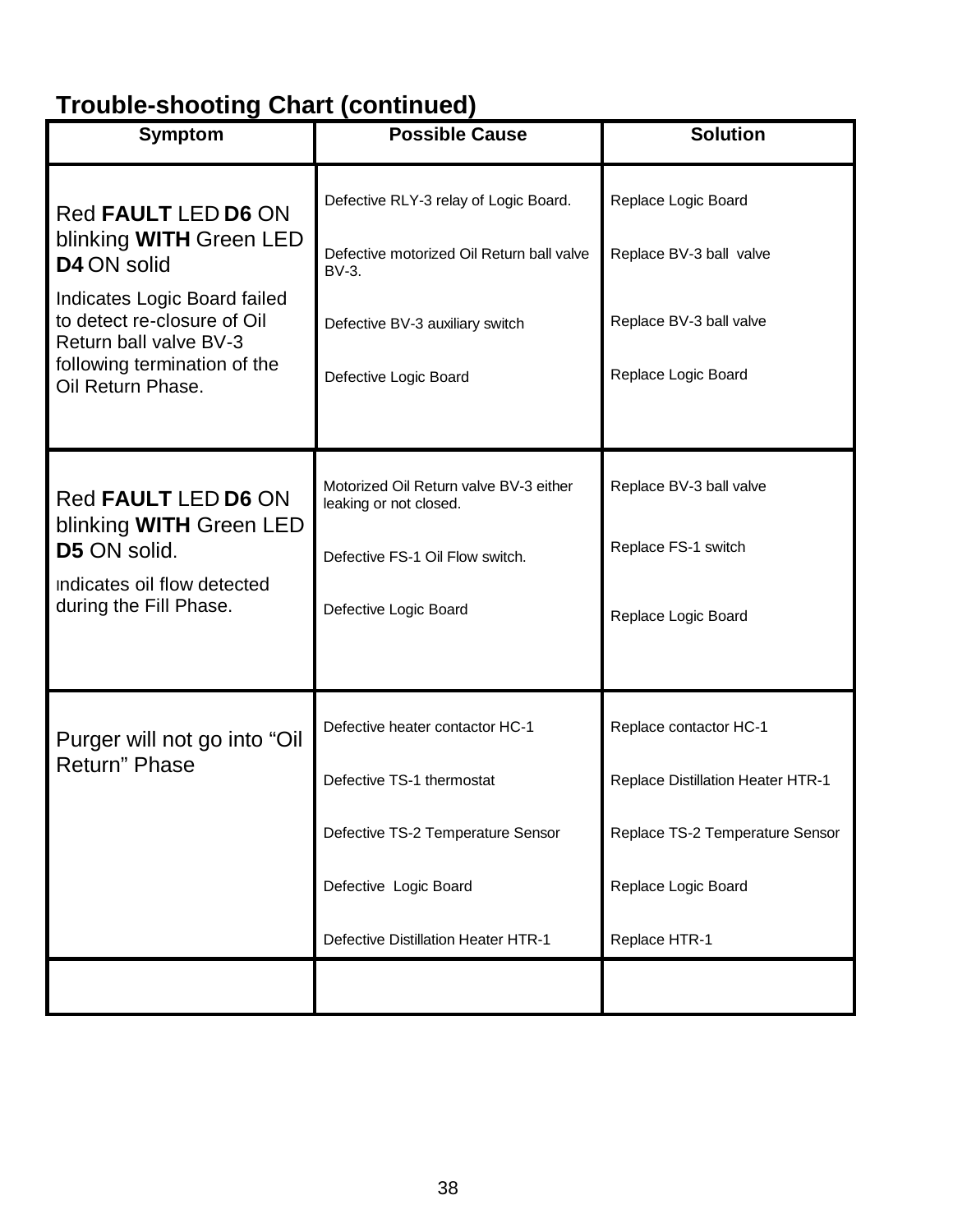## **Trouble-shooting Chart (continued)**

| <b>Symptom</b>                                                       | <b>Possible Cause</b>                                                                      | <b>Solution</b>                                                                                                                                                                                                                                                                              |
|----------------------------------------------------------------------|--------------------------------------------------------------------------------------------|----------------------------------------------------------------------------------------------------------------------------------------------------------------------------------------------------------------------------------------------------------------------------------------------|
| Oil fails to transfer to oil<br>sump during the Oil<br>Return Phase. | <b>Distillation Pressure Regulator DPR-1</b><br>set to too low of pressure.                | Refer to "Initial Start-up Procedure"<br>Page 24 and recalibrate DPR-1 and<br>refer to "How the OAM Purger returns<br>distilled oil to the Chiller oil reservoir<br>pages 10 and 11 for information on how<br>to adjust oil to proper level in the OAM<br>vessel after a problem with a DPR. |
|                                                                      | Oil Sump stop valve closed.                                                                | Open oil sump stop valve                                                                                                                                                                                                                                                                     |
|                                                                      | Oil Return line kinked or blocked.                                                         | Correct as necessary                                                                                                                                                                                                                                                                         |
|                                                                      | Return Oil line Filter/Drier blocked.                                                      | Replace Filter/Dried                                                                                                                                                                                                                                                                         |
|                                                                      | Normally closed motorized "Oil Return"<br>ball valve BV-3 energized but failed to<br>open. | Repair or replace BV-3 valve                                                                                                                                                                                                                                                                 |
|                                                                      | Normally open motorize "Vapor Return"<br>ball valve BV-2 energized but failed to<br>close. | Repair or replace BV-2                                                                                                                                                                                                                                                                       |
|                                                                      | Defective RLY-2 and/or RLY-3 relay on<br>Logic Board.                                      | Replace Logic Board                                                                                                                                                                                                                                                                          |
|                                                                      |                                                                                            |                                                                                                                                                                                                                                                                                              |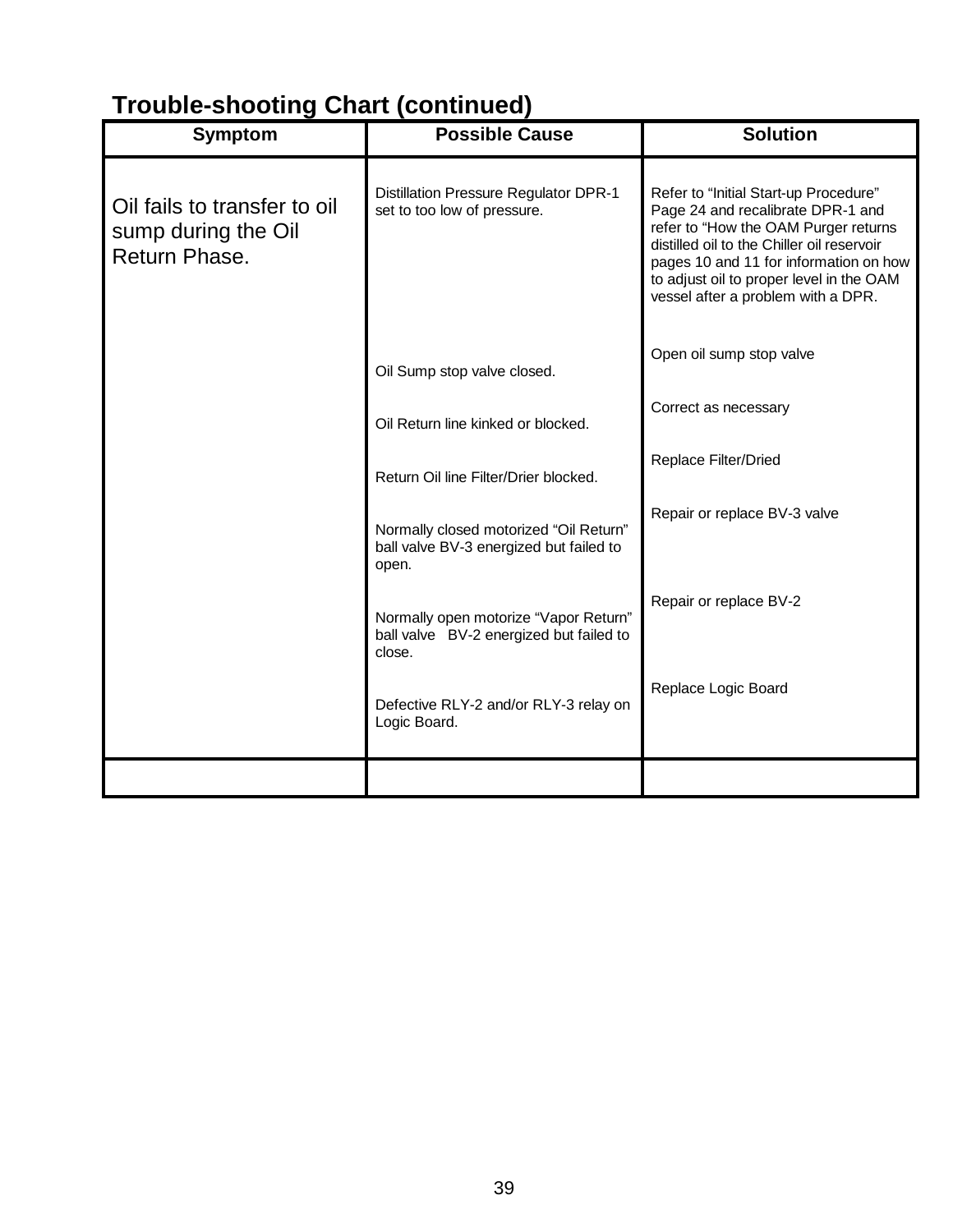## **Troubleshooting the OAM Purger following an "Overfill Fault"**

If the OAM Purger shuts-down on "Overfill Fault" it means the Distillation Vessel has filled beyond the normal 70% full level to the 80% full level. This usually indicates that the 70% Ultra Sonic liquid level sensor LLS-1 has failed. Although the liquid level sensor failure is the most likely cause of an overfill fault, there are other possible causes, such as a defective Logic Board. In any case, you must first determine the cause of the overfill fault and correct it before the purger can be placed back into service.

#### **Troubleshooting Ultra Sonic Level Sensor LLS-1 circuit**

The following test procedure will determine if the problem is with the *Ultra Sonic circuit* or with the controller *Logic Board*.

(Refer to Figures 5, 6, and 7 on pages 46, 47, 48 for pictures of components and wiring schematic.)

- 1. Close the chiller **"FILL"** valve to OAM Purger. *Leave ALL other valves open.*
- 2. Turn OFF power to OAM Purger.
- 3. Locate and remove *Yellow wire #6* from input terminal *IN6* on the OAM Logic Board.
- 4. Locate and remove *Yellow wire #3* from input terminal *IN3* on the OAM Logic Board.
- 5. Turn power back on to the OAM Purger and then using a volt meter, check for 230/240 volts between *yellow wire # 3* and any *L2* terminal on *terminal block TB1*.

**(A) If there is voltage** between yellow wire #3 and L2 then LLS-1 is okay, therefore, the problem is probably with the Logic Board. *Proceed to step 6.*

**(B) If there is NO voltage** between yellow wire #3 and L2 then LLS-1 is probably defective and will have to be replaced. **Proceed to next procedure** *"Replacing LLS-1 Sensor".*

- 6. Turn **OFF** power to OAM purger and *replace the Logic Board with a new Board.*
- 7. Reattach *yellow wire #3* to input terminal *IN3* on the Logic Board. **Leave yellow wire #6 off for now**.
- 8. Turn power back on to the OAM Purger and then allow the purger to operate in the Distillation Phase until the liquid level in the Distillation Vessel drops below the upper sig ht glass, then turn OFF power to purger and reconnect *yellow wire #6* to input terminal *IN6*  on the Logic Board.
- 9. **Turn Power back ON to purger.** The purger should now come on in the "Fill" Phase, if so **open the chiller Fill Valve**. *Logic Board replacement is now complete and Purger should be functioning normally.*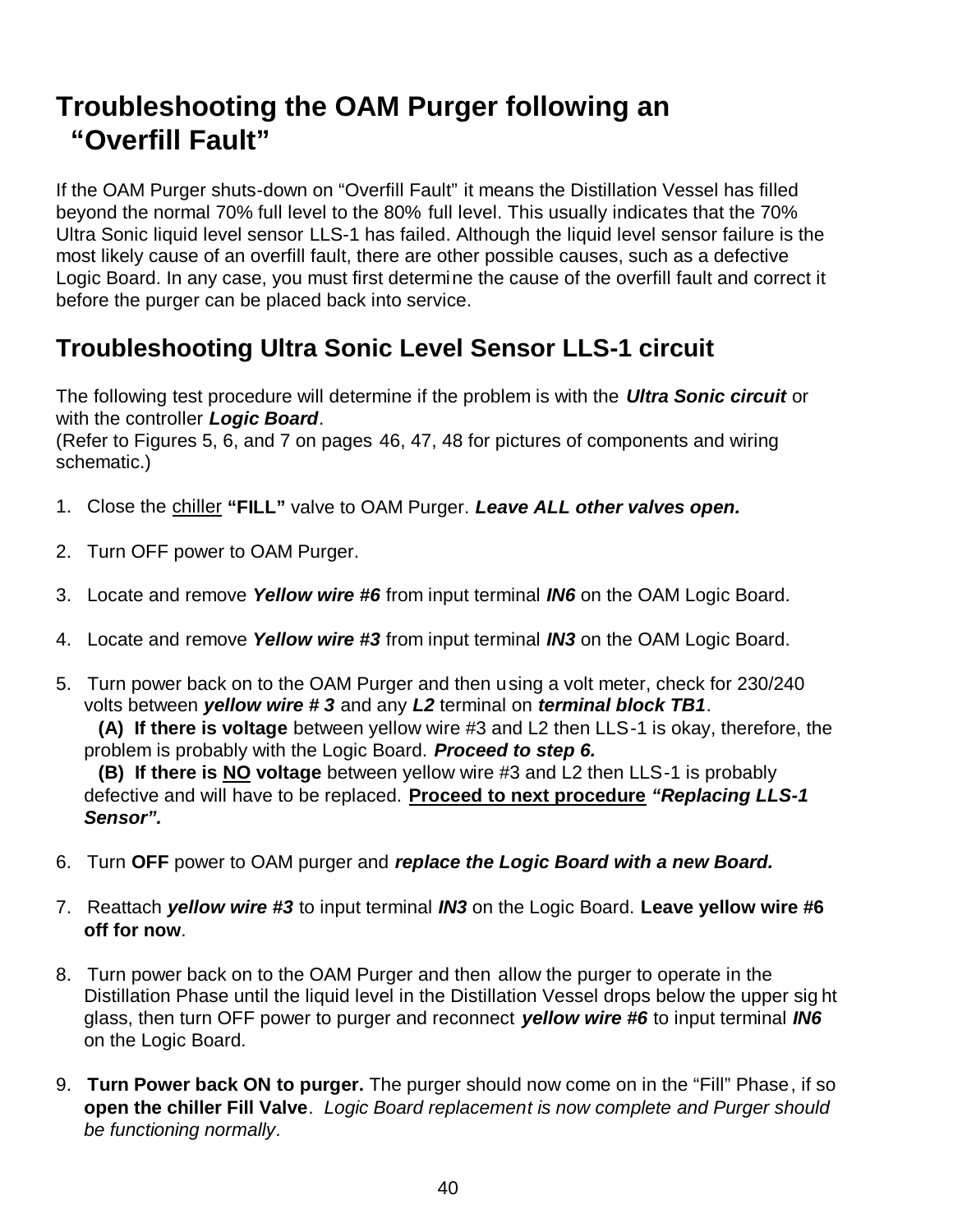#### **Replacing the Liquid Level Sensor LLS-1**

- 1. Turn OFF power to purger.
- 2. Close the chiller *"Fill"* Valve to OAM Purger.
- 3. Remove *yellow wires #3 & #6* from input terminals *IN3 & IN6* on the Logic Board.
- 4. Temporarily connect *yellow wire #6* to input terminal *IN3*. This will trick the OAM Purger into the Distillation Phase when power is reapplied.
- 5. Turn power to purger back ON.
- 6. Allow the purger to operate in the Distillation Phase until it goes into the Oil Return Phase. At this point all of the liquid refrigerant will have been completely vaporized from the vessel back to the chiller.
- 7. Turn OFF power to purger.

#### 8. **Completely isolate** the OAM Purger by *closing all chiller valves to purger.*

- 9. Using an appropriate refrigerant recovery unit, recover the remaining refrigerant vapor from the distillation vessel leaving about ½ psig residual pressure in the vessel. The residual pressure will allow slight out-gassing when replacing the LLS-1 Sensor, therefore it will not be necessary to evacuate the vessel once procedure is complete.
- 10. Replace the defective *LLS-1 sensor* with a new sensor.
- 11. Reconnect *yellow wire #3* to input terminal *IN3* on the Logic Board.
- 12. Reconnect *yellow wire #6* to input terminal *IN6* on the Logic Board.
- 13. **Open all chiller valves to OAM Purger.**
- 14. Turn ON power to purger. The purger should now come on in the *"Fill*" Phase.
- **LLS-1 liquid Level Sensor replacement is now complete.**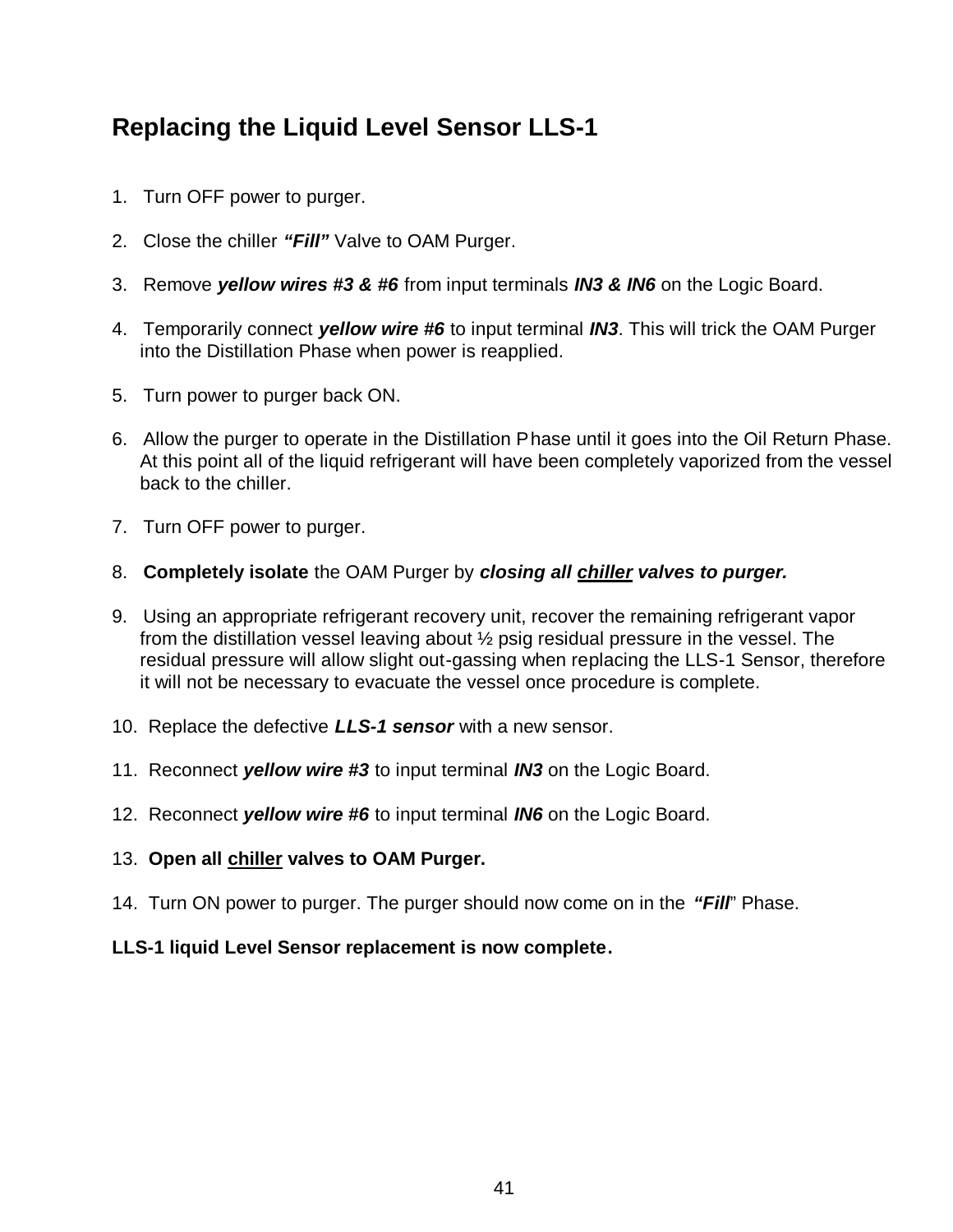

**Figure 1. – System Components**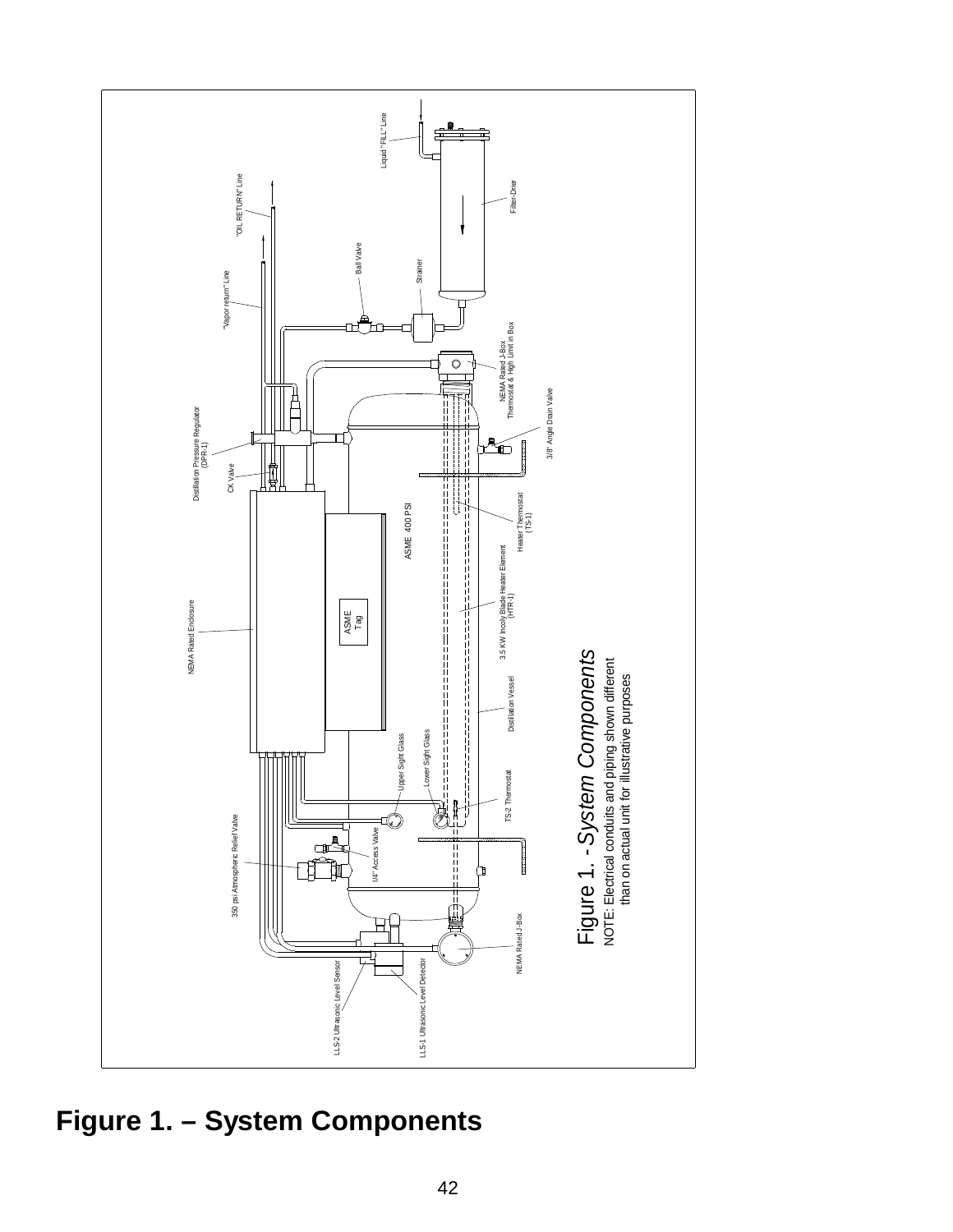

**Figure 2. – Temporary Oil Collection Cylinder Hook-up**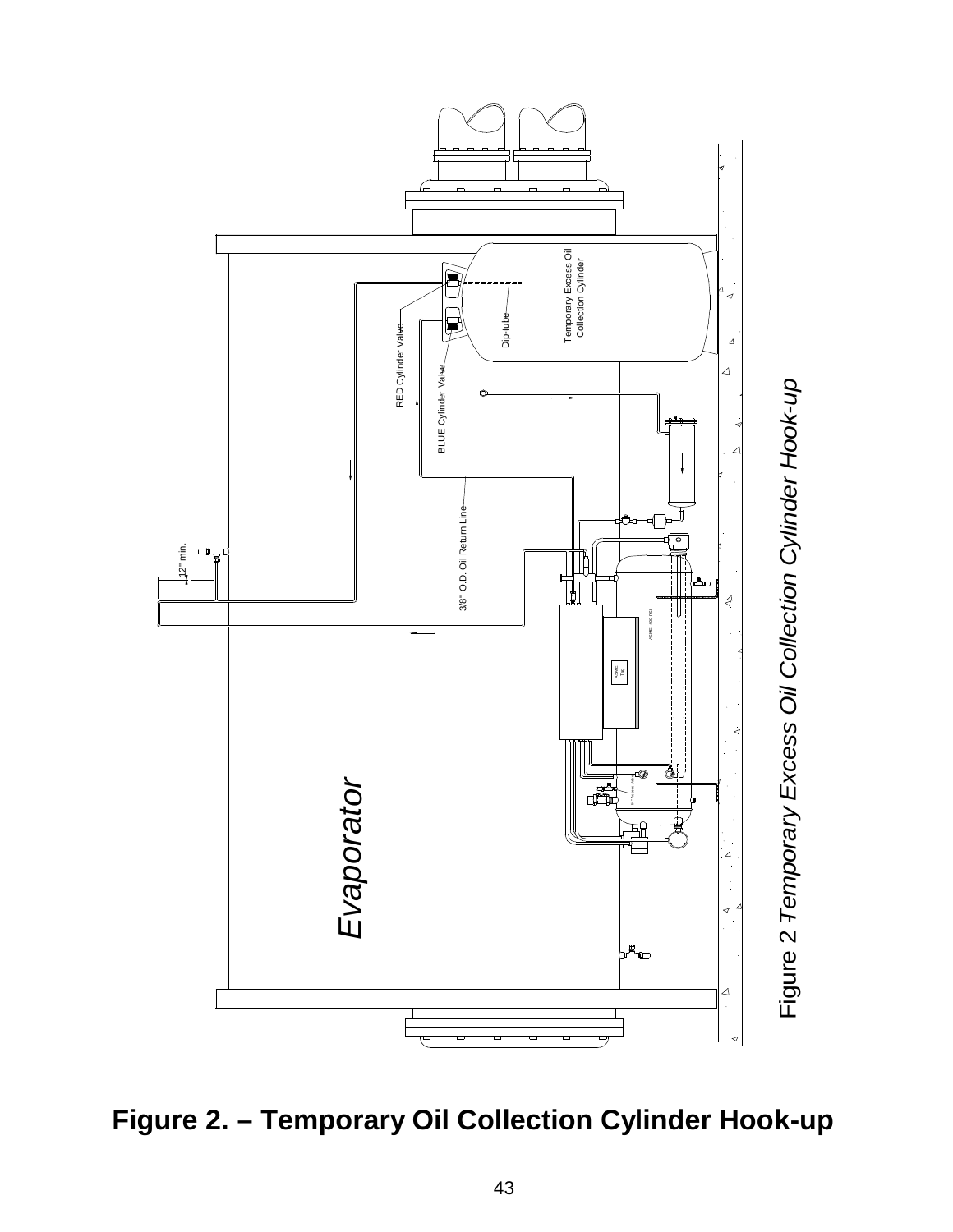

**Figure 3. – Final Piping Hook-up**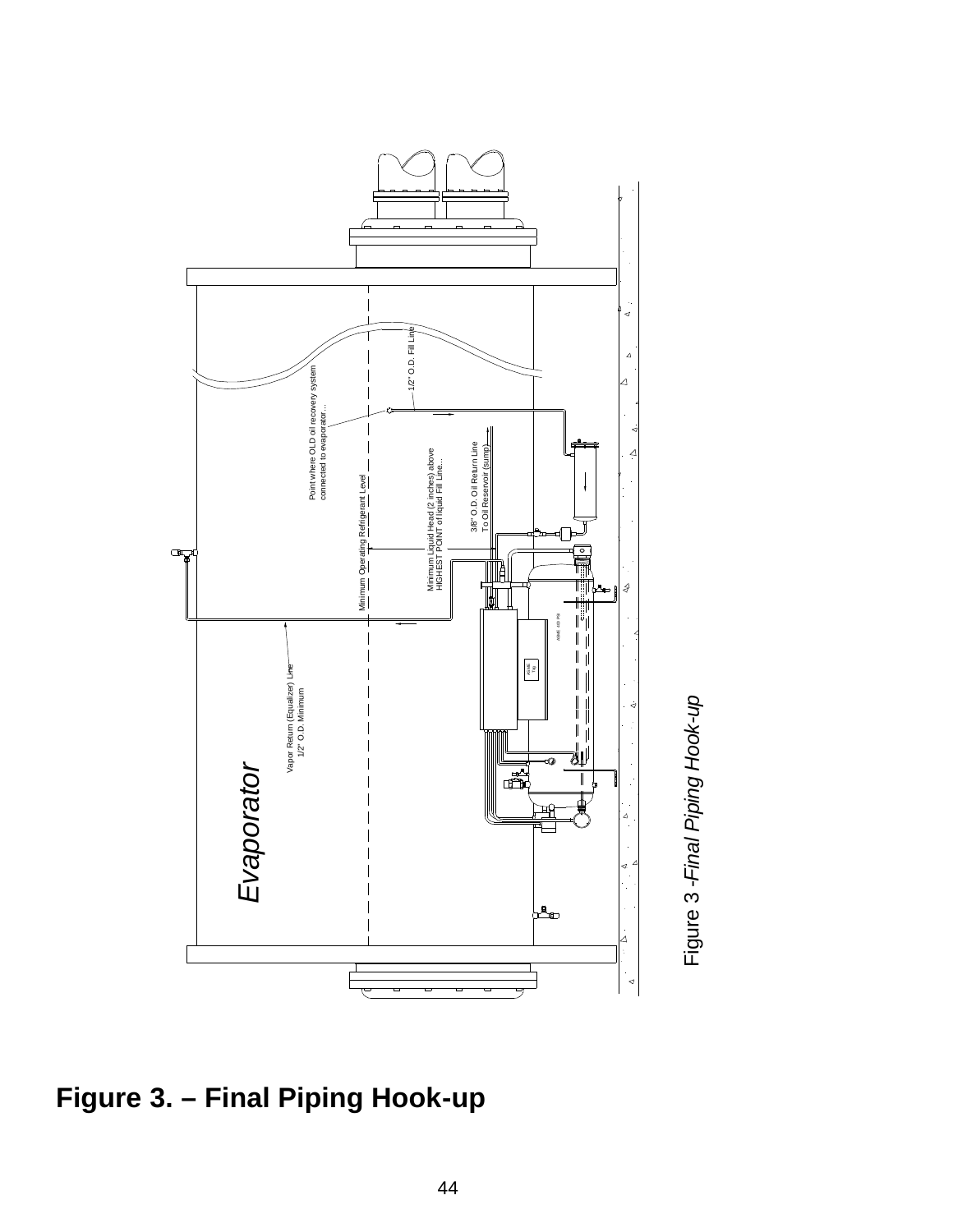

above the various line connections. Chose a convenient port for the Heater's electrical entry and a convenient port for the Power entry. Plug the remaining two ports.

## **Figure 4. – Purger Connections….Picture View**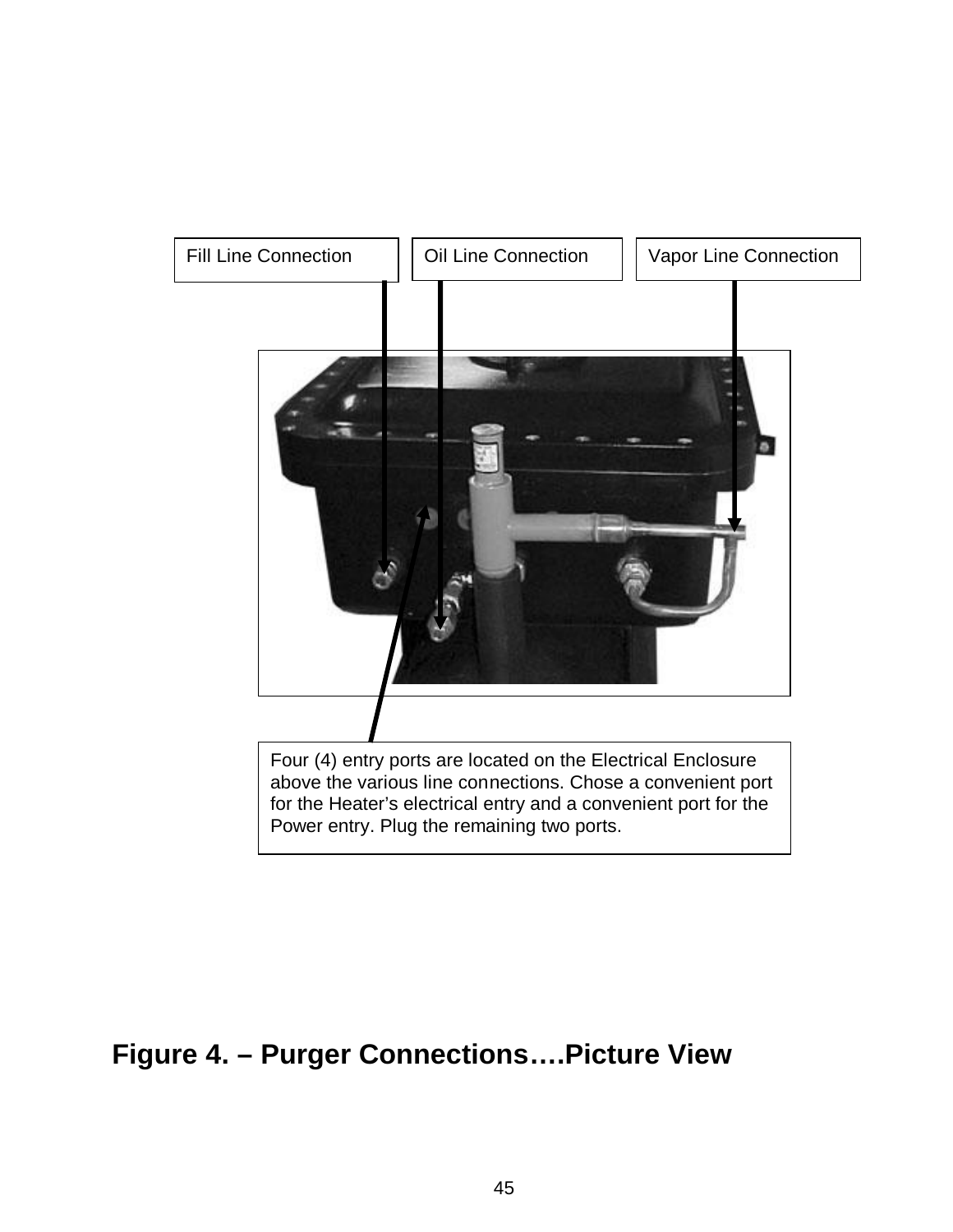

### **Figure 5. – Electrical Enclosure Box Components**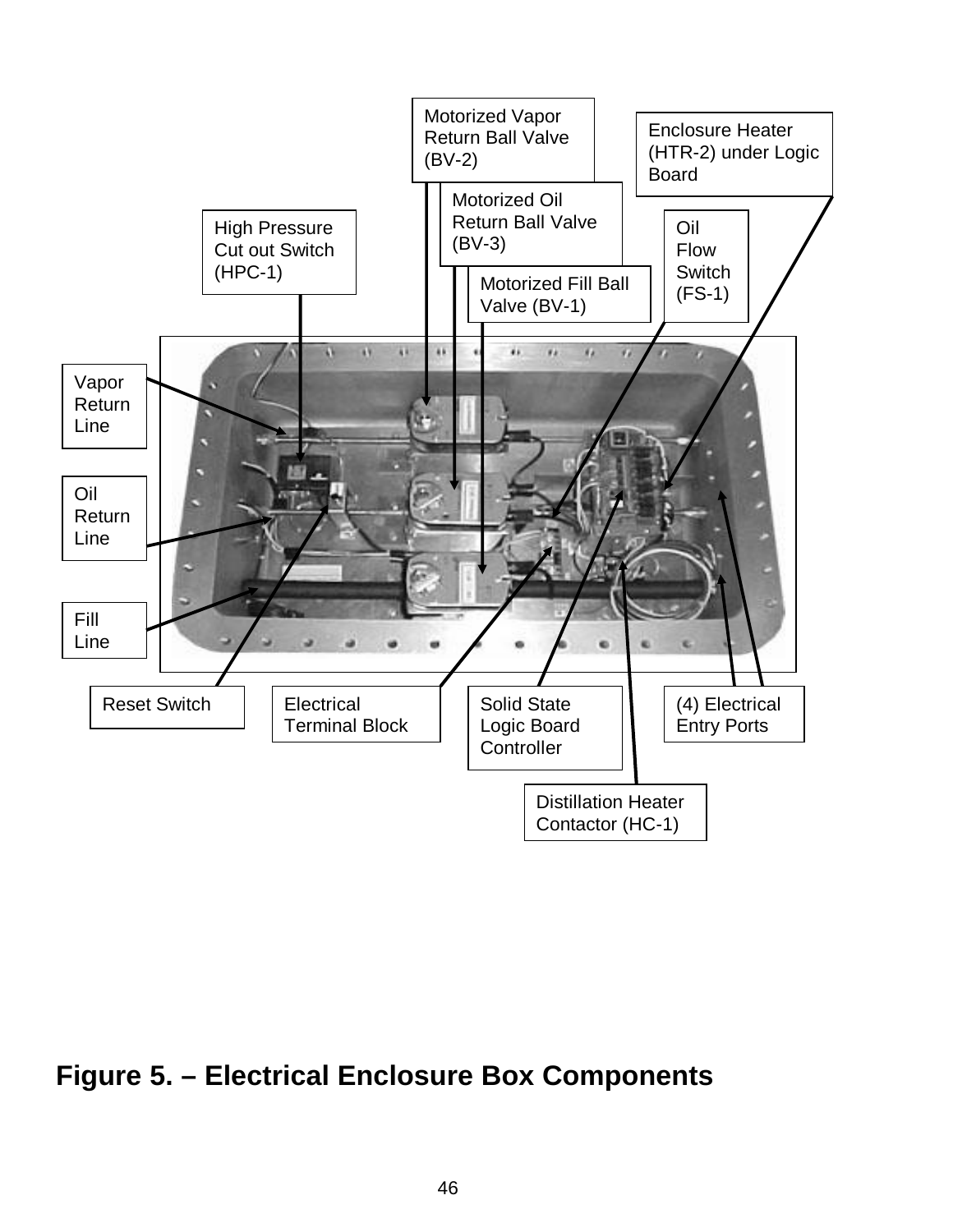

## **Figure 6. – Solid State Logic Board Description**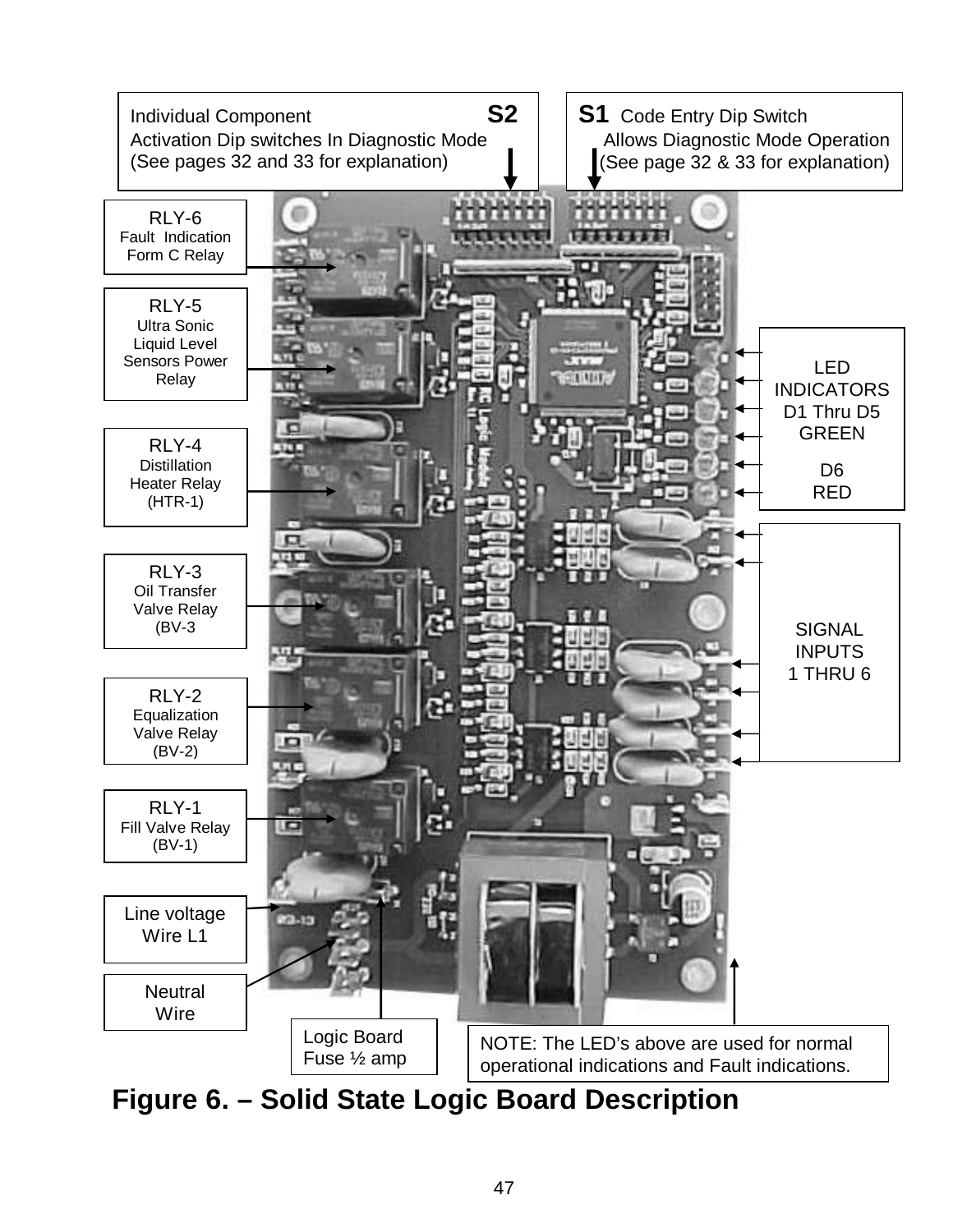

## **Figure 7. – Electrical wiring diagram**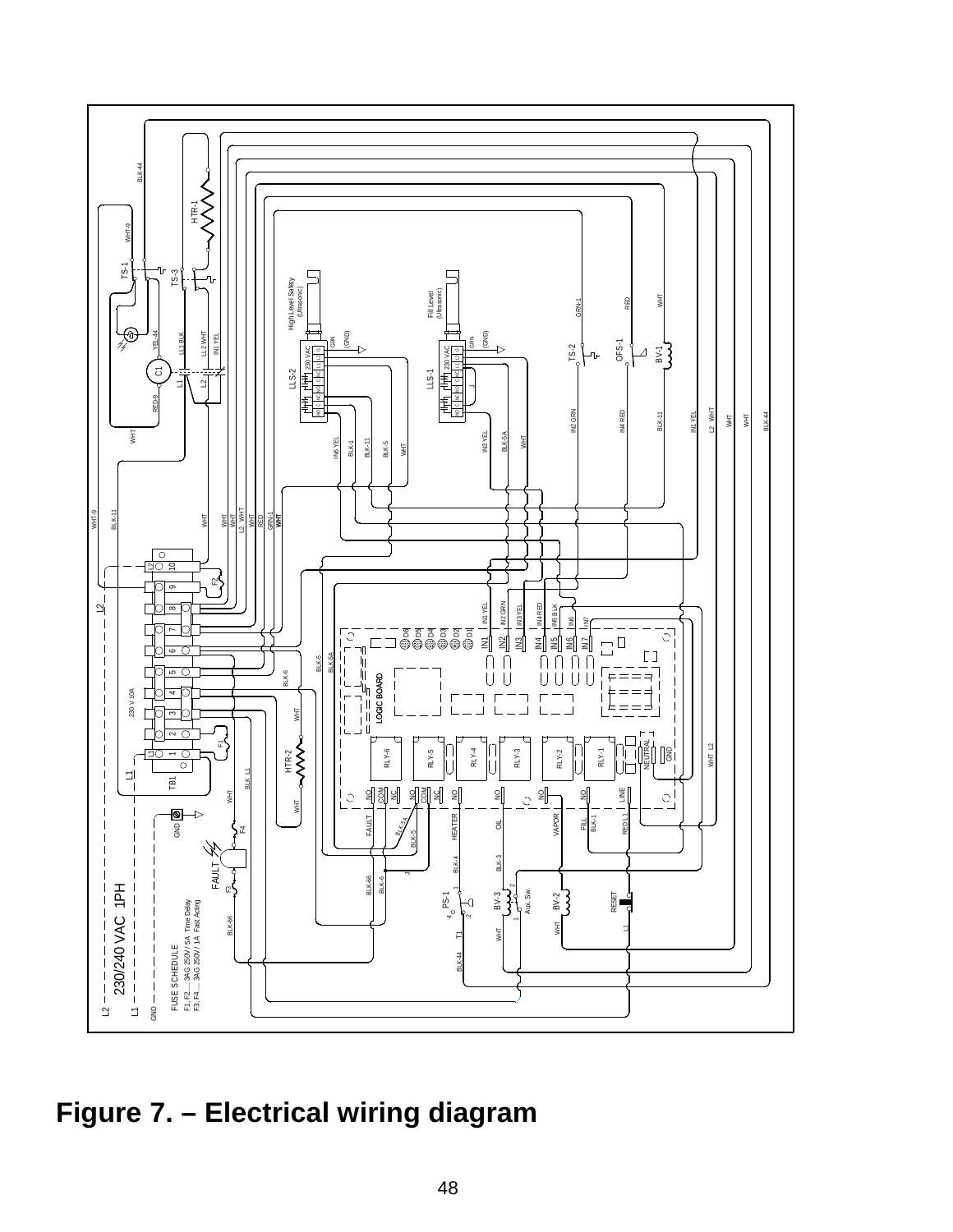#### **Use this chart to estimate the amount of excess oil in the Chiller's Refrigerant Charge.** According to ASHRAE study 601-TRP, the Average Chiller has 12 % oil by weight in its Refrigerant Charge. A 500 lb. Refrigerant Charge at 12% by weight contains 60 lbs., or 8.5 gallons of oil.

| CHILLER REFRIGERANT CHARGE BY WEIGHT IN Ibs. |                 |                 |                 |                 |                 |                 |                  |                                                        |     |      |                  |      |
|----------------------------------------------|-----------------|-----------------|-----------------|-----------------|-----------------|-----------------|------------------|--------------------------------------------------------|-----|------|------------------|------|
|                                              | 100             | 200             | 300             |                 | 400 500         | 600             | 700              | 800                                                    | 900 | 1000 | 1100             | 1200 |
|                                              |                 |                 |                 |                 |                 |                 |                  |                                                        |     |      |                  |      |
| % OIL                                        |                 |                 |                 |                 |                 |                 |                  | Ibs. of Oil in Refrigerant Charge based on % by weight |     |      |                  |      |
| 1%                                           | 1               | $\overline{2}$  | $\overline{3}$  | $\vert 4 \vert$ | 5               | 6               | 7                | 8                                                      | 9   | 10   | 11               | 12   |
| 2%                                           | $\overline{2}$  | 4               | 6               | $\bf{8}$        | 10              | 12              | 14               | 16                                                     | 18  | 20   | 22               | 24   |
| 3%                                           | 3               | 6               | $\overline{9}$  | 12              | 15              | 18              | 21               | 24                                                     | 27  | 30   | 33               | 36   |
| 4%                                           | 4               | 8               | 12              | 16              | 20              | 24              | 28               | 32                                                     | 36  | 40   | 44               | 48   |
| 5%                                           | 5               | 10              | 15              | 20              | 25              | 30              | 35               | 40                                                     | 45  | 50   | 55               | 60   |
| 6%                                           | 6               | 12              | 18              | 24              | 30              | 36              | 42               | 48                                                     | 54  | 60   | 66               | 72   |
| 7%                                           | 7               | 14              | 21              | 28              | 35              | 42              | 49               | 56                                                     | 63  | 70   | 77               | 84   |
| 8%                                           | 8               | 16              | 24              | 32              | 40              | 48              | 56               | 64                                                     | 72  | 80   | 88               | 96   |
| 9%                                           | 9               | 18              | 27              | 36              | 45              | 54              | 63               | 72                                                     | 81  | 90   | 99               | 108  |
| 10%                                          | 10              | 20              | 30              | 40              | 50              | 60              | 70               | 80                                                     | 90  | 100  | 110              | 120  |
| 11%                                          | 11              | 22              | 33              | 44              | 55              | 66              | 77               | 88                                                     | 99  | 110  | 121              | 132  |
| 12%                                          | 12              | 24              | 36              | 48              | 60              | 72              | 84               | 96                                                     | 108 | 120  | 132              | 144  |
| 13%                                          | 13              | $\overline{26}$ | 39              | 52              | 65              | $\overline{78}$ | $\overline{91}$  | 104                                                    | 117 | 130  | $\overline{143}$ | 156  |
| 14%                                          | 14              | 28              | 42              | 56              | 70              | 84              | 98               | 112                                                    | 126 | 140  | 154              | 168  |
| 15%                                          | $\overline{15}$ | $\overline{30}$ | $\overline{45}$ | 60              | $\overline{75}$ | $\overline{90}$ | 105              | 120                                                    | 135 | 150  | 165              | 180  |
| 16%                                          | 16              | $\overline{32}$ | $\overline{48}$ | 64              | 80              | 96              | $\overline{112}$ | $\overline{128}$                                       | 144 | 160  | 176              | 192  |
| 17%                                          | 17              | $\overline{34}$ | 51              | 68              | 85              | 102             | 119              | 136                                                    | 153 | 170  | 187              | 204  |
| 18%                                          | 18              | 36              | 54              | 72              | 90              | 108             | 126              | 144                                                    | 162 | 180  | 198              | 216  |
| 19%                                          | 19              | $\overline{38}$ | $\overline{57}$ | $\overline{76}$ | 95              | 114             | 133              | 152                                                    | 171 | 190  | 209              | 228  |
| 20%                                          | $\overline{20}$ | 40              | 60              | 80              | 100             | 120             | 140              | 160                                                    | 180 | 200  | 220              | 240  |
| 21%                                          | 21              | 42              | 63              | 84              | 105             | 126             | 147              | 168                                                    | 189 | 210  | 231              | 252  |
| 22%                                          | 22              | 44              | 66              | $\overline{88}$ | 110             | 132             | 154              | 176                                                    | 198 | 220  | 242              | 264  |
| 23%                                          | 23              | 46              | 69              | $\overline{92}$ | 115             | 138             | 161              | 184                                                    | 207 | 230  | 253              | 276  |
| 24%                                          | $\overline{24}$ | $\overline{48}$ | 72              | $\overline{96}$ | 120             | 144             | 168              | 192                                                    | 216 | 240  | 264              | 288  |
| 25%                                          | 25              | 50              | 75              | 100             | 125             | 150             | 175              | 200                                                    | 225 | 250  | 275              | 300  |
| OIL WEIGHS APPROXIMATELY 7 Lbs. PER GALLON   |                 |                 |                 |                 |                 |                 |                  |                                                        |     |      |                  |      |
|                                              |                 |                 |                 |                 |                 |                 |                  | 60 Lbs = approximately 8.5 Gallons                     |     |      |                  |      |

## **For Larger Capacities Multiply All Numbers By 10 or 100**

## **Chart 1. – Refrigerant-Oil Contamination Chart**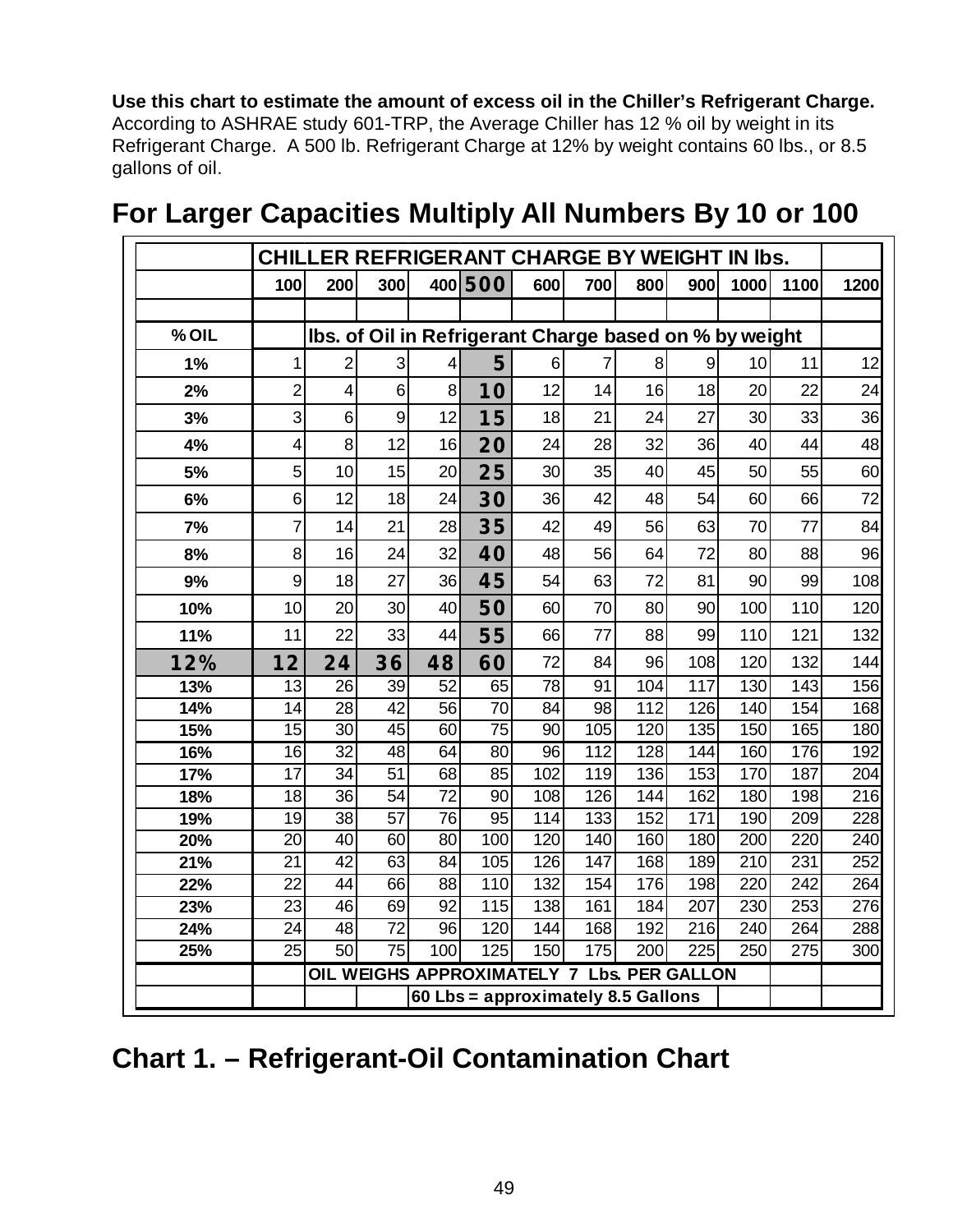## **Parts List**

#### **Note: Parts List does not include minor components such as Brackets, Nuts, Bolts, Normal Fittings, Tubing, Etc.**

|    | 1. Spring Actuated Fill / Equalization Motor (BV-1, BV-2) | IN-H-1001 * |
|----|-----------------------------------------------------------|-------------|
| 2. | Spring Actuated Oil Transfer Motor w/Switch (BV-3)        | IN-H-1002 * |
| 3. |                                                           | IN-H-1003 * |
| 4. |                                                           | IN-H-1004 * |
| 5. |                                                           | IN-H-1005 * |
| 6. |                                                           | IN-H-1006   |
| 7. |                                                           | IN-H-1007 * |
|    |                                                           | IN-H-1008 * |
|    |                                                           | IN-H-1009 * |
|    | 10. Ultrasonic Liquid Level Sensor (LLS-1/LLS-2)          | IN-H-1010 * |
|    |                                                           | IN-H-1011   |
|    |                                                           | IN-H-1012   |
|    |                                                           | IN-H-1013   |
|    |                                                           | IN-H-1014 * |
|    |                                                           | IN-H-1015 * |
|    | 16. Sight Glass w/Reflector and Float Ball                | IN-H-1016 * |
|    |                                                           | IN-H-1017 * |
|    | 18. Distillation Pressure Regulator (DPR-1)               | IN-H-1018 * |
|    |                                                           | IN-H-1019   |
|    |                                                           | IN-H-1020 * |
|    |                                                           | IN-H-1021 * |
|    |                                                           | IN-H-1022 * |
|    |                                                           | IN-H-1023 * |
|    |                                                           | IN-H-1024 * |
|    |                                                           | IN-H-1025   |
|    |                                                           |             |

## **\* Recommended Items for Spare Parts**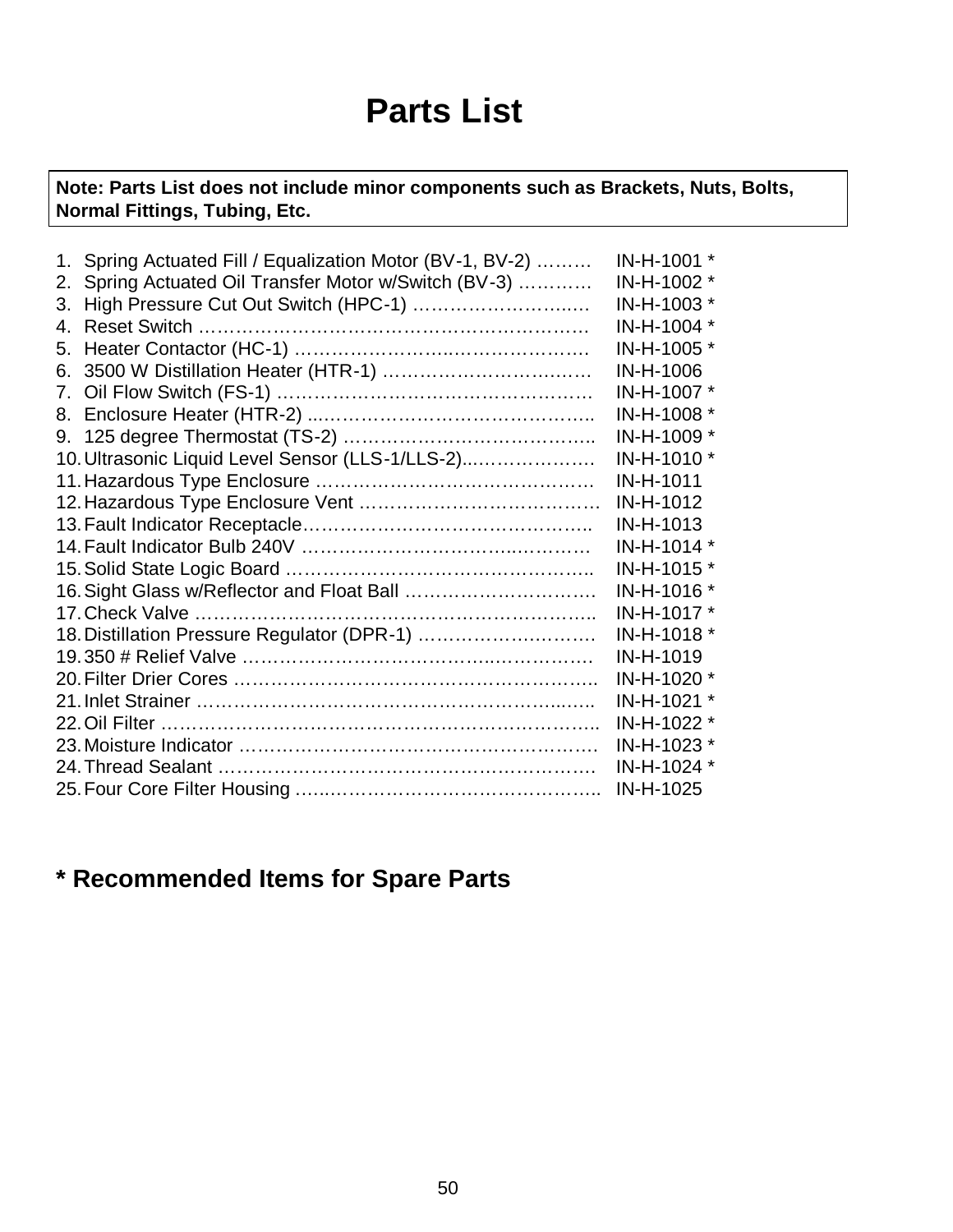This page intentionally blank